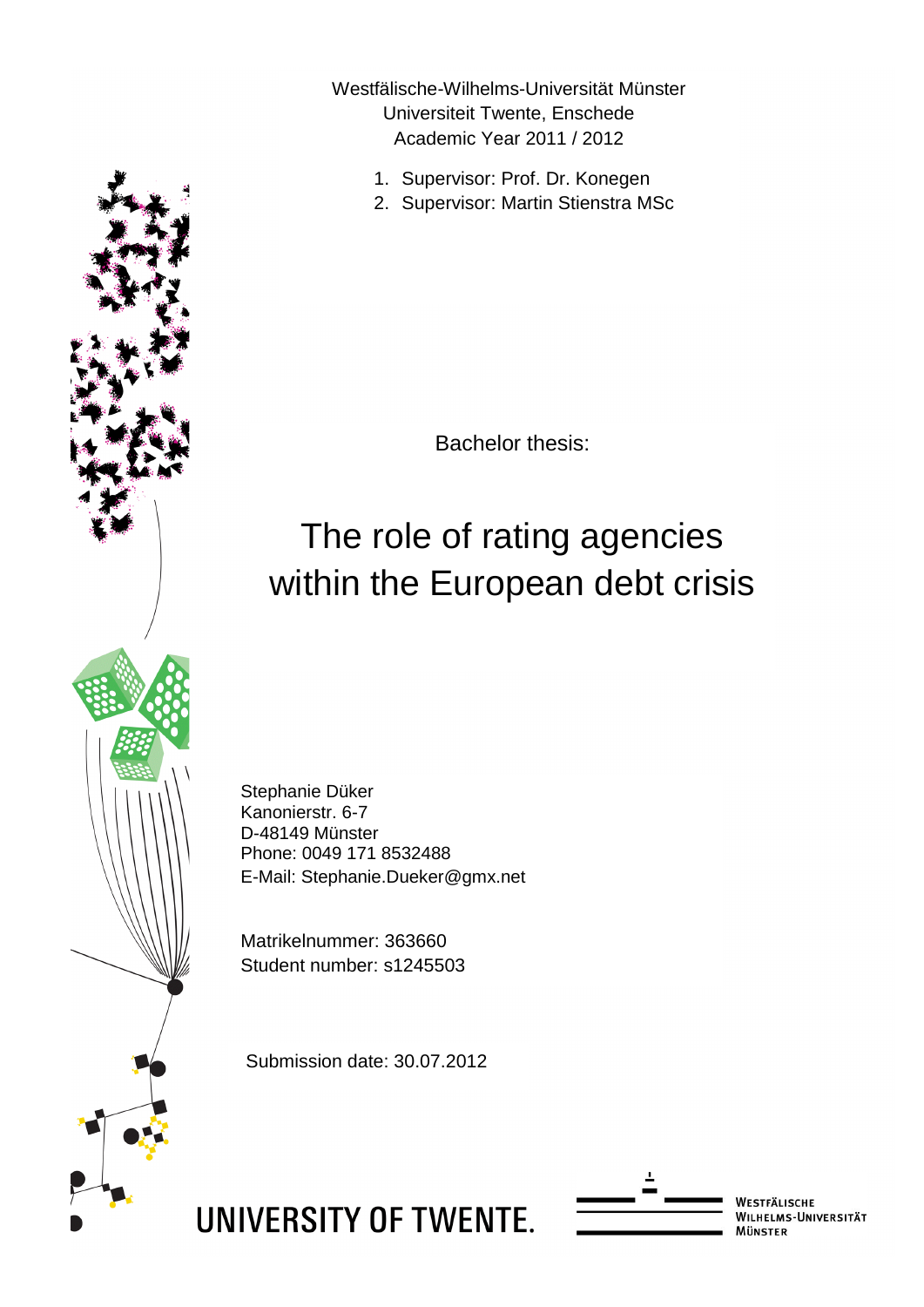# **Table of content**

|    | List of acronyms                                                |    |
|----|-----------------------------------------------------------------|----|
|    | List of tables                                                  |    |
|    | List of figures                                                 |    |
| 1. | <b>Introduction</b>                                             | 1  |
| 2. | <b>Methodology</b>                                              | 3  |
| 3. | The organisation of the rating market                           | 4  |
|    | 3.1. Development of the rating agencies                         | 4  |
|    | 3.2. The task and function of the rating agencies               | 7  |
|    | 3.3. The method of operation of the rating agencies             | 8  |
|    | 3.3.1. Solicited rating                                         | 8  |
|    | 3.3.2. Unsolicited rating                                       | 9  |
|    | 3.3.3. Sovereign rating                                         | 10 |
|    | 3.3.4 Rating scale                                              | 11 |
|    | 3.3.5. Quality of the rating                                    | 12 |
|    | 3.4. Current legal requirements                                 | 14 |
|    | 3.4.1 International regulation                                  | 14 |
|    | 3.4.2 European regulation                                       | 15 |
|    | 3.5. The influence of rating agencies                           | 16 |
| 4. | The reaction of rating agencies during the European debt crisis | 18 |
| 5. | <b>Possibilities for change</b>                                 | 22 |
|    | 5.1. European Rating Agency                                     | 22 |
|    | 5.2. International Non Profit Credit Rating Agency              | 25 |
|    | 5.3. European Rating Fund                                       | 27 |
|    | 5.4. Regulatory aspects                                         | 28 |
|    | 5.4.1. Method of payment                                        | 28 |
|    | 5.4.2. Intensification of competition                           | 29 |
|    | 5.4.3. Liability of rating agencies                             | 29 |
|    | 5.4.4. Regulation of financial markets                          | 30 |
| 6. | <b>Conclusion</b>                                               | 31 |
| 7. | <b>References</b>                                               | 33 |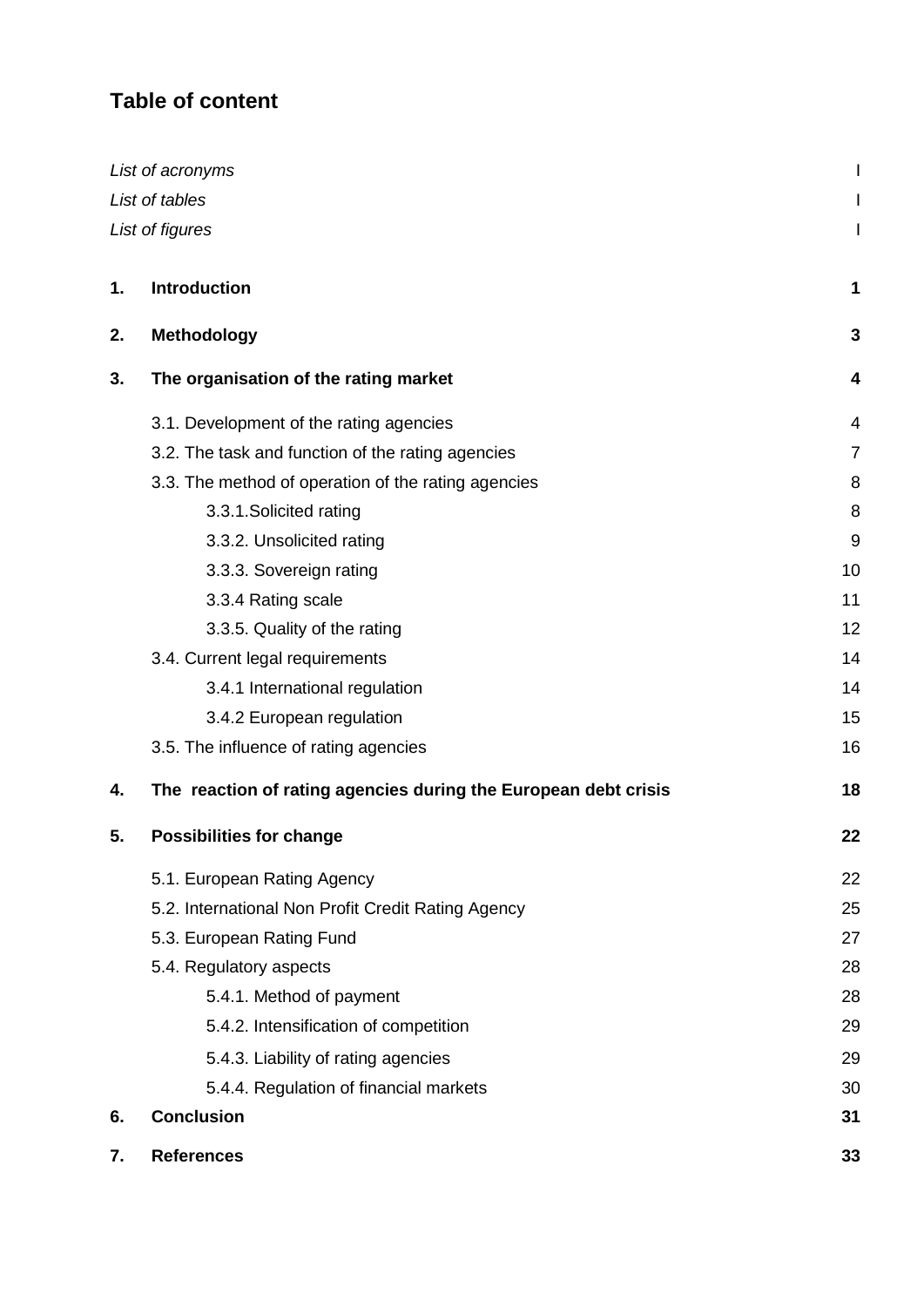# *List of acronyms*

| <b>CDS</b>   | <b>Credit Default Swap</b>                           |
|--------------|------------------------------------------------------|
| <b>CRA</b>   | <b>Credit Rating Agency</b>                          |
| <b>ECB</b>   | European Central Bank                                |
| <b>EDC</b>   | European Debt Crisis                                 |
| <b>ERA</b>   | European Rating Agency                               |
| <b>ERF</b>   | <b>European Rating Fund</b>                          |
| <b>INCRA</b> | International Non-Profit Credit Rating Agency        |
| <b>IOSCO</b> | International Organisation of Securities Commissions |
| S&P          | Standard and Poor's                                  |
| <b>ESMA</b>  | <b>European Securities and Markets Authority</b>     |

# *List of tables*

| Table 1: Key Factors in Sovereign Credit Rating Assessments | 10 |
|-------------------------------------------------------------|----|
| Table 2: Rating scale of Fitch, Moody's and S&P             | 11 |
| Table 3: Chronology of Greece Sovereign Rating Actions,     | 19 |
| January 2009 - August 2010                                  |    |

# *List of figures*

| Figure 1: | Market share of rating agencies               | 6. |
|-----------|-----------------------------------------------|----|
| Figure 2: | Sovereign rating changes and warnings         | 19 |
| Figure 3: | Yield of Greece's 2 year government bonds     | 20 |
| Figure 4: | Sovereign credit default swaps                | 20 |
| Figure 5: | Credit Default Swaps (CDS) and Average Rating | 21 |
| Figure 6: | Complexity of the rating market               | 31 |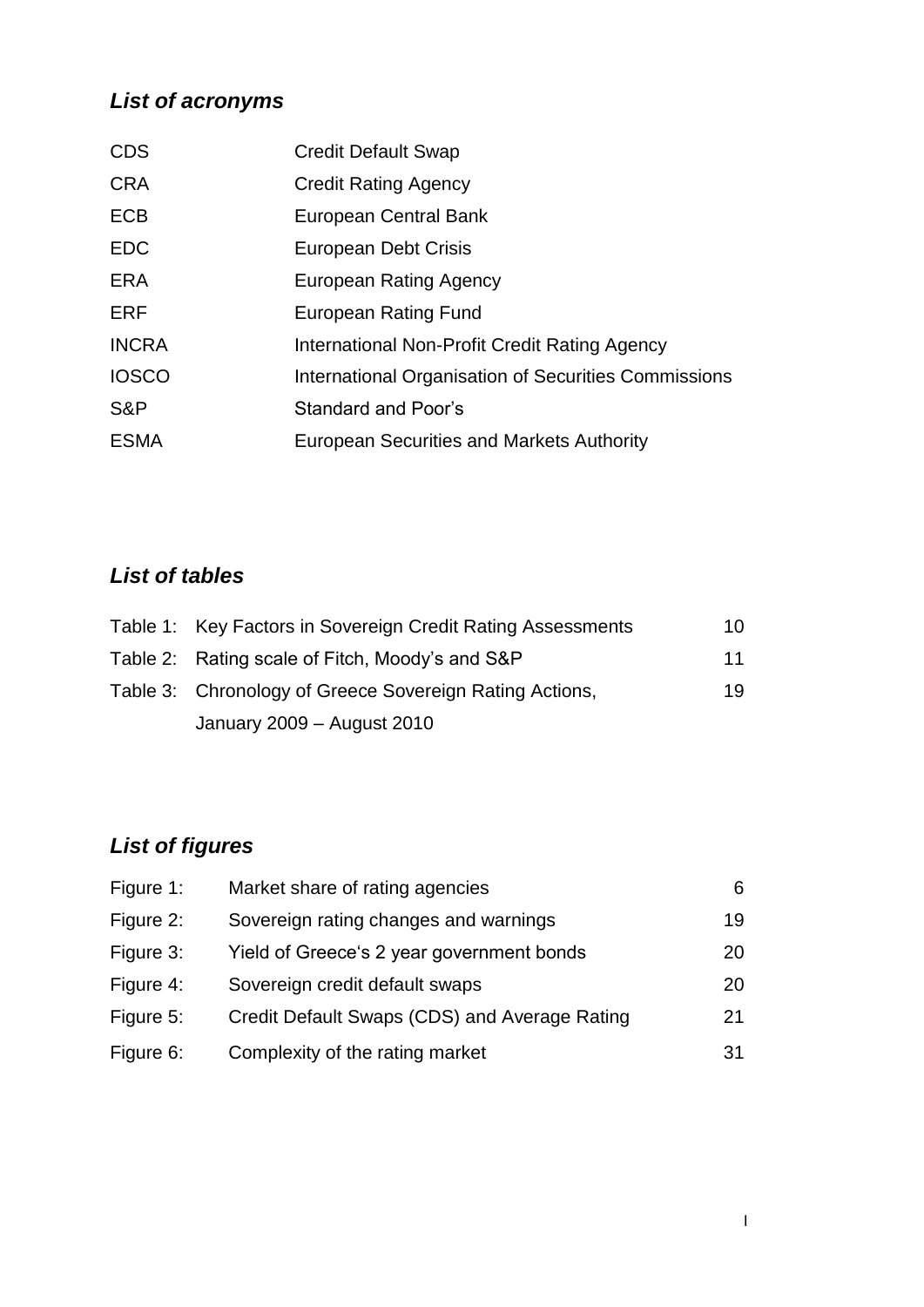*"It is well enough that [people](http://quotes4all.net/people.html) of the [nation](http://quotes4all.net/nations.html) do not understand our [banking](http://quotes4all.net/banking.html) and monetary system, for if they did, I believe there would be a [revolution](http://quotes4all.net/revolutions.html) before tomorrow morning".* 

Henry Ford (1863-1947)

### **1. Introduction**

These days there is hardly any broadcast or print news presented that does not regularly report on Credit Rating Agencies (CRA). CRAs can be defined as "(…) commercial firms that assess the ability of companies, institutions and governments to service their debts" (Ryan, 2012, p.6). However, "it is important to note that CRAs are note an absolute predictor whether a particular debtor will default on a particular obligation, rather it is a subjective view indicating the creditworthiness of a company, as well as its security or obligation" (Ryan, 2012, p.6). The reports on CRAs either focus on the activities of the CRAs or on claims to change the method of operation of CRAs or the rating market. This can be lead back to the circumstance, that performance and skills of the CRAs as well as the quality and topicality of their ratings attract permanent criticism during the enduring European Debt Crisis (EDC). However, critique of CRAs is not new. Already at the beginning of this millennium, when some large firms experienced insolvency, the expertise of the CRAs was doubted. Hence, during the financial crisis and the insolvency of Lehman Brothers in 2008, especially the incorrect ratings of structured financial products have been the focus of criticism. In the current EDC the criticism mainly refers to the downgrading of Greece and other states with financial problems, which now undergo struggle of high interest (Theurl & Schätzle, 2011). Against this background "(…) many are asking whether the credit rating agencies play a useful role in the market and whether their credits risk assessments are accurate (IMF, 2010, p.86)". It is questioned in public and academic context how much influence private institutions like CRAs should have. However, the public dialogue regarding the improvement of the rating quality is controversial and mostly a differentiated consideration is absent (Theurl & Schätzle, 2011). The Commissioner for Internal Market and Services Michel Barnier wants to reduce the financial markets' dependency on CRAs, as ratings would have direct influence on markets and the economy, as well as on the prosperity of the European citizens. Furthermore, José Manuel Barroso, president of the European Commission, voiced the suspicion that due to the US-American origin of the most important CRAs, ratings regarding Europe are not conducted objectively (Schäder & Brämser & Hammerschmidt, 2011). To date, there is no political or economical theory that can explain the rating business and its impact by taking into account all actors and influencing factors. Due to this reason, the above mentioned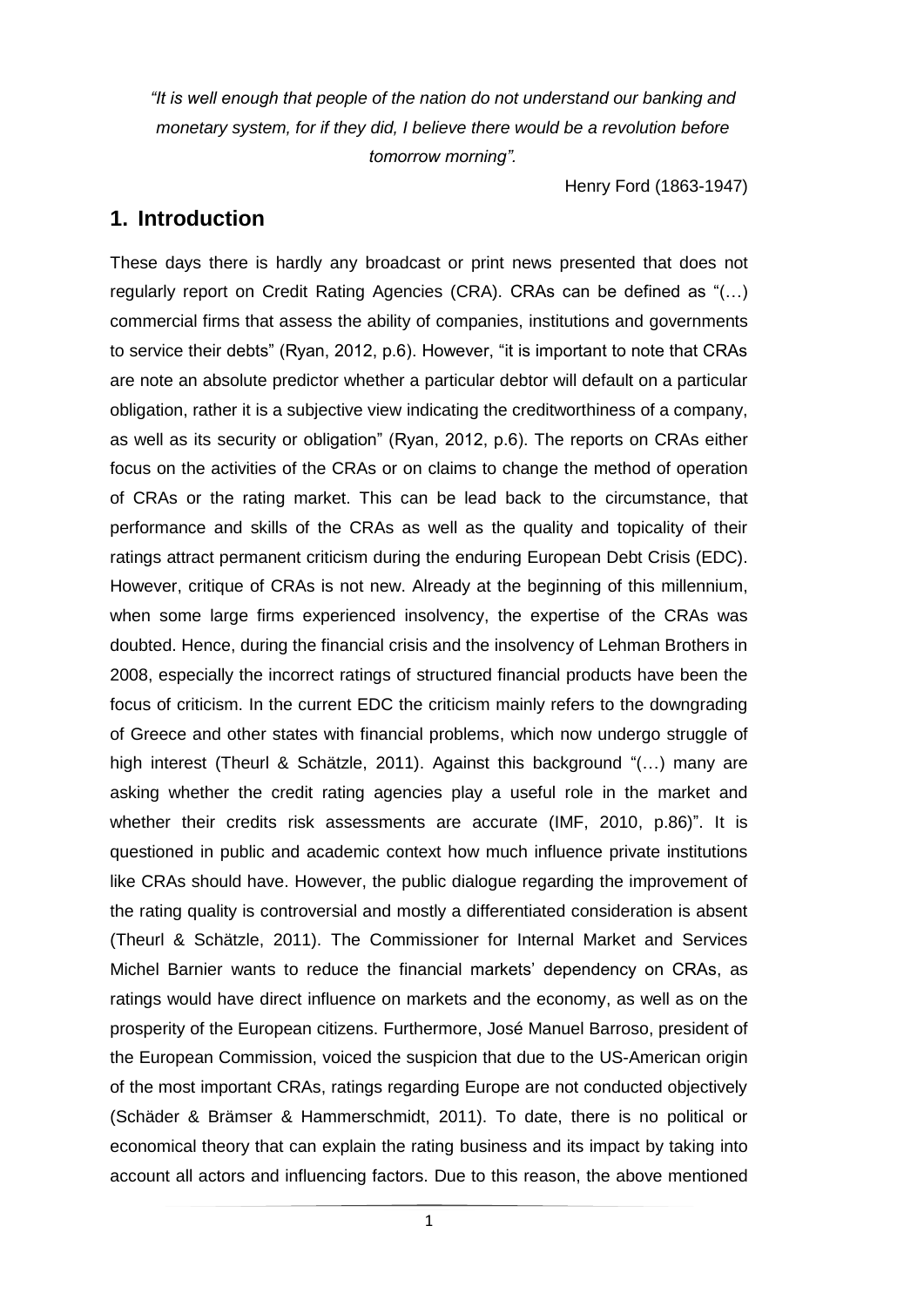discussions, regarding an improvement of the rating market are multifarious. It seems as if nobody has the perfect answer to the occurring problems due to the lack of an appropriate theory.

Against this background, this bachelor thesis aims to focus on the following research question:

# *"In what way could the organisation of the rating market be responsible for the reaction of the rating agencies in the European debt crisis and which possibilities for change are thinkable?"*

As there is no other topic politicians and markets, Europeans and Anglo-Saxons, as well as the audience and actors talk as much past each other, it is necessary to firstly deal with the fundamental principles regarding the rating market (Dohms, 2012). Therefore, to answer the main research question, the first of three subquestions will focus on the general organisation of the rating market:

# *"How is the market of ratings organised and which problems can be deduced from this?"*

Thus, the second part of the analysis will concentrate on the situation of the rating and financial markets during the EDC. Thereby, the development of ratings and in relationship to this, the development of the yields of government bonds, will be considered. The focus will be especially on Greece, as it was the first state experiencing financial difficulties in terms of the current EDC. Furthermore, it is the state with the most serious problems until July 2012. Also a lot of other states have been affected by the EDC. However, the detailed consideration of all of them would exceed the scope of this bachelor thesis.

The second subquestion that will be answered to explicate the current situation is:

*"How did the rating agencies react during the European debt crisis?"*

After having examined the principals of the rating market and having considered the current reactions of the CRAs, the focus will be on the future. Based on the previous perceptions, as the third part of the analysis, the following final subquestion shall be explored:

# *"Which possibilities for change are thinkable to improve the method of operation of the rating agencies?"*

After having examined the three subquestions, an answer to the main research question will be given in the conclusion. Furthermore, the final part of the bachelor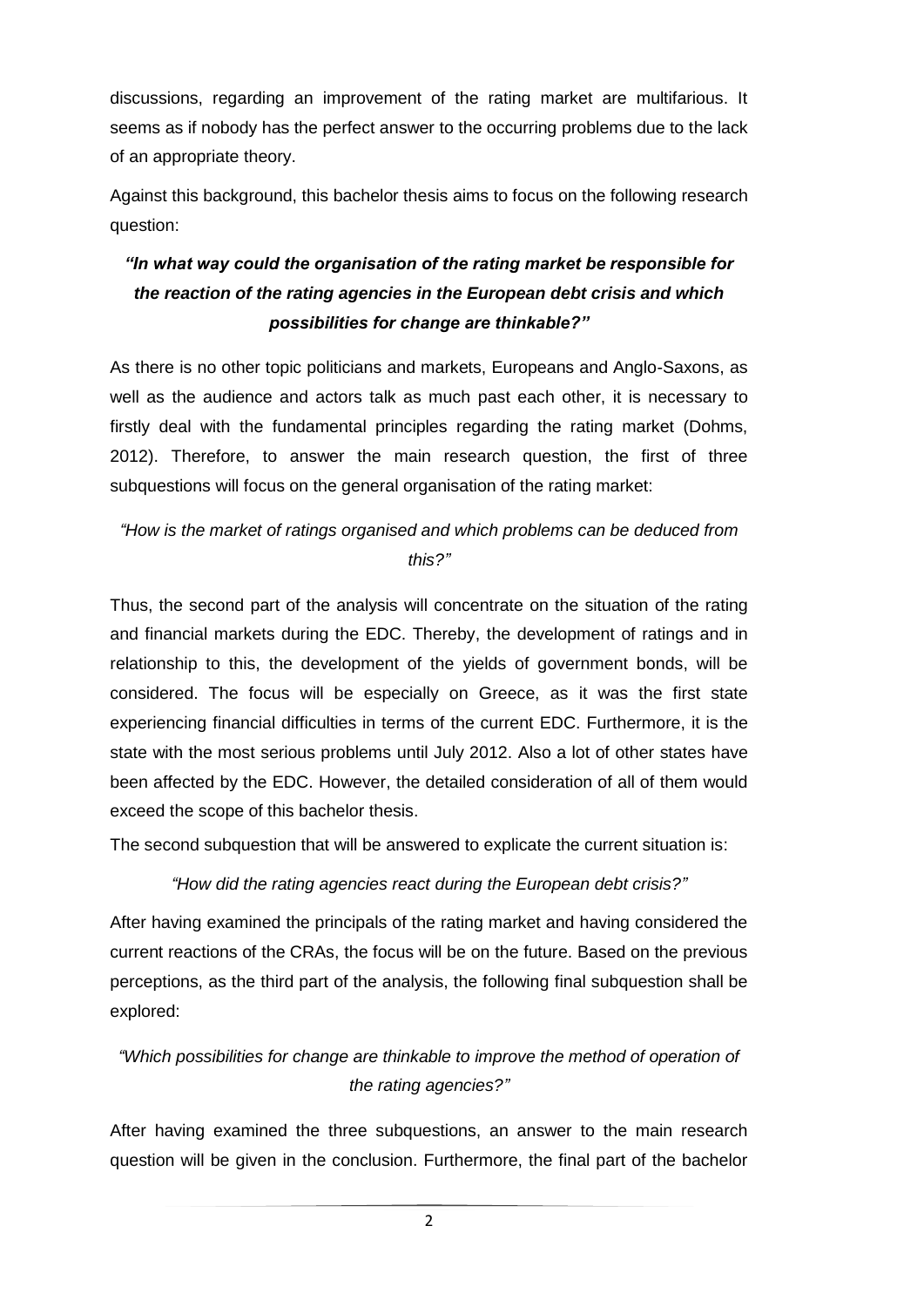thesis will present the limitations of the work in hand and reveal possibilities for further research.

# **2. Methodology**

In the introduction of this thesis the background and aim of the research has been exposed. On this basis a short description of the methodical approach will now be given.

The research will be conducted with a normative- empirical analysis of secondary literature. According to Atteslander (2010) empirical means that theoretical phrased assumptions are reviewed on specific realities. The meaning of the word normative derives from the Latin and stands for a principle or rule. A normative analysis therefore addresses how something should be and by this exceeds a projection due to its valuing character (Enzyklo, n.d.).

As mentioned before, the first part of the analysis will focus on the organisation of the rating market and problems that can be derived from this. To find an answer to the first subquestion an analysis of the basic literature on CRAs and the organisation of this specific market will be undertaken. This means that at this point, the analysis aims to give an overview on the current organisation and intentions to the processing of the rating market. However, at the same time it will be examined if the realisation actually happens in this way or if it differs from this in reality. Therefore this part combines both parts of an empirical analysis as it is defined by Atteslander (2010).

The second part of the analysis will concentrate on the ongoing European debt crisis (EDC). Especially the situation of Greece will be examined by a description of how the CRAs reacted and what consequences this could have induced. This description will be based on the evaluation of charts. Some of them illustrate the development of sovereign ratings, whereas others present the impacts on the financial markets. Therefore, this part of the analysis can be named as a review of specific realities by considering the CRAs' work in reality (Atteslander, 2010).

After analysing the current situation of the CRAs and rating markets as well as the proceedings within the crisis, the last part of the analysis will examine possibilities to improve the method of operation of the CRAs. This will be assessed through studying current suggestions and balancing their pros and cons. This point of view will be normative. This means, that the different possibilities of change are evaluated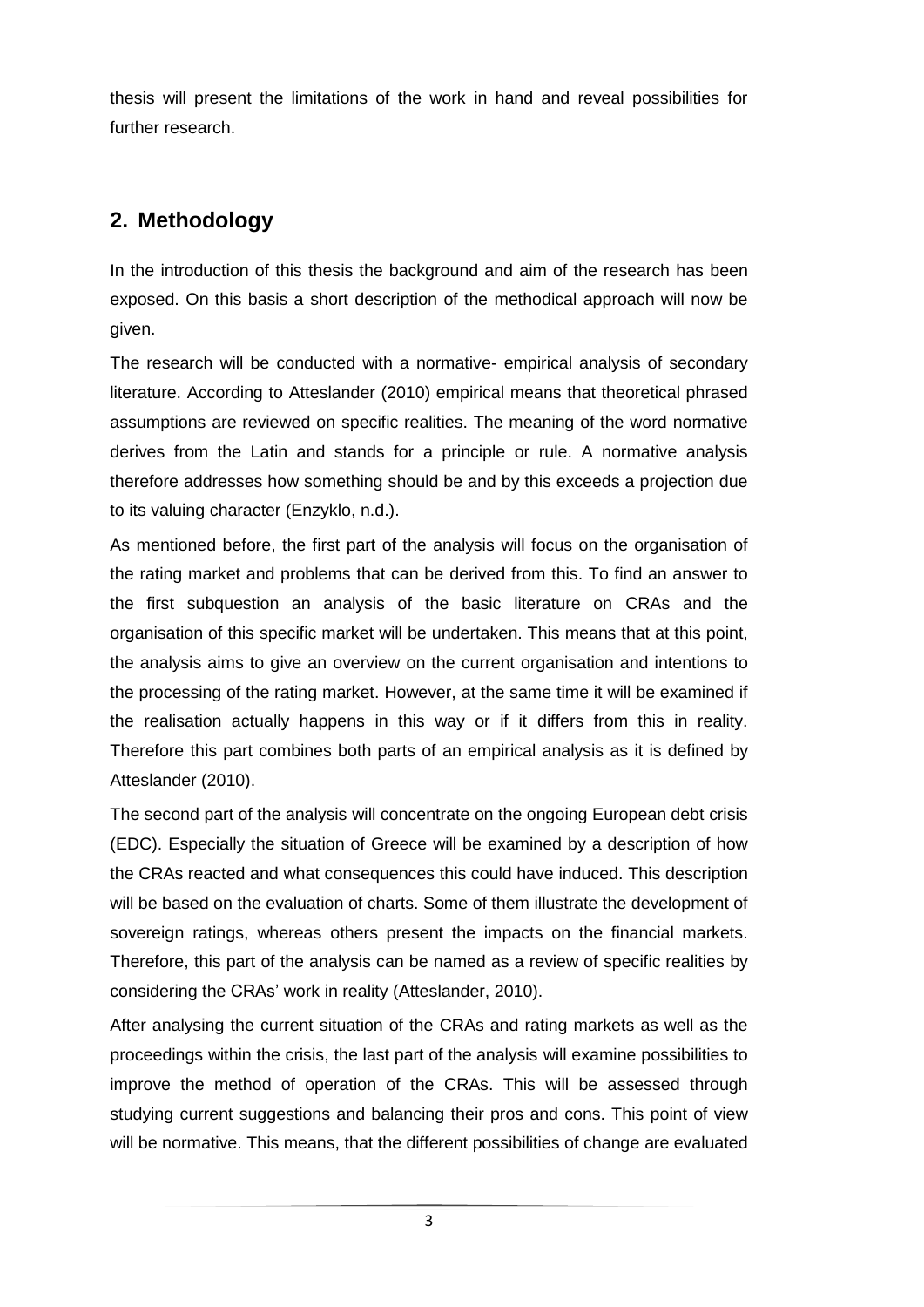against the background of what the improvement actions should accomplish and what they will cause in reality.

The literature that will be applied is firstly basic literature providing knowledge about CRAs and the rating market in general. Secondly, it will be made use of various journal articles and some newspaper articles in order to gather updated information regarding the current situation on the rating market as well as to detect solutions that are under consideration for an improvement of the current situation. Furthermore, to explore the development on the financial markets, topical graphs will be used.

# **3. The organisation of the rating market**

According to the first subquestion, the aim of the first part of the analysis is to explore the organisation of the rating market, in order to deduce therefrom problems that could occur and those that already did emerge.

At first, a short review of the development of CRAs will be given, as it will be hardly possible to understand the current situation without knowing how and why issues have developed in a certain way and not the other*.* Furthermore, the intended task and function of CRAs will be studied in order to refer to it later on when examining the suggestions of improvement. Subsequently, the CRA's method of operation will be regarded intently. This will be essential to have a basis for the analysis in the second part which will focus on the behaviour of CRAs in the EDC and especially towards states with serious financial problems, as for example Greece. In a further step the current legal requirements will be analysed. The knowledge of this will be of relevance to understand, how CRAs should work and which role they should play from a normative viewpoint. A detailed consideration of the legal requirements will also be important for the third part of the analysis as possibilities for change cannot be discussed without background knowledge of the current legal requirements. Finally, the factual influence of CRAs will be analysed.

### 3.1. Development of the rating agencies

The history of CRAs dates back to the 19th century and its origin is in the United States of America (Elschen & Lieven, 2009). During this time markets and simultaneously trade evolved. Therefore, it became obvious that it would be convenient to gather and disseminate credible information about buyers on a systematic and organised basis, as it was common for colonial importers to give a credit for up to one year to retail customers (Partnoy, 1999).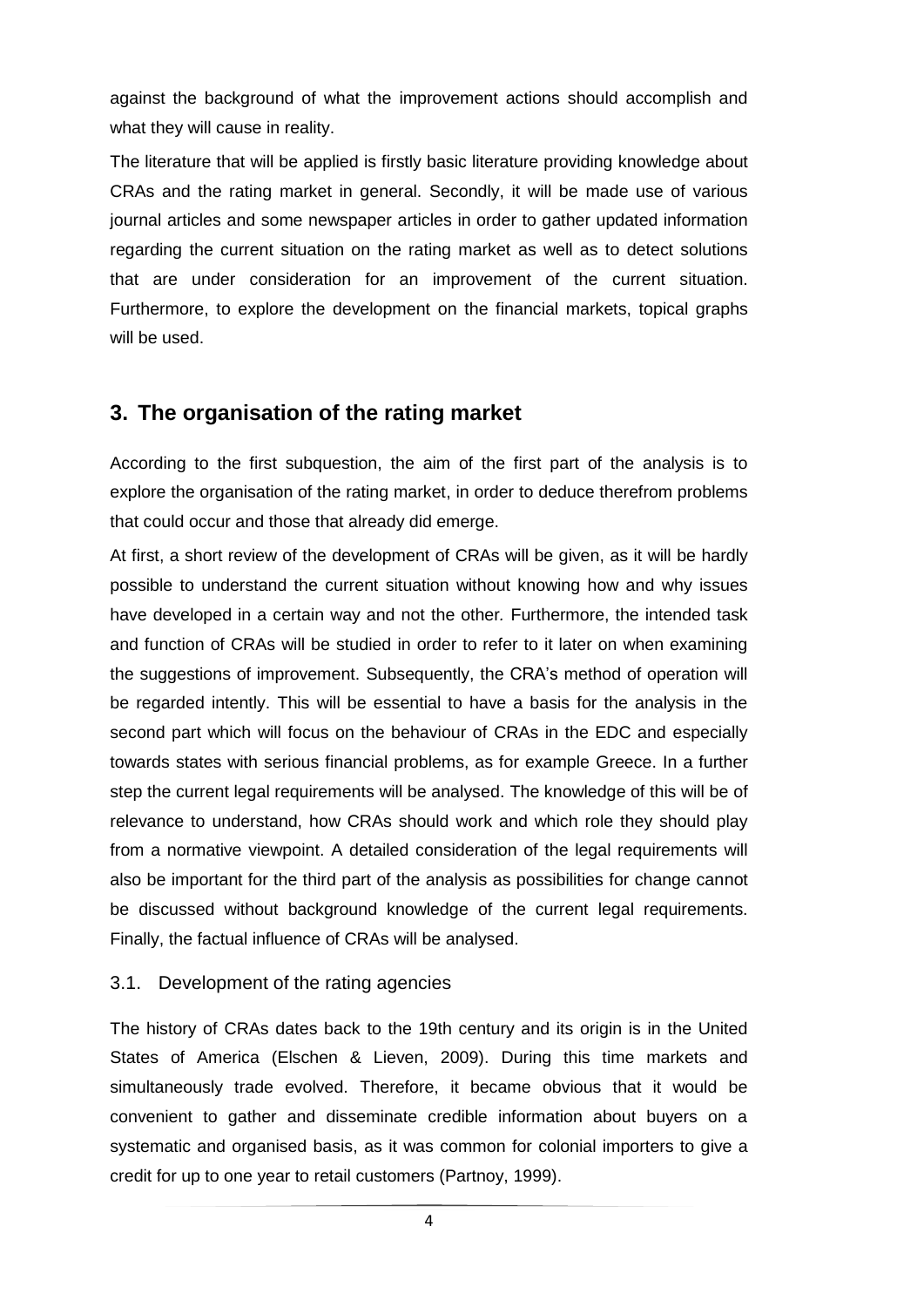One of the victims of the financial crisis in 1837 was an operator of a substantial silk business. This man was called Lewis Tappan. He and his brother had one big advantage within this crisis; they had kept detailed credit information about current and prospective customers. During the crisis this knowledge was not only helpful for themselves but also for other merchandisers. The need of knowledge about credit users became an inevitable essential in that situation. Due to this reason, Tappan established the first mercantile credit agency, called 'The Mercantile Agency', in 1841. Tappan and some other mercantile credit raters have been successfully in the following time, which made it interesting to copy Tappan's idea and also to use it for different kinds of businesses (Partnoy, 1999).

In 1900 John Moody founded Moody's and in 1909 the first analyses of railroad investments have been undertaken (Buschmeier, 2011). John Moody published the book 'Moody's Manual of Industrial and Miscellaneous Securities' which did not analyse particular companies but bonds and stocks that have been issued by a company. This can be seen as the beginning of what we understand as ratings today. The exception of Moody's rating system was the valuation in letters, which are known until the present day (Everling, 1991).

Moody's was followed by the Standard Statistic Bureau in 1906 and in 1913 the Fitch Publishing Company was founded. Finally, in 1919 the establishment of Poor's Publishing Company began (Buschmeier, 2011).

During this time, barriers to enter the rating market were not very high but at the same time the barriers to leave the market were not high either. The costs to generate a rating were not that high, so that they would have prohibited companies to enter the market. However, in case that the ratings of new CRAs were not good and reliable, they consequently could not survive within the market. In case investors thought a rating was not accurate, they reported this to the CRAs. The CRAs thus actually considered this information and can therefore be named information intermediaries. Firstly the issuers refused the ratings. However, they had to provide the CRAs with valuable information, which also included non-public information in order to receive realistic ratings and by this, to be attractive for investors. At the same time, with the help of the non-public information, CRAs could gather reputation by making reliable ratings. During these times, the ratings were paid by investors (Partnoy, 1999). This can be ascribed to the fact, that the investors have been the first interest party in ratings, whereas the issuers had to learn that the ratings could have a positive outcome for themselves.

However, a rapid growth of the CRAs did not start before the end of the Great Depression. In 1941 Poor's Publishing and the Standard Statistics Bureau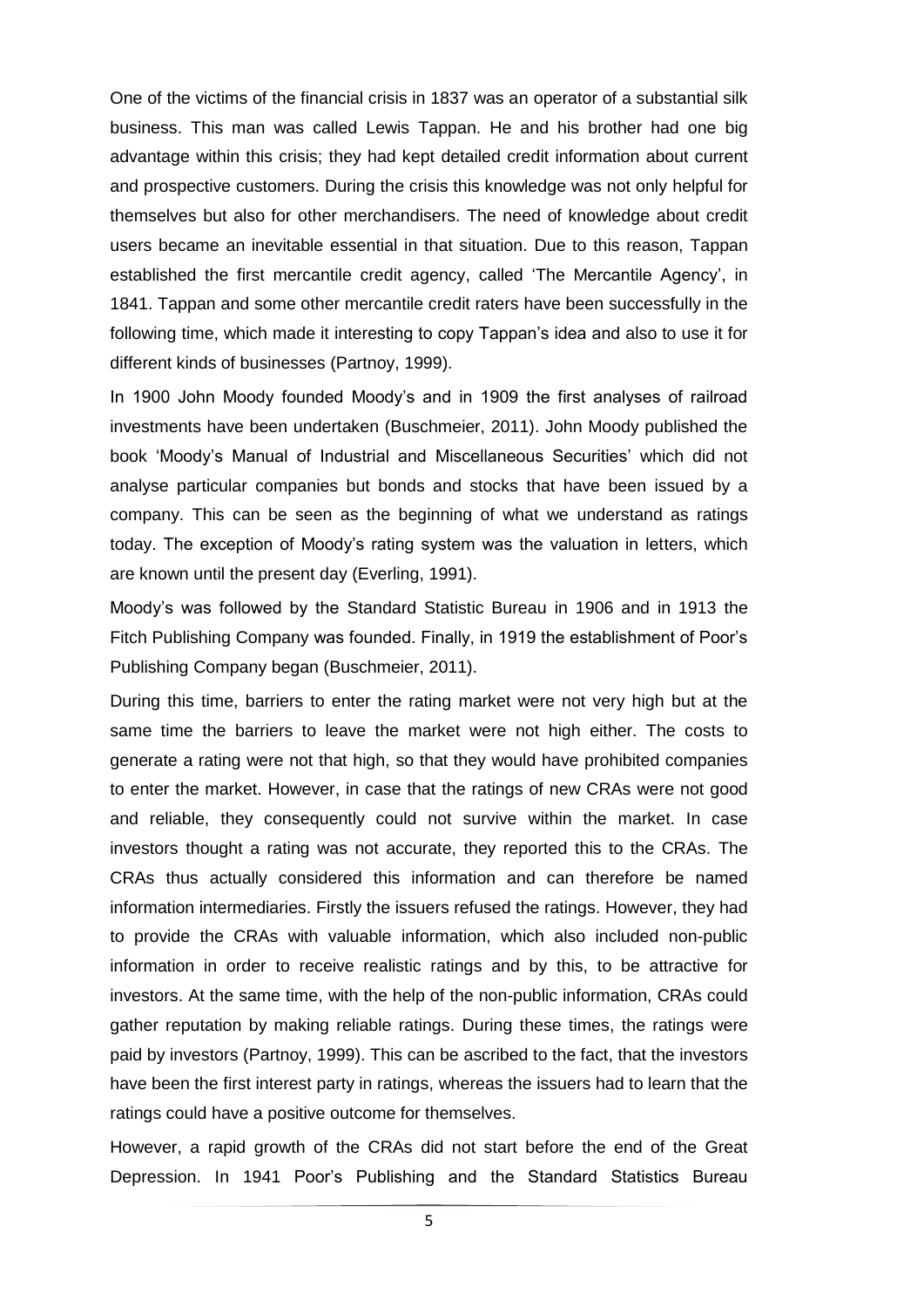consolidated and the today well-known name Standard & Poor's (S&P) was established. Since 1966 S&P is in possession of the media group Mc Graw Hill (Buschmeier, 2011).

During the previously described period of time, CRAs have been established in North America whereas there was yet no thinking of something along these lines in Europe (Buschmeier, 2011). Even in the 1960s the topic of ratings was unknown by European issuers. This can be deduced from the fact that issuers and investors only operated on relatively small and manageable national financial markets. However, an internationalisation of business activities and by this, also an internationalisation of financing made it inevitable for multinationals to seek ratings from CRAs, as this was common in North America. American investors have been used to this procedure for decades and would therefore not invest without a rating. Certainly, not only issuers but also investors from Europe were increasingly looking for ratings as the portfolios they wanted to invest in, became more and more international and by this [hardly](http://www.dict.cc/englisch-deutsch/hardly.html) [comprehensible](http://www.dict.cc/englisch-deutsch/comprehensible.html) [and](http://www.dict.cc/englisch-deutsch/and.html) [understandable.](http://www.dict.cc/englisch-deutsch/understandable.html) American CRAs reacted by opening offices in Europe. Nevertheless, at the same time several attempts to establish new CRAs in different European countries failed. Due to their missing reputation, most of them had to close again after a while (Everling, 1999.)

However, as a result of the liberalisation of the financial markets since the 1970s and the creation of new and more sophisticated financial instruments, more and more new actors entered the financial market and the amount of financial products that were traded between them considerably increased (Rosenbaum, 2009). Against this background the need of reliable information and risk assessment about the solvency of the issuers of financial products gained weight. Another reason for an increasing need of ratings was the deflection of demand for bank credits to the financing of businesses with bonds (Rosenbaum, 2009). At present, also states





finance themselves with bonds. This, in turn again increases the relevance of CRAs.

To date, the three big CRAs, which have been established at the beginning of the rating history, are still the ones that dominate the global rating

market (Hiß & Nagel, 2012). In Figure 1 it can be seen that Moody's, S&P and Fitch together have 95% market share. Due to their market-dominating position the further analysis will focus with its explications on these three CRAs.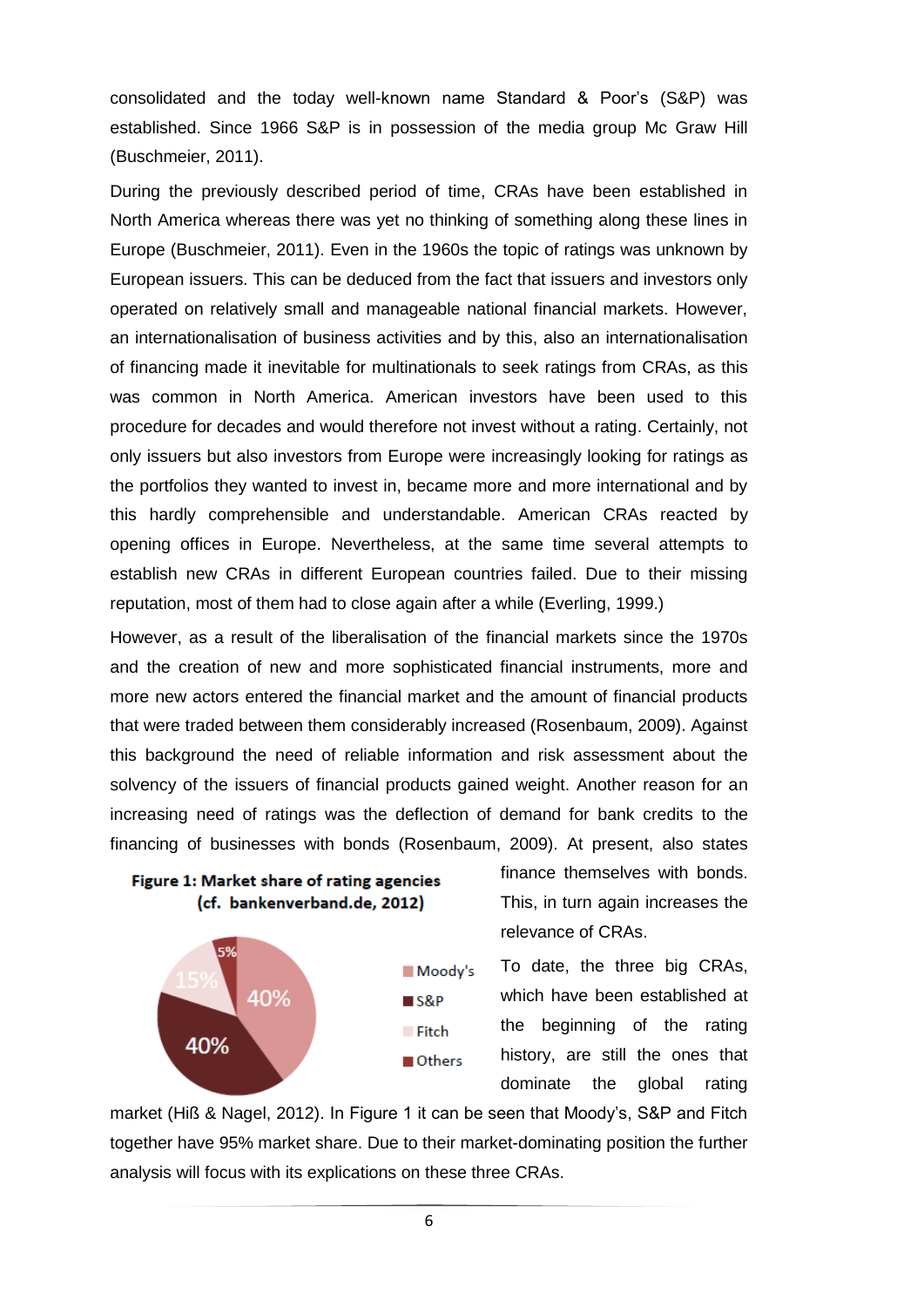### 3.2. The task and function of rating agencies

In the previous part it became obvious that CRAs developed out of the need of information gathering about the persons, companies or states one wants to invest money in. Against this background, a CRA's task is to offer standardised and qualitative information for investors. The aim is to make it possible to compare the reliability of the credit user. However, ratings do not only offer benefits for investors but also for issuers, as they give the possibility to convince the finance providers to invest in them. In case that the rating of the issuer is good, there is a high probability to attain lower costs of financing than by taking a bank loan (Rosenbaum, 2009).

In the following it will be distinguished between three different functions that rating agencies shall accomplish. These are according to Schmidtke (2010) an information function, a weighting function and the function to offer recommendations.

Firstly, the information function will be examined. A rating includes an analysis of the weaknesses and strengths of an enterprise or state, a balance sheet analysis and a review of its strategies and ideas for the future (Hiß & Nagel, 2012). It is common that enterprises which are in need of a rating mandate a CRA and afterwards the results of the rating will be published. Therefore, the results are accessible for most investors, with no costs. In contrast to former times, today the purchaser of the rating (mostly the issuer) has to pay for the rating and not anymore the investor, as it used to be (Schmidtke, 2010). Since the possibility of making copies arose, the issuer-pay model became prevalent (Hiß & Nagel, 2012).The enormous amount of information about the financial market and its actors is compressed in one rating (Schmidtke, 2010). On this account it is a cheap and simple possibility for investors to acquire the sorely needed information. Therefore, CRAs are often defined as information intermediaries (Héritier, 2002). However, although ratings reduce the complexity of information, it can be doubted that the investor will have an extensive knowledge about the target of investment (Schmidtke, 2010).

Next, the weighting function will be considered. As the CRAs evaluate the solvency of the respective issuer, they do not only offer information but also give estimation at the same time. They estimate the creditworthy of the rating object. This is not only essential knowledge and of high importance to know for the investors, but at the same time very essential for the issuers. It is more or less inevitable for participation and contribution at the financial markets today, as investors expect a rating. However, ratings are also helpful to find the right price for a new emission. It is clearly recognisable that the issuers take a great interest in receiving a good rating,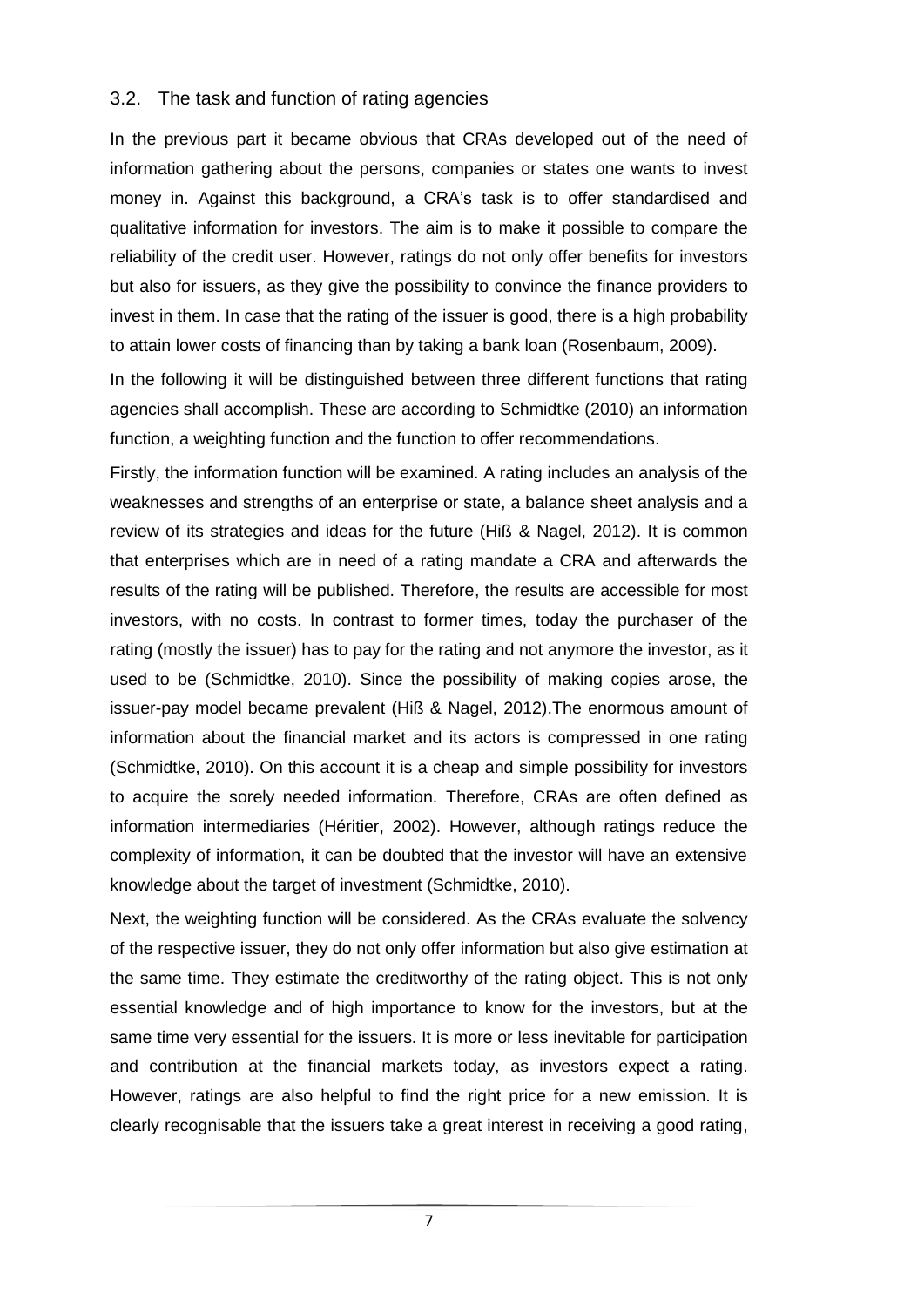as this will contribute to a reduction of the cost of capital procurement (Schmidtke, 2010).

Finally, the function to offer recommendations will now be analysed. Although CRAs tend to neglect this function of their business, it is undeniable that private investors use ratings as a decision guidance. But even institutional investors, often decide exclusively on the basis of ratings as they regularly do not have sufficient information for an individual evaluation of the investment. Furthermore, ratings are [standardised](http://www.dict.cc/englisch-deutsch/standardised.html) today. Therefore it is easy to compare ratings and by this the quality of the investment (Schmidtke, 2009). In turn, with high probability, this can be seen as the basis for the individual investment decision. However, it has to be stated that this function is one in question, as the perception of the investors differs from the one of the CRA's. The investors use ratings as recommendations whereas at the same time the CRA's stress that they offer information about the future creditworthiness but do not recommend any investments (Moody's, 2012).

Besides the aforementioned functions of ratings, there is also a regulatory function of the rating which is related to legal obligations. However, at this point it will not be looked at this function, as this will be considered in the part "current legal requirements" of this bachelor thesis.

Finally, it can be stated that according to Schmidtke (2010) CRAs are nowadays one of the most important intermediaries of information within developed financial markets. Without CRAs the financial markets, as they operate today, would not be possible. Approximately 80% of the monetary transactions are influenced by ratings and CRAs (Schmidtke, 2010).

### 3.3. The method of operation of rating agencies

Understanding the CRA's method of operation and by this the insight of how ratings are created is of elementary relevance for the evaluation of the significance of ratings (Everling, 1991). However, this analysis will not focus on the special rating criteria of different CRAs nor on special forms of rating scales due to different repayment periods. It will rather give an overview over the general rating procedure and focus on the criteria that are important for the creation of sovereign ratings. Furthermore, factors that can put the rating quality at risk will be evaluated.

### 3.3.1. Solicited rating

The creation of solicited ratings proceeds, in principle, as follows: Firstly, the credit user awards the contract to a CRA of its choice. Hence, introductive conversations take place and a team of analysts meets the emitter's management in order to gain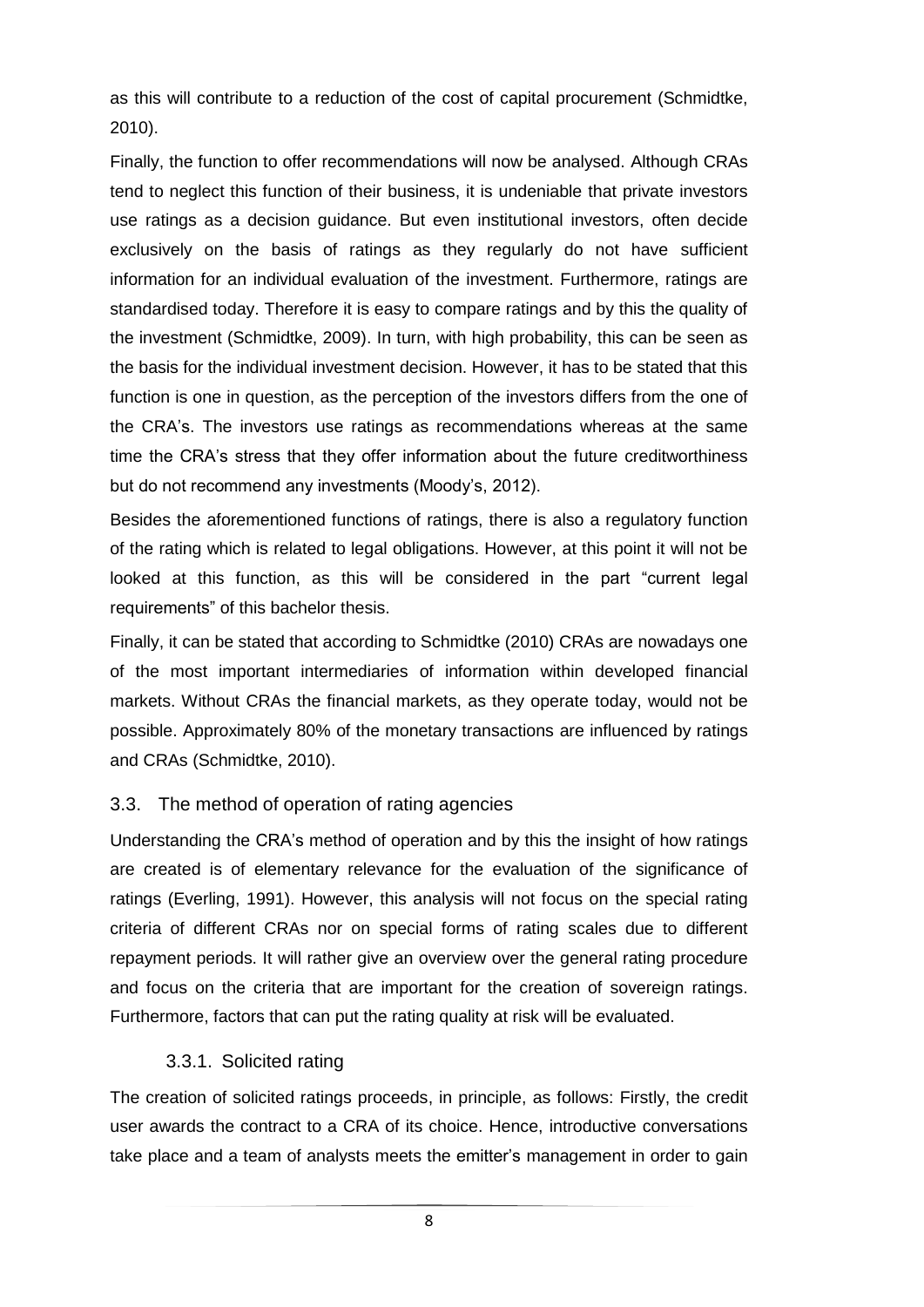personal information. This non-public information, provided in a presentation and a conversation with the management, is used, in correlation with the information available to the public, for a detailed analysis. All collected information during this process has to be kept in confidence. The team of analysts draws up an internal concept whereby the rating committee thereafter decides upon the matter trough a vote. Subsequently, the issuer gets a notification of the rating and the most important points influencing the decision. After that, there is the possibility for a counter statement by the purchaser. This could include more information in order to try to get an improved rating. In case that a change of the rating is probable, a new analysis is made and the rating committee has to decide again. As a last step, the rating will be published (Everling, 1991). According to Schmidtke (2010) this process is managed by the three big CRAs within 90 days. After the first published rating a regularly review (at least once a year) of the rating takes places.

#### 3.3.2. Unsolicited rating

Besides solicited ratings, there are also ratings that take place without a mandate. Thereby it has to be distinguished between two forms of an unsolicited rating. Firstly, the prospective issuer often also cooperates with the CRAs although the rating is unrequested, as the credit user is certainly interested in a good rating. Therefore, in this case the procedure is similar to the procedure of a solicited rating. Most of these ratings are reviews of prior ratings (Schmidtke, 2010)*.*

Secondly, there is the possibility that the emitter does not cooperate and therefore the rating takes place exclusive on the basis of information accessible to the public. These ratings mostly occur in that case, if a rating seems to be necessary to the CRAs for an improvement of the data basis or for a completion of the market coverage (Schmidtke, 2010).

After having examined the general method of the CRAs operation, thus the most important criteria that are used to generate a rating shall be considered.

Firstly, it should be indicated that there are two different kinds of rating objectives. Either the emission or the emitter itself can be rated (Bauer, 2009). In relation to the emitter, there has to be made a further distinction. Companies, as well as states can both be the target of a rating (Schmidtke, 2010). According to Everling (1991) the rating of a state is also of high importance to companies based in this certain country, as the sovereign rating normally is the upper limit for a company rating. This is called "sovereign ceiling" (Hillebrand, 2001, p. 158). In the basis of this bachelor thesis, that aims to examine the influence of CRAs in the EDC, which is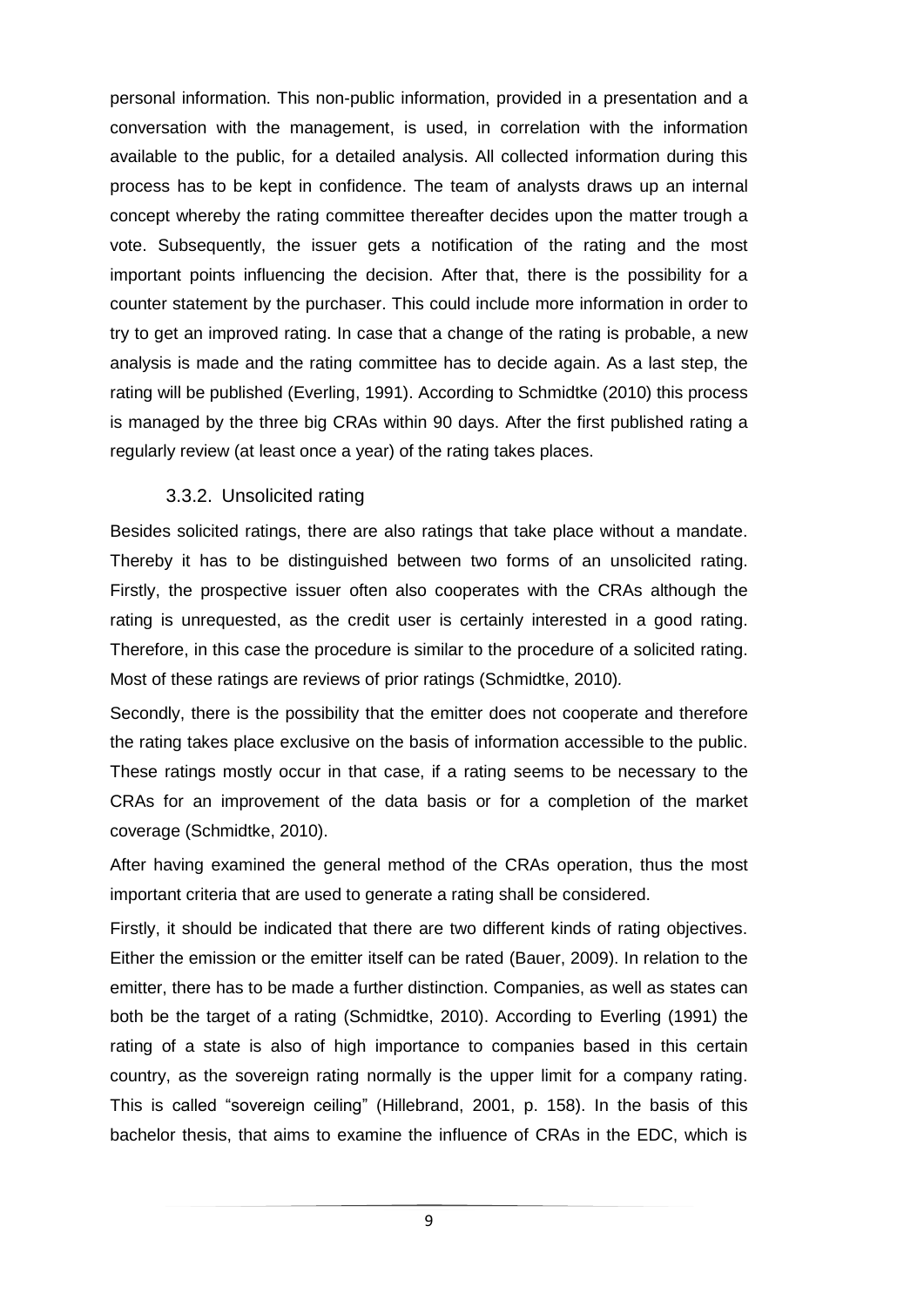highly related to sovereign ratings, now the sovereign ratings will be regarded intently.

### 3.3.3. Sovereign rating

As already mentioned before, the first step in a rating process is the consultation with the contractee. In case of sovereign ratings the information exchange takes place between government representatives and the CRA. Besides this, once a year (in case of emerging countries more often) meetings for several days take place. During these meetings, the analysts of the CRA consult policymakers of the ministries and decision makers of the central bank as well as politicians, managers and other experts of the certain country. In order to determine the relative risk of non-payment, qualitative and quantitative methods are used by the CRAs. They are used to evaluate the overall economical, political and social situation in a country (Rosenbaum, 2009). According to this, Table 1 provides a brief overview on the aspects, the different CRAs focus on. These criterias are weighted with a special factor, which differs amongst the CRA as well as it is non-public. Lastly, the CRA acquires a final rating (Rosenbaum, 2009).

| Fitch                                                 | Macroeconomic policies, performance, and prospects;                              |  |  |
|-------------------------------------------------------|----------------------------------------------------------------------------------|--|--|
|                                                       | structural features of the economy; public finances; external finances           |  |  |
| Economic strength; institutional strength;<br>Moody's |                                                                                  |  |  |
|                                                       | financial strength of the government; susceptibility to event risk               |  |  |
|                                                       | Standard & Poor's Political risk; economic structure; economic growth prospects; |  |  |
|                                                       | fiscal flexibility; general government debt burden;                              |  |  |
|                                                       | offshore and contingent liabilities; monetary flexibility; external liquidity    |  |  |
|                                                       | external debt burden                                                             |  |  |

| Table 1: Key Factors in Sovereign Credit Rating Assessments (cf. IMF, 2010, p.99) |  |  |
|-----------------------------------------------------------------------------------|--|--|
|                                                                                   |  |  |

Sources: Fitch (2010a); Moody's (2008); and Standard and Poor's (2008).

Some of the overall factors, having strong impact on the rating, will now be considered more extensively. However, the following consideration can only give a general overview due to the different rating particularities of the CRAs.

The economical factors refer to the ability of repayment whilst the political risk measures the willingness of repayment. In reference to the political risk, the focal point is on the transparency, stability and predictability of political institutions. The economical criteria contain microeconomical factors like the flexibility of the labour market and macroeconomical factors like the stability of money and the balance of payments. Although those economical criteria are known to be due to economic trends, the CRAs make a claim to create ratings that are not influenced by those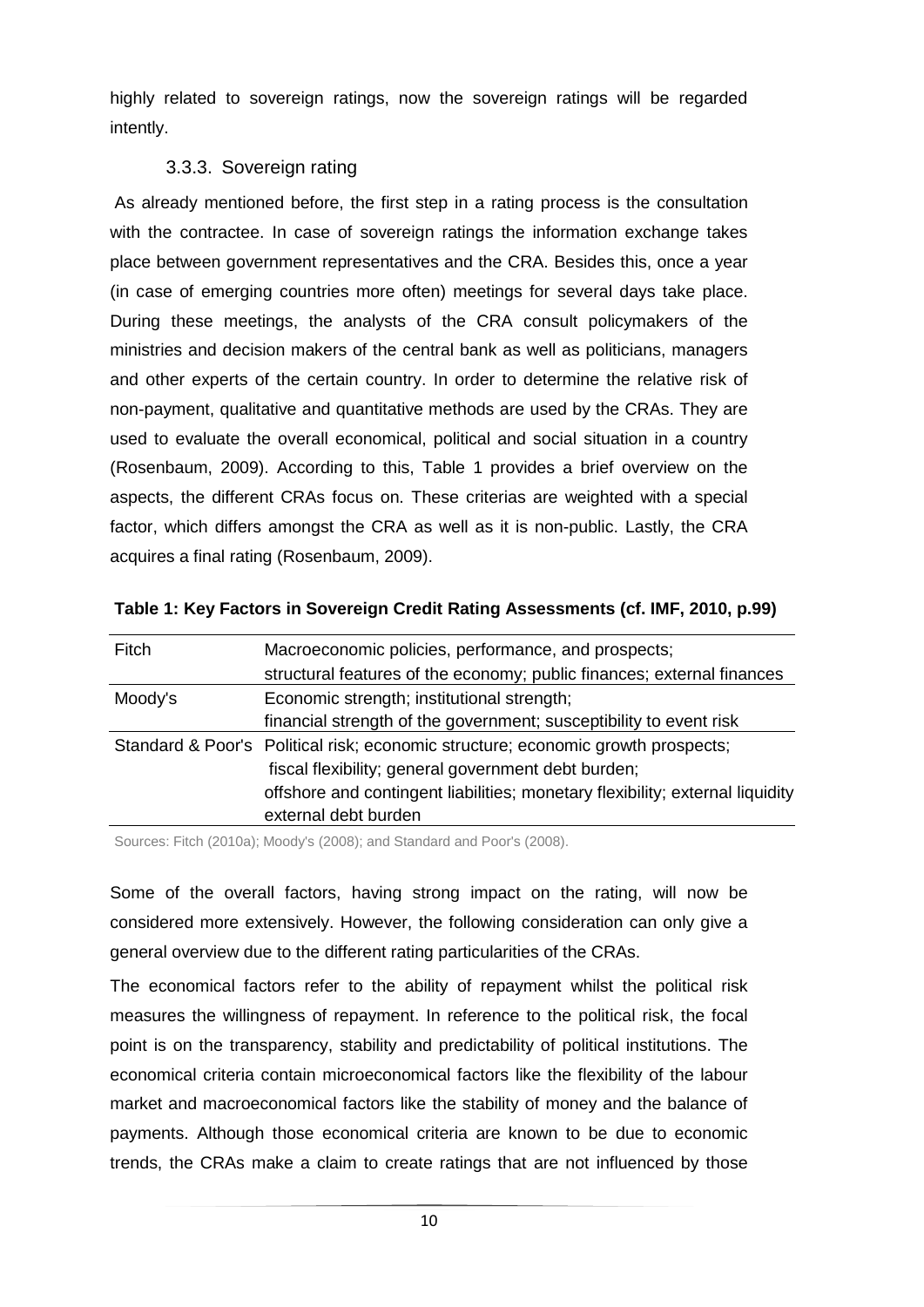economic trends. Therefore, there would be no influence on the determined relative risk of non-payment (Rosenbaum, 2009). However, Rosenbaum (2009) stresses that this does not contradict that the absolute risk of non-payment changes due to cyclical variations. Finally, it has to be mentioned, that "though sometimes difficult to achieve, a quality check of the data is an important part of the country risk analysis (IMF, 2010, p.99)."

### 3.3.4. Rating scale

The three big CRAs present their ratings in form of numbers and letters. Hiß & Nagel (2012) published a figure that demonstrates the different rating scales of the three big CRAs. As it can be seen in Table 2, the different rating scales all make use of letters in combination with plus and minus or with numbers. Although the symbols differ from CRA to CRA, they are good to compare in accordance to their statement about the creditworthiness. They can be seen as the briefest method to describe the prospective financial power and reliability of a company or state.

|                      | Fitch      | Moody's        | Standard & Poor's |
|----------------------|------------|----------------|-------------------|
|                      |            |                |                   |
|                      | AAA        | Aaa            | AAA               |
|                      | AA+        | Aa1            | AA+               |
|                      | ${\sf AA}$ | Aa2            | AA                |
|                      | AA-        | Aa3            | AA-               |
|                      | $A+$       | A1             | $A+$              |
|                      | Α          | A2             | Α                 |
| investment grade     | A-         | A3             | A-                |
|                      | BBB+       | Baa1           | BBB+              |
|                      | <b>BBB</b> | Baa2           | <b>BBB</b>        |
|                      | BBB-       | Baa3           | BBB-              |
|                      | BB+        | Ba1            | BB+               |
|                      | BB         | Ba2            | BB                |
|                      | BB-        | Ba3            | BB-               |
|                      | $B+$       | <b>B1</b>      | $B+$              |
|                      | B          | <b>B2</b>      | B                 |
|                      | <b>B-</b>  | B <sub>3</sub> | $B-$              |
| non-investment grade | $CCC+$     | Caa1           | $CCC +$           |
|                      | ccc        | Caa2           | CCC               |
|                      | CCC-       | Caa3           | CCC-              |
|                      | CC         | Ca             | CC                |
|                      | CD         | C              | CD                |

| Table 2: Rating scale of Fitch, Moody's and S&P (cf. Hiß&Nagel, 2012, p.120) |  |  |  |
|------------------------------------------------------------------------------|--|--|--|
|                                                                              |  |  |  |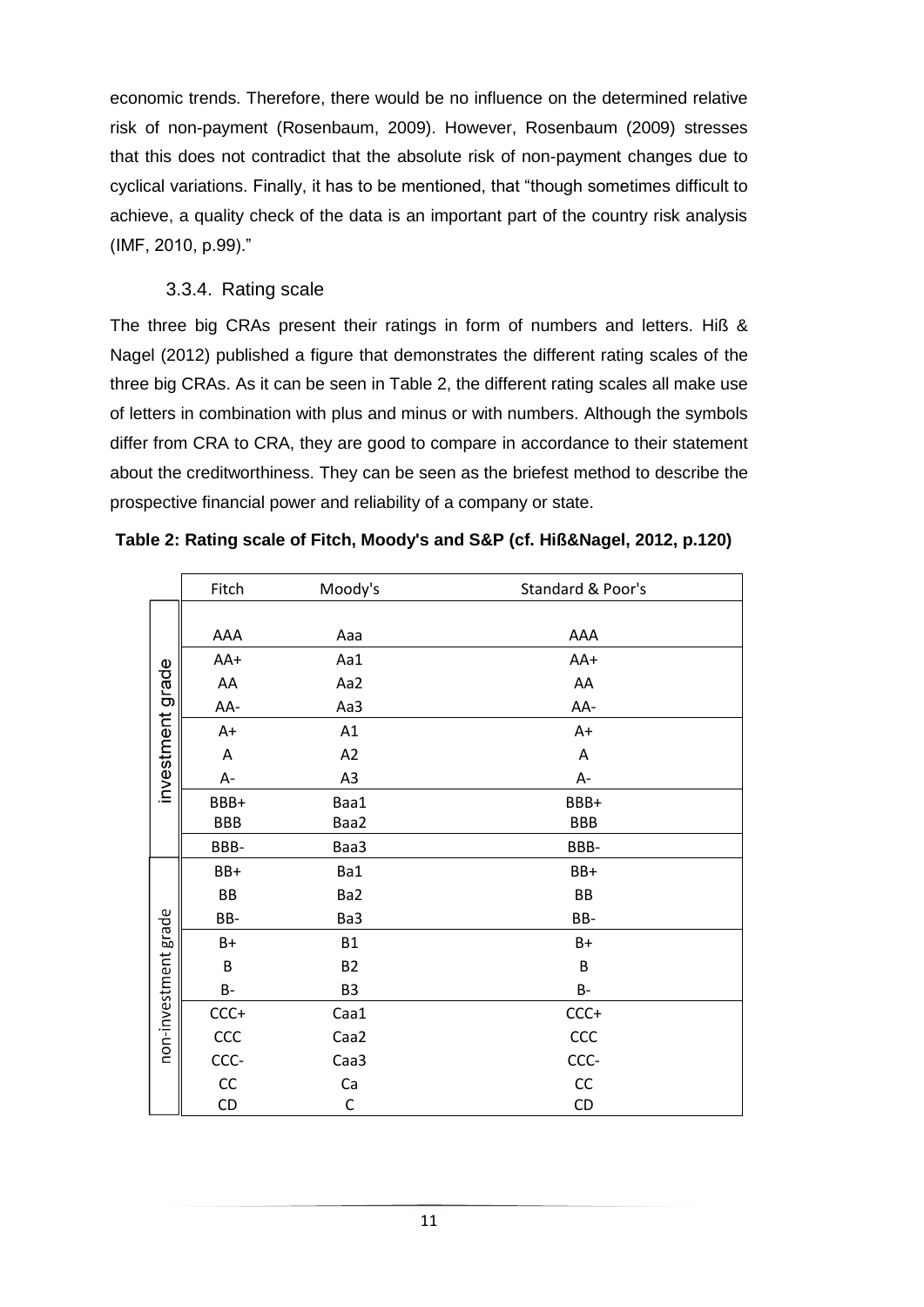Beside the detailed nuances of the rating grades, there is also a coarser classification of the ratings. The upper range with grades better than BBB-, Baa3 and BBB- is called investment grade. These grades in the range below BBB-, Baa3 and BBB- are called non-investment grades. Sometimes this range is also called speculative grade. However, these designations are not invented by the CRAs but built up on the market. Therefore the CRAs stress, that those ratings with an investment grade cannot be interpreted as an advice to invest in (Hiß & Nagel, 2012). However, despite this statement of the CRAs, the classification is used by legal obligations to regulate the equity base (Theurl & Schätzle, 2011).

#### 3.3.5. Quality of ratings

After having examined the general method of operation of CRAs and the criteria for the creation of sovereign ratings, as well as the rating scale of the three big CRAs, now a critical view on the possibly consequential risks for the quality of ratings will be considered.

There are different aspects that can be expected to have negative influence on the quality of ratings. At first, the existence of economical dependency must be cited. According to Bauer (2009) the financial dependency of CRAs on their contractual partner inevitable leads to the question of the necessary autonomy of CRAs. Due to free markets and competition, the purchaser of a rating has the opportunity to choose the CRA he wants to work with. Certainly, there are several aspects that have strong influence on the choice of a CRA and which in turn can have a strong influence on the operating principles of the CRAs. For the purchaser it is important to obtain a good rating in order to get money for a cheap price at the financial market. The purchaser certainly wants to economize the costs of the rating later on. Therefore, he will most likely choose a CRA with good reputation, as only the rating of such a CRA will convince investors. However, the investor could also choose a CRA offering cheap prices. This criterion for making a choice of a CRA could in consequence lead to the fact that the CRA lowers its own costs as far as possible to be able to compete on the market. This could happen at the expense of the rating's quality (Bauer, 2009). However, due to the oligopolistic structure on the rating market this problem can probably be neglected up to the point of increasing competition. With reference to Bauer (2009) it is rather possible that due to the circumstance that the rating is not necessarily published without approval of the purchaser, there is an incentive of 'rating shopping'. The purchaser mandates different agencies and in the end, he only publishes the best rating. This can lead to a decline of requirements of agencies, as they want to seal subsequent orders. This phenomenon can be proven by the observation of Bauer (2009) who noted that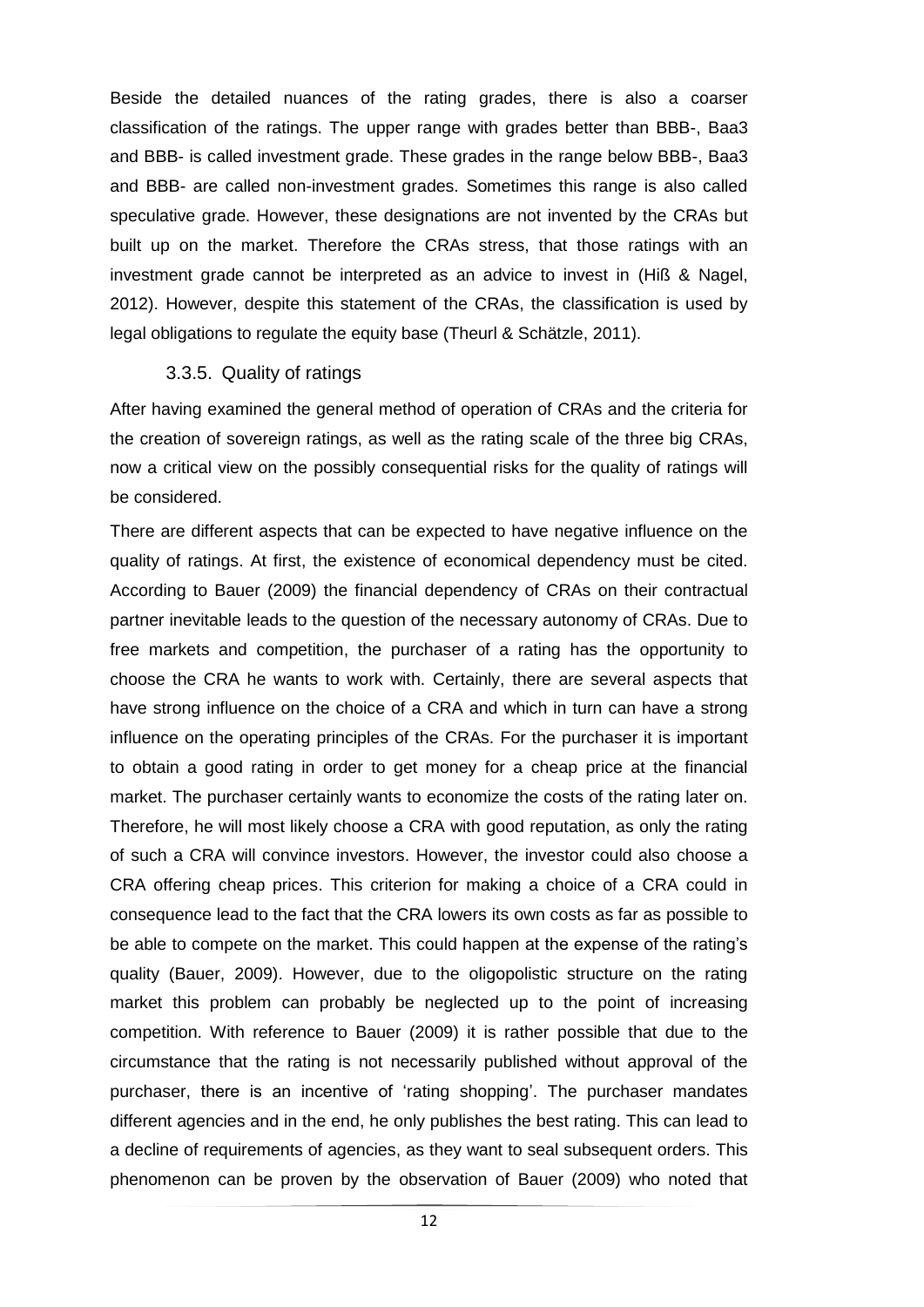ratings are slowly and regularly decreasing during the next additional ratings. This can be traced back to the fact that, after the first published rating, the rating will be reviewed annually without a separate mandate. Therefore, it is important for the CRA to get this first published rating. Afterwards, the CRA can correct its rating without any economic damage (Bauer, 2009). Summing up, it has to be stated that the issuer payment model causes a dependency of CRA and issuer and by this, conflicts of interests emerge.

However, there are more factors that can have a negative influence on the rating quality. Due to the fact that CRAs are profit-maximising companies, they have to keep the costs for a rating as low as possible. As the staff is the most expensive element of expenditure in a CRA, it could be an objective of savings. This could in turn lead to a worse quality of ratings if more external information is used instead of own analysis, as well as if follow up-ratings are not made in time and therefore the rating will be no longer up-to-date (Bauer, 2009).

Another negative influence can be seen in the pressure of ratings without mandates. As mentioned above, CRAs are allowed to rate without a mandate and without collaboration of the emitter. These evaluations are often worse due to missing information. The fact that missing information or uncertainties of the CRA are evaluated as risks, thus causes the ratings to be lamed. CRAs can use this to put pressure on emitters to mandate them with a rating in order to receive a better rating (Hiß & Nagel, 2012). A result of this behavior is that mostly smaller companies have worse ratings due to the fact that they cannot afford a solicited rating (Bauer, 2009).

The previously outlined importance of information also leads to another risk for the rating quality. CRAs are dependent on the information they receive from their contractee. However, this information could be deliberately incorrect or incomplete, which leads again to an incorrect rating (Bauer, 2009).

Furthermore CRAs get to know a lot of insider information. This could encourage the incentive to not publish some of the information but to use it for own investment interests. As the big CRAs also started working in further areas of activity (for example the structuring of financial products), this could lead to the temptation to not publish all the information and therefore to use it for own investment decisions or advices (Bauer, 2009). A conflict of interest emerges.

Finally, the dominant market position of the three CRAs and the fact that none of these CRAs completely reveals its rating criteria leads to doubt that there is enough competition on the market to ensure high quality ratings (Bauer, 2009).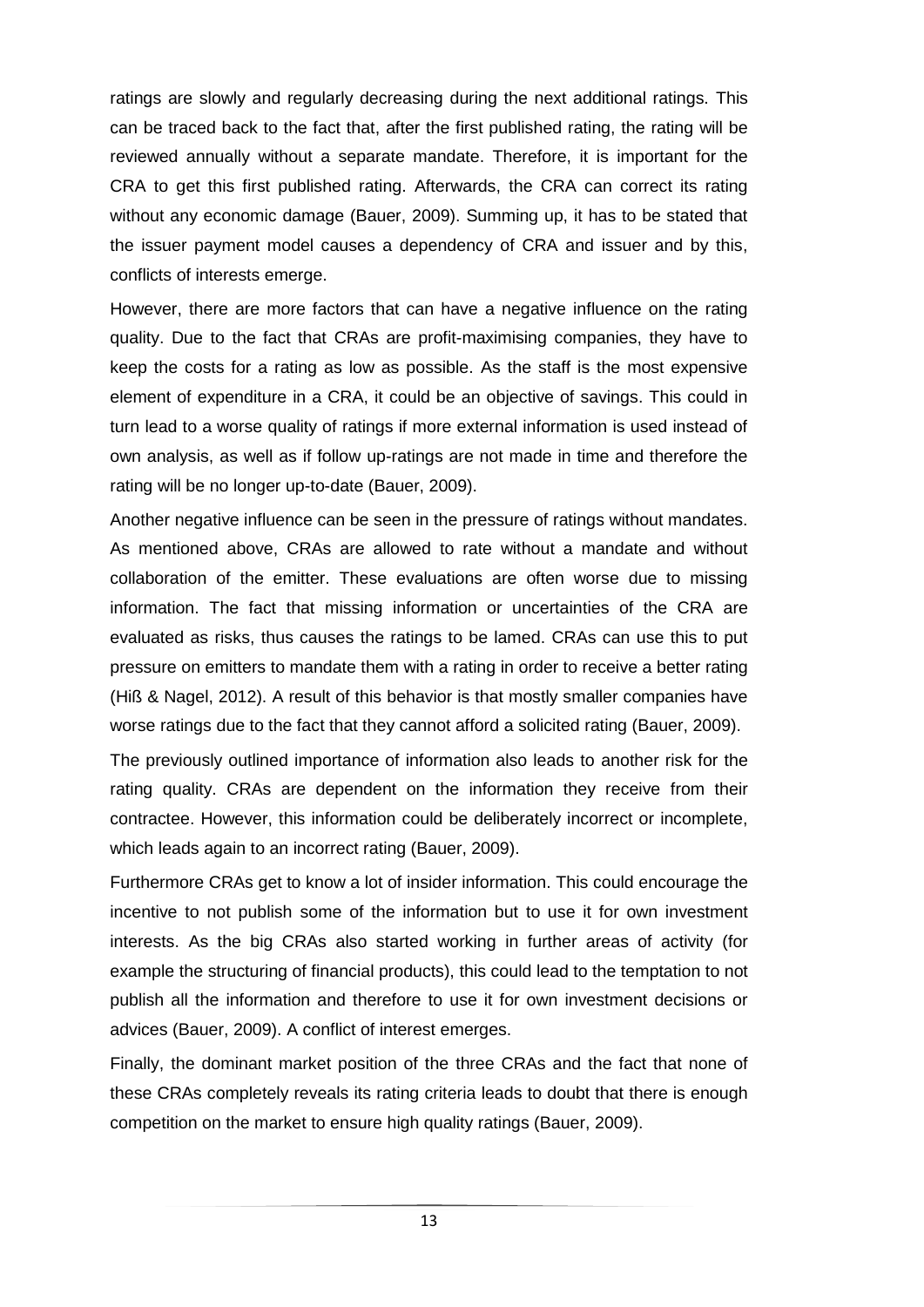Summing up, it can be said that CRAs are very important for the financial markets, in two ways. Firstly, they solve the problem of information asymmetry and the absence of trust between investors and issuers. Furthermore CRAs make it possible to compare different issuers (Hiß & Nagel, 2012). However, there could be also some negative aspects revealed, regarding the method of operation of the CRAs. Those set the quality of ratings at risk.

#### 3.4. Current legal requirements

Against the background of the beforehand identified factors, which can set the rating quality at risk, it will now be of interest to examine the current legal requirements. The aim of this part is to provide an overview of the current regulations on the International and the European level. It will be of special interest whether those regulations imply provisions against the factors that can set the quality of ratings at risk. Furthermore, at the end of this part, the current situation of the legal liability of CRAs will be evaluated.

#### 3.4.1. International regulation

According to Korth (2010), the legal framework for the practice of CRAs is set on the International level by two legal regimes of the International Organization of Securities Commissions (IOSCO). The IOSCO "(…) is open to a securities commission, or a similar government or statutory regulatory body that has primary responsibility for securities regulation in its jurisdiction (OICV-IOSCO, 2012, 2. paragraph)". At present, there are 115 ordinary members (OICV-IOSCO, 2012).

The first legal regime is the "Statement of Principles Regarding the Activities of Credit Rating Agencies". It was published in September 2003 and declared by the IOSCO (2003, p.1) as "a useful tool for securities regulators, ratings agencies and others wishing to improve how CRAs operate and how the opinions CRAs assign are used by market participants." The IOSCO stresses that the principles are not a "one-size-fits-all" approach, as this would not be possible due to the fact that CRAs are acting differently depending on the particular jurisdiction. Due to this reason, the statement rather wants to "(…) state high-level objectives for which ratings agencies, regulators, issuers and other market participants should strive in order to improve investor protection and the fairness, efficiency and transparency of the securities markets and reduce systemic risk" (IOSCO, 2003, p.1). The decision if an implementation in national law should take place and the embodiment of it, rests on the national authorities. The principles for the activities of CRAs affect four aspects: Firstly to name is the "Quality and Integrity of the Rating Process", followed by the "Interdependence and Conflicts of Interests" as well as the "Transparency and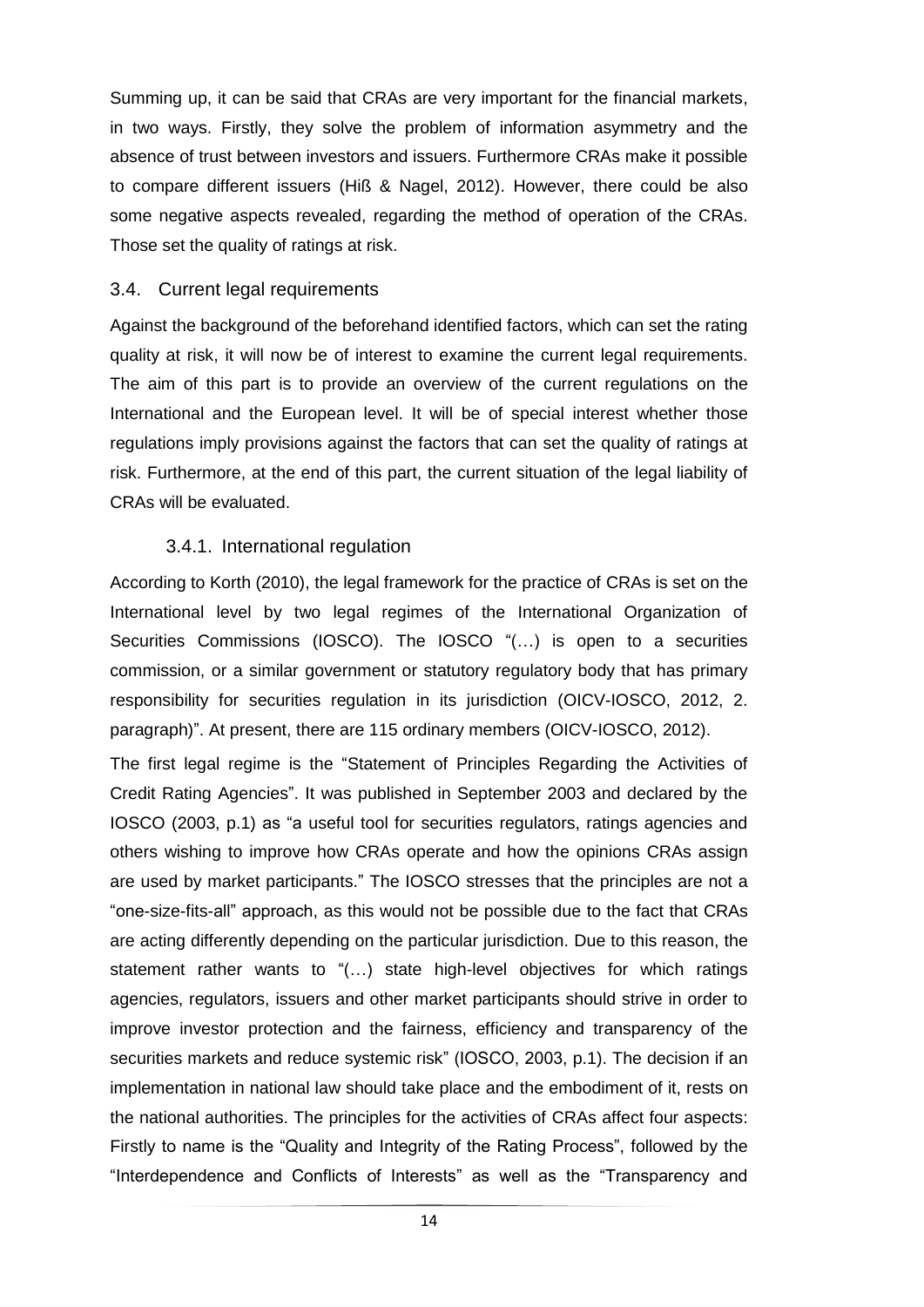Timeliness of Ratings disclosure" and finally the fourth aspect "Confidential information" (IOSCO, 2003, p. 2- 4). After the publication, the IOSCO was asked by some commenter's, including a number of CRAs, "to develop a more specific and detailed code of conduct giving guidance on how the principles could be implemented in practice" (IOSCO, 2004, p.2). There upon the second legal regime was created. This set of rules, named "Code of Conduct Fundamentals for Credit Rating Agencies" contains 52 prescriptions which are assigned to the four aforementioned aspects. As a principle for the implementation of those, the IOSCO has the principle "comply or explain" (IOSCO, 2004, p.10). This means, that the CRAs should publish their code of conduct and also how they have implemented the prescriptions. In case that a CRA deviates from the prescriptions, it should explain how and why a deviation exists. The three big CRAs reacted on this code of conduct by self-imposed codes of conducts. As a study of the IOSCO could prove, they mainly fulfill the terms of reference. Concluding, it is to mention, that the efforts of the IOSCO have been well received by political institutions, as for example the European Commission (Korth, 2010).

#### 3.4.2. European regulation

After examining the international solution regarding the regulation of CRAs, now the European handling will be considered. CRAs have been a long time without any specific regulation except of the prior described IOSCO Code. However, this code of conduct does not provide any legal binding and the outbreak of the financial crisis in the USA led to a rethinking in Europe, as the CRAs have been seen as jointly responsible for the outbreak of the crisis. Against this background, the regulation (EC) No 1060/2009 on rating agencies has been issued by the European Parliament and the Council. It is therefore the first specific regulation of CRAs within the European Union and direct applicable law within the member states (Veil, 2011). The aim is to achieve that "credit rating activities are conducted in accordance with the principles of integrity, transparency, responsibility and good governance in order to ensure that resulting credit ratings used in the Community are independent, objective and of adequate quality" (EU, 2009, p.1). By this, a high degree of consumer and investor protection is the aim to achieve. The regulation contains, on the one hand, requirements for the release of ratings and constitutes organisational guidelines as well as behavioral codes which shall both foster independency of the CRAs and at the same time avoid conflicts of interest. On the other hand, the regulation aims to increase the quality of ratings. Furthermore, it introduces transparency rules and implements a registration requirement for CRAs (Veil, 2011). According to Article 16, the decision of registration is issued by the competent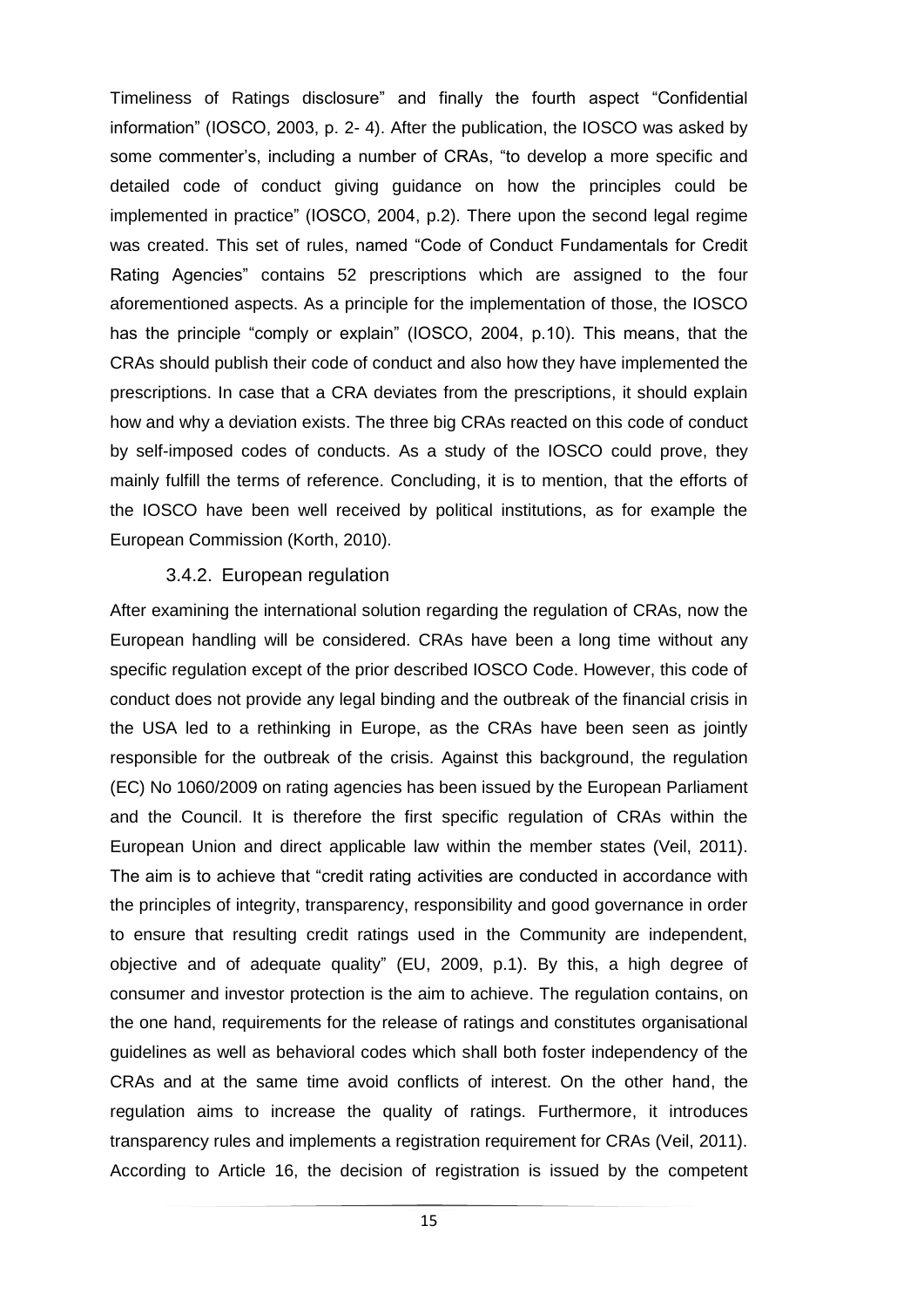authority of the Member State in which the CRA is located (EU, 2009). In respect of Article 14, only CRAs with a place of business within the European Union have to request a registration. However, it is also interesting for a CRA outside the European Union to get a registration, as only ratings of registered CRAs are accepted by the regulatory law (Veil, 2011). Therefore, the national authorities keep prove of banks and other institutions listed in Article 1, if they only make use of those ratings published by registered CRAs. The supervision of the CRAs is consistently done by the European Securities and Markets Authority (ESMA). From June 1, 2011 the ESMA is also responsible for the sanctions according to the administrative law and can, for example, withdraw the registration of a CRA. However, a decision of prosecution is due to each member state and a matter of subject to the national authority and not of the ESMA (Veil, 2011).

Next to the regulation, as an important matter of fact, the content-related statutory provisions are certainly of high relevance. Besides others, the regulation approaches the issue of credit ratings in the Articles 6 to 13. According to that, a CRA has to ensure that conflicts of interest are studiously avoided. Furthermore, by requiring a minimum standard due to the methods of operation, the quality of ratings shall be ensured. Additionally, Article 12 states that the CRAs have to publish a transparency report once a year (EU, 2009).

To sum it up, the regulation (EC) No 1060/2009 on rating agencies can be seen as an effort to reduce the factors that can put the quality of ratings at risk. It is responsive to afore recognised problems which can be seen by the incorporation of the problematic, concerning the conflict of interest. Furthermore, the existence of a legal binding is a main advantage towards the code of conduct published by the IOSCO. However, although the regulation demands a transparency report once a year, no CRA publishes the detailed circumstances relevant to the creation of its rating (Bauer, 2009). This also leads to the last aspect that has to be considered in accordance to legal requirements; the liability of CRAs for their ratings. In case that a rating is considered to be false, it is difficult for a court to prove, if the complex procedure of creating a rating was undertaken without any mistakes. According to Bauer (2009) it is only possible to check the origination process on the basis of minimal requirements. Against this background, it can be doubted if the European regulation can really accomplish improvements on the rating market.

#### 3.5. The political influence of rating agencies

CRAs are counted amongst the most important actors of the global financial markets due to their importance regarding the coordination of the global financial flows and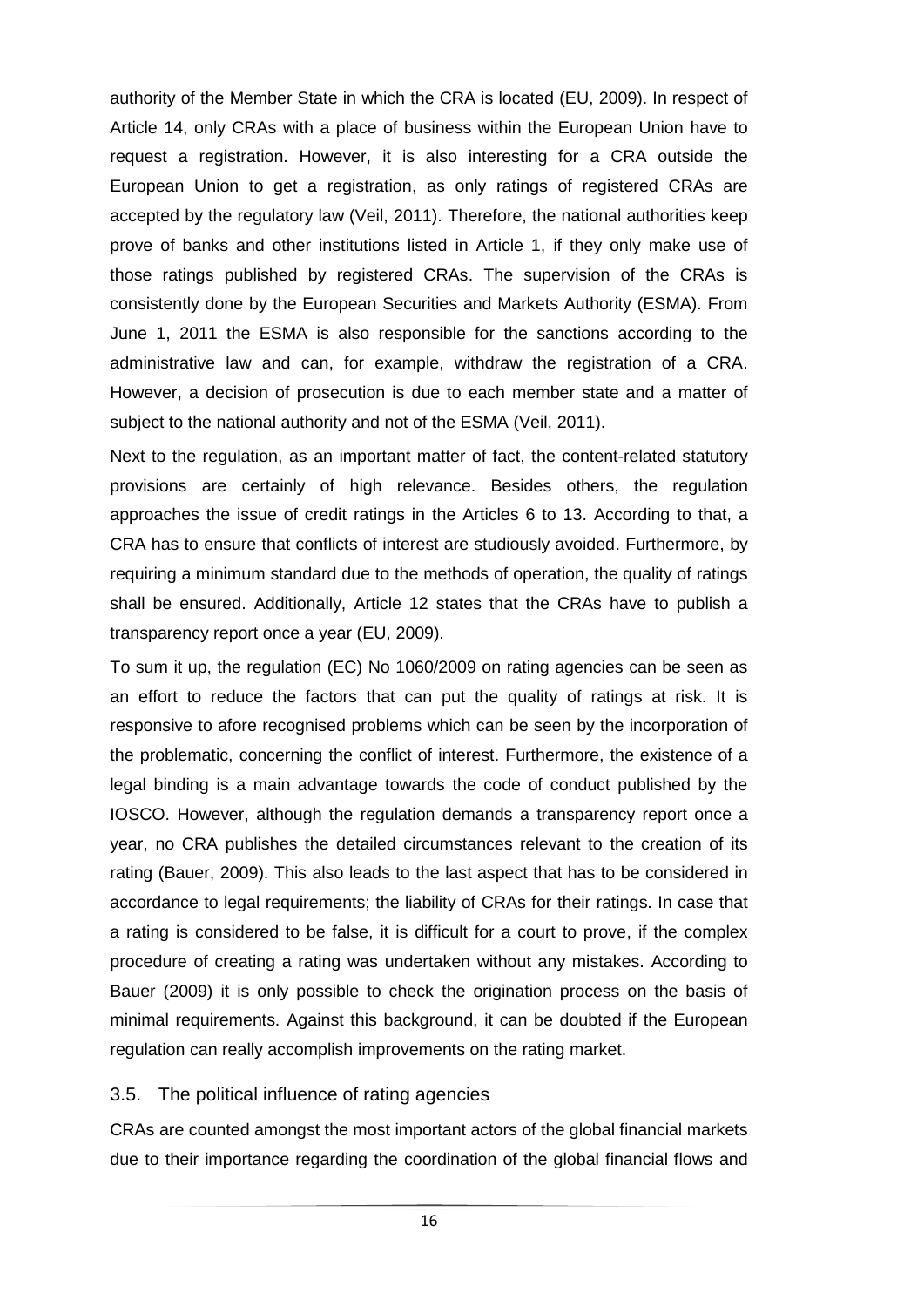their influence on the financing costs of states and companies. Furthermore, they take part in the regulation of the financial markets (Rosenbaum, 2009). Against this background, it can be assumed that CRAs also have political influence. The direct influence of CRAs according to their method of operation has already been discussed before. Now the focus will be on the influence that can be implicitly derived from their work.

The political influence of CRAs can be seen in a variety of ways and is discussed controversy in literature. The aspects of the discussion, that seem to be most important, in accordance to the EDC, shall now be examined.

Rosenbaum (2009) identified Timothy Sinclair as one of the first political scientists who systematically grappled with the political role of CRAs. According to Sinclair, Rosenbaum (2009) states that CRAs influence, in which way, private investors observe and define credit risks. Therefore, governments would be set under pressure to adapt their politics according to these criteria. In terms of this, CRAs would not be a neutral institution with the aim to improve the asymmetries of information, but rather private actors who gain power on the international financial markets by setting standards. Neither companies, nor states could strip from these standards (Sinclair, 2005). Sinclair (2000, p.490) views CRAs as "Embedded Knowledge Networks (EKN)" which set a benchmark. Subsequently, other market players would adjust their affairs to this benchmark. Especially those countries, that have a different organisation of society than the USA, would be punished with a worse rating, as the rating criteria are dominated by US-American perceptions. As a consequence, this would lead to a convergence to the Anglo-American perception of economy (Sinclair, 2000). However, this argumentation can be constrained or even neglected, taking in consideration that governments would not pursue a special kind of politics only because of the criteria of CRAs, but also consider their chance of reelection. Politicians always have to justify their political behaviour in front of their voters. Furthermore, there is no empirical evidence that the criteria of ratings lead to a convergence of the market-based economic order to an Anglo-American perception of markets (Rosenbaum, 2009). According to Rosenbaum (2009) it is rather like this; CRAs have a political influence by affecting the circumstances for the acting of voters, governments, investors and companies. What Rosenbaum (2009) understands by this, is that the ratings can influence the economic growth and distribution but not the policy itself. However, although the CRAs would not directly influence the behaviour of politicians, they can influence the economical prosperity, especially in times of crisis. As ratings are also used for regulation, the protection of investors depends on the quality of ratings. Therefore, the rating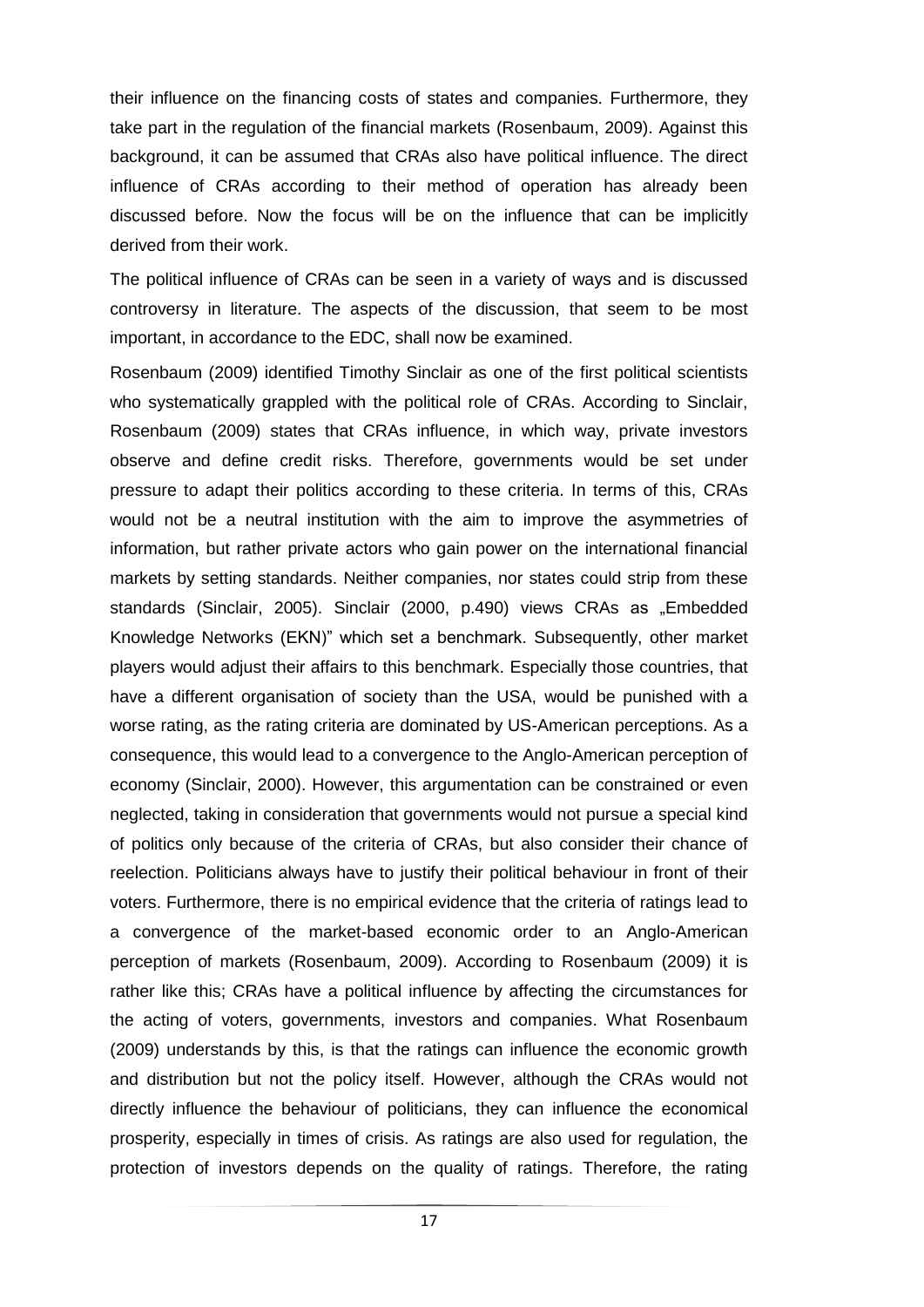influences the financial situation of private and institutional investors (Rosenbaum, 2009). Against this background, the importance of a high quality of ratings becomes evident. Though, as it could be seen in former crisis, ratings do not absolutely guarantee a protection of investors, as they do not guarantee macroeconomic stability. Consequently it becomes evident, that it is a risk to give regulatory tasks to CRAs, as this can jeopardize the tangibles of the population (Rosenbaum, 2009). Nevertheless, we have seen in the EDC that this phenomenon is not only limited to the population but also can affect an entire state. Finally, it has to be ascertained that besides the above discussed influence on policies, the current crisis identified, that CRAs can put politicians under pressure by downgrading states. Thereby they indirectly cause a necessity of political reaction but without influencing the exactly kind of reaction.

Concluding the first part of the analysis, I would like to refer to Rosenbaum (2009) who stated, that there is no theoretical framework that does justice to the complex position of CRAs on the financial market on the one hand and at the same time gives a profound and accurate description of the stress ratio between the CRAs and governments on the other hand. This underlines how complex this problematic is. It can be expressed that CRAs do not only have an economical but also a political relevance. However, this political dimension is complex and partly contradictory. Nevertheless, it became evident that CRAs have an impact on the financing costs of a state and by this on the framework of action of politicians.

# **4. The reaction of rating agencies in the European debt crisis**

The aim of the second part of the analysis is to present what happened during the EDC which started in 2009 and is present to this day. The focus will be on the development of ratings and in relationship to this the trend of yields of government bonds. Hereby the attention will be directed to the ratings and government bonds of Greece, as Greece can be seen as the starting point of the EDC. Furthermore, up to the present, Greece appears to be the state with the most serious financial problems. The degradation of sovereign ratings raises concerns about the creditworthiness of the affected states. Furthermore, due to the involvement of external ratings in regulations and private contracts, it exists immense concern that rating downgrades can destabilize the financial markets (IMF, 2010). According to the IMF (2010, p.102) "overall, the sovereign rating environment began deteriorating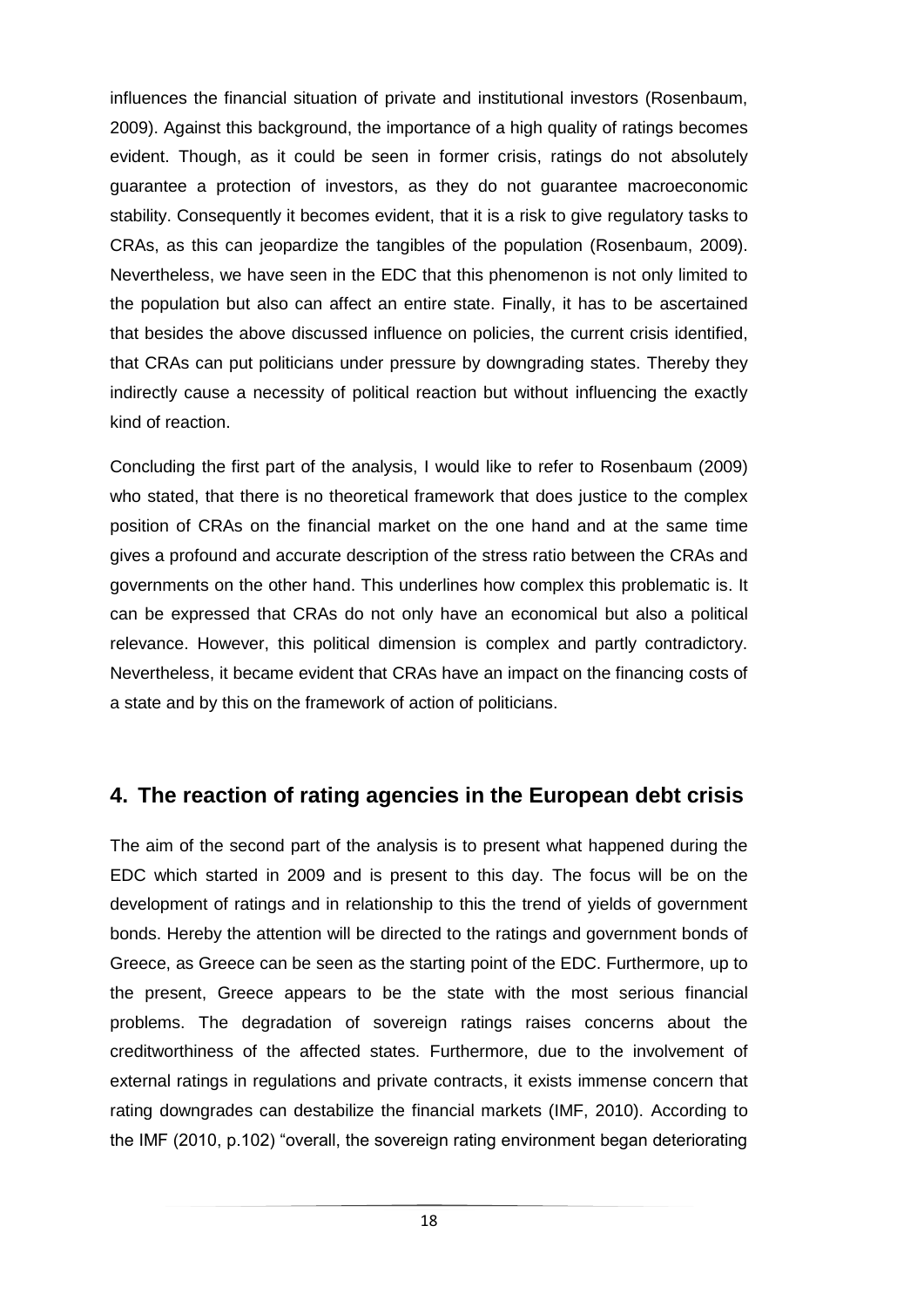significantly in the spring 2008, with a strong downward trend evident starting in September 2008".

However, this statement is referred to worldwide changes of sovereign ratings as it can be seen in Figure 2. The beginning of the reactions of the CRAs towards European states started with the downgrade of Greece by S&P on January 14, 2009 (Table 3). This action was followed by several outlook changes of the three big rating agencies. Yet, at first there was only the aforementioned downgrade by S&P. It adjusted the rating from 'A' to 'A-' in January 2009. Furthermore, it can be seen in Table 3 that the starting point of a range of downgrades of Greece was in the beginning of December 2009.



**Figure 2: Sovereign rating changes and warnings (IMF, 2010, p.102)** 

Sources: IMF staff calculations using data from Fitch; Moody's; and Standard & Poor's.

Note: This figure shows rolling 12-month cumulative sums of all sovereign foreign currency rating actions across all sovereign ratings by each credit rating agency. For example, each positive (negative) rating outlook is +1 (-1); a review for upgrade (downgrade) is +2 (-2); and a positive (negative) rating change is  $+3$   $(-3)$ .

| Date               | Agency  | Action                                                    |
|--------------------|---------|-----------------------------------------------------------|
| January 9, 2009    | S&P     | Outlook changed from stable to watch negative             |
| January 14, 2009   | S&P     | Downgraded one notch to A-; outlook stable                |
| Februrary 25, 2009 | Moody's | Outlook changed from positive to stable                   |
| May 12, 2009       | Fitch   | Outlook changed from stable to negative                   |
| October 22, 2009   | Fitch   | Downgraded one notch to A-; outlook remains negative      |
| October 29, 2009   | Moody's | Outlook changed from stable to review for downgrade       |
| December 7, 2009   | S&P     | Outlook changed to watch negative                         |
| December 8, 2009   | Fitch   | Downgraded one notch to BBB+; outlook remains negative    |
| December 16, 2009  | S&P     | Downgraded one notch to BBB+; remains on watch negative   |
| December 22, 2009  | Moody's | Downgraded one notch to A2; outlook negative              |
| March 16, 2010     | S&P     | Outlook changed from watch negative to negative outlook   |
| April 9, 2010      | Fitch   | Downgraded two notches to BBB-; outlook remains negative  |
| April 22, 2010     | Moody's | Downgraded one notch to A3; on review for downgrade       |
| April 27, 2010     | S&P     | Downgraded three notches to BB+; outlook remains negative |
| June 14, 2010      | Moody's | Downgraded four notches to Ba1; outlook stable            |

 **Table 3: Chronology of Greek Sovereign Rating Actions, January 2009 - August 2010 (cf. IMF, 2010, p.107)**

Sources: Fitch; Moody's and Standard & Poor's.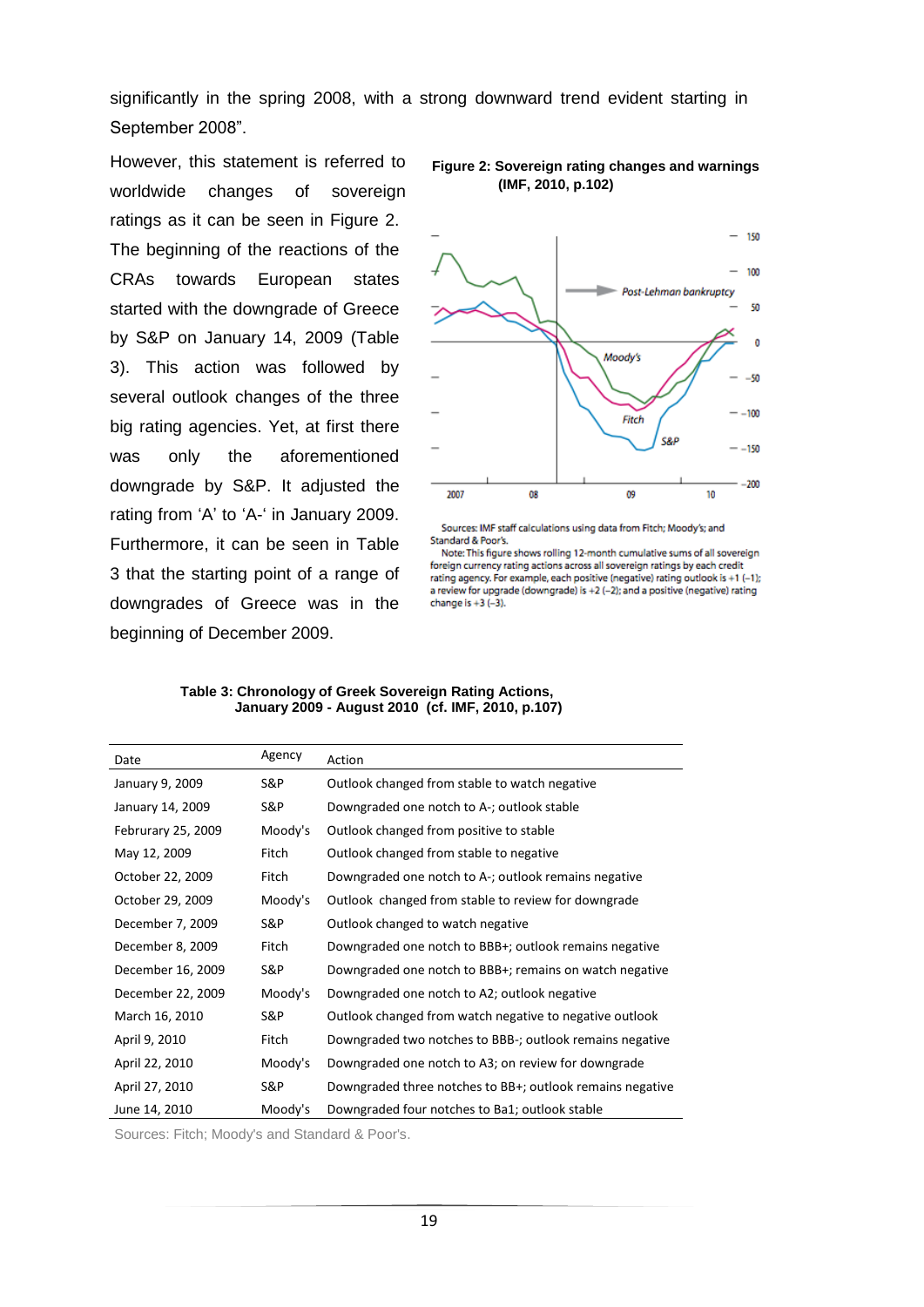During this time, concurrently the yield of Greece's government bonds increased enormously. As it can be seen in Figure 3, the yield of Greece's 2 years government bonds increased at the end of 2009 from less than 2 % up to 4% at the beginning of 2010 and finally increased dramatically up to more than 17% until the end of 2010. This leads to the assumption that the ratings have influence on the performance of government bonds and by thus on the financing costs of states.

#### **Figure 3: Yield of Greece's 2 Year government bonds (FAZ, 2010)**



Once the trend of downgrading Greece has started, the loss of confidence into Greece continued until the end 2011. This can be proven by Figure 4, which demonstrates the development of sovereign Credit Default swaps (CDS). "The CDS spreads measure the market price of creditworthiness and, as expected higher spreads are associated with lower ratings (IMF, 2010, p.106)." In the case of Greece's government bonds, the CDS can be seen as an insurance against the risk that Greece will not be able to pay back the nominal amount of the bond at the end of its time to run.

However, it seems remarkable that during the year 2009 the yield of Greece's 2 year bonds was stable at 2% even with a trend of declining yields (Figure 3). This should be called into question against the background of outlook changes of the CRAs which have already taken place during the year 2009. It indicates that the markets first reaction occurred once Fitch downgraded Greece to A- in October 2009 (Table 3 and Figure 3).

#### **Figure 4: Sovereign credit default swaps (Bloomberg, 2011)**

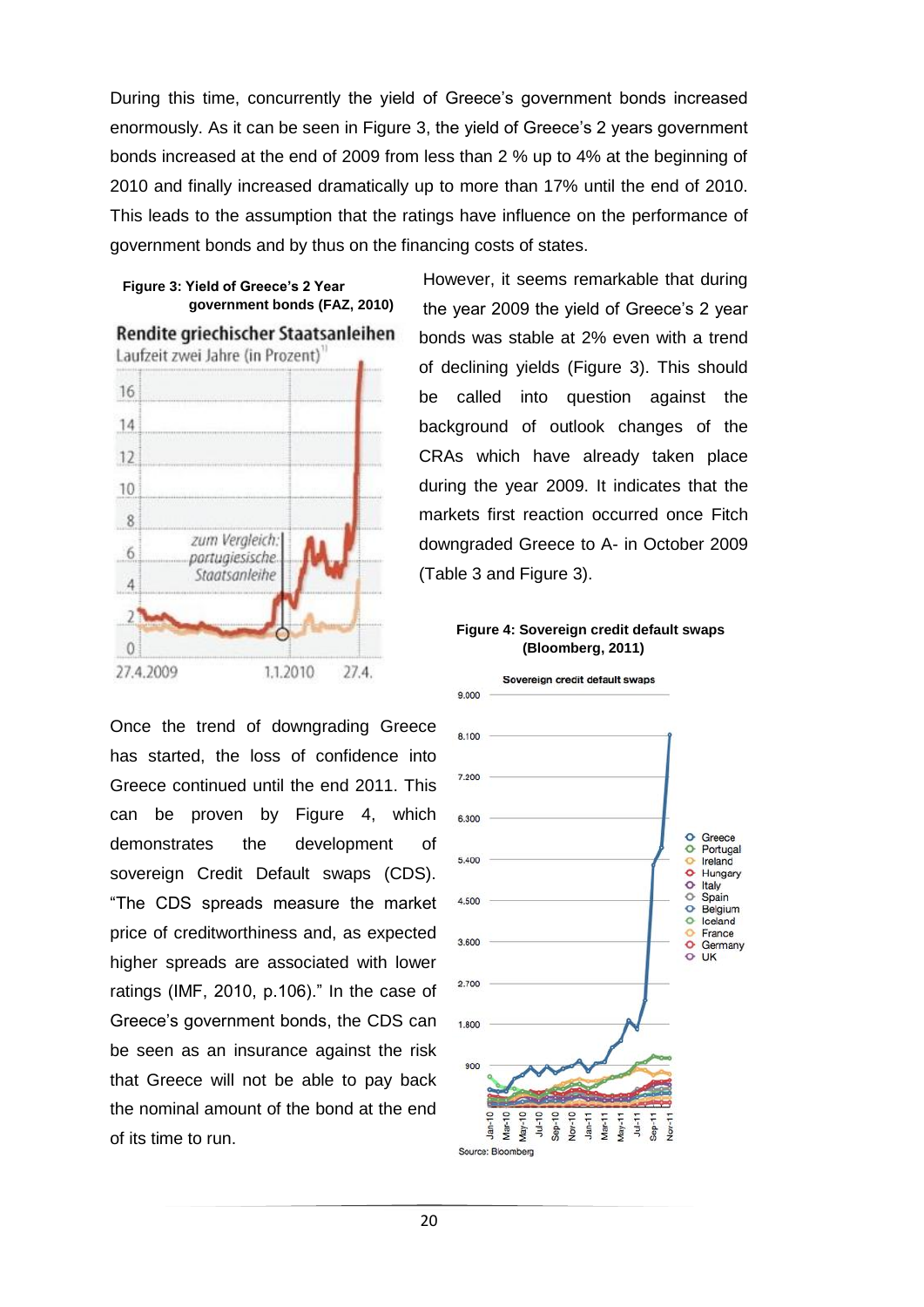Figure 5 illustrates that "(…) CDS spreads on Greece began to diverge from the general market trend in the summer of 2009 (IMF, 2010, p.106)." This leads to the assumption that the issuers of CDS reacted a bit earlier in comparison to the investors whose reaction became plainly visible only at the end of 2009.

#### **Figure 5: Credit Default Swaps (CDS) and Average Rating (IMF, 2010, p.106)**



Sources: Bloomberg L.P.; and IMF staff estimates. Note: The average rating shown on the right-hand side reflects the average of three rating agency (Fitch, Moody's, and S&P) levels (shown are Fitch and S&P symbols; see Table 3.1 for corresponding Moody's symbols). In addition, in order to capture more fully the information content of the outlook, the rating level is also adjusted by -0.3 (+0.3) for a negative (positive) outlook or negative (positive) watch.

It can be assumed that the issuers of CDS have reacted to the changes of outlook which have been carried out by the CRAs. Therefore, it is questionable if the investors maybe neglected the first signs of a possible negative development of Greece. However, besides a possible wrongdoing of the investors, it has to be critically looked at the numerous negative changes of outlooks and ratings of the CRAs regarding Greece. Although it is difficult to define "rating failure", the IMF created a definition that seems applicable to the situation during the EDC: "(…) a failed rating is defined as one

that is lowered or raised by three or more notches within 12 months, excluding downgrades or upgrades into, out of, within, or between the categories from 'CCC' or 'Cca' downward (Bhatia, 2002)." Against the background of this definition, Table 3 presents that S&P, Moody's and Fitch have to admit that their sovereign ratings of Greece have been failures.

Concluding, it has to be stated that the performance of the three CRAs within the EDC regarding Greece was unsatisfactory. It could be demonstrated that all of them were incorrect with their ratings. At the same time, the investors' neglection of outlook changes gives rise to the question if the investors have a share on the decline of Greece's ratings and in turn on the problem of refinancing for Greece due to increasing interest rates on government bonds. This could be reasoned by the following argumentation: A degradation of Greece's ratings means that the creditworthiness of Greece has decreased and the risk of investing into Greece's government bonds has increased. Therefore, many investors sell their bonds. This is in turn a negative signal for the markets, and a decline of the prices of the bonds is the most likely consequence. Logically, from this point on, Greece has to pay higher interests to find investors for its bonds. However, at the same time the declining market prices for bonds and increasing interest rates could be a signal for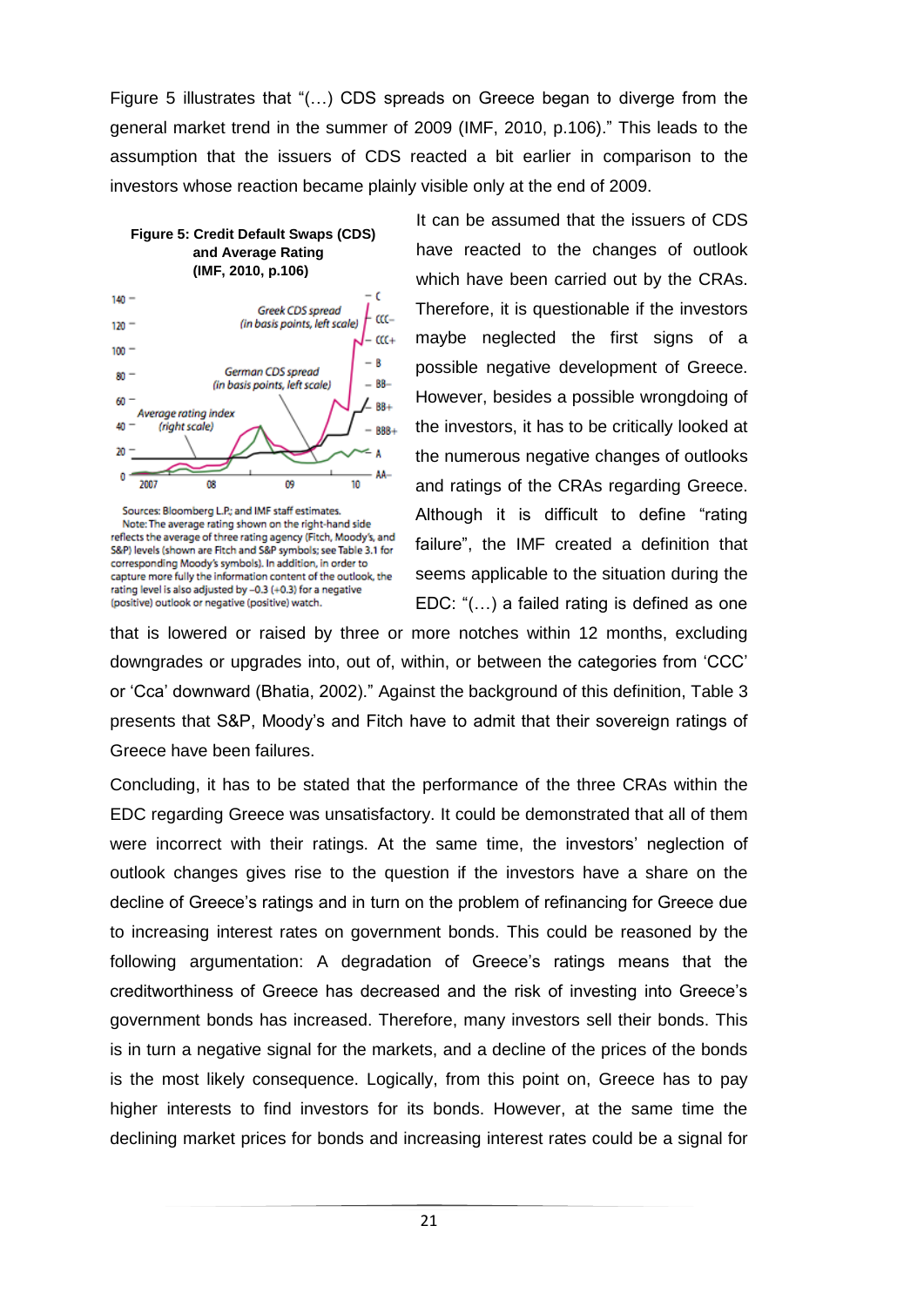the CRAs to downgrade again if they expect that due to the loss of faith of investors the financial situation of Greece will become even worse.

After all, it has to be stated that the behavior of the CRAs during the financial crisis offered occasion for several critics, but nevertheless at the same time, the complex structure of the financial market and the consequential impacts must not be neglected. In addition to the problems derived from the first part of the analysis, this part has revealed new problems regarding the behavior of rating agencies and the ratings themselves. The next part of the analysis will try to find solutions to this difficult problem area.

# **5. Possibilities for change**

After having examined the organisation of the rating market as well as the proceedings related to the CRAs within the EDC, the third and last part of the analysis will focus on possibilities for change in order to solve the previously revealed problems. The aim is to present different options that are discussed in the public, by politicians, actors on the financial market or researchers. The different proposals will be evaluated against the background of the findings of the previous analysis and simultaneously the merits and demerits of the single proposals will be considered.

### 5.1. European Rating Agency

The Europeans have heavily criticized the three US-American CRAs for their behavior in the financial crisis and therefore plans arose to create an individual European Rating Agency (ERA) (Dohms & Clausen, 2012). However, it should not be surprising that the call for an ERA intensified and gained relevance especially after the three big CRAs had steadily graded down the government bonds of Greece, and later on also those of other South European states. It seems that it was easy to make the CRAs the scapegoat for the financial problems in the European Monetary Union (Financial Times Deutschland, 2012). Besides the aspect that the market of credit rating should become more competitive, there are mainly two vast aims that stimulate the demand for an establishment of an ERA. On the one hand, it is discussed that the purpose of private CRAs to make profit has to be abolished. On the other hand it is argued, that the work of the three big CRAs is geared to the US Financial markets and its regulations. Therefore, they would pay insufficient attention to the particularities of the European way to finance enterprises and states (Theurl & Schätzle, 2011).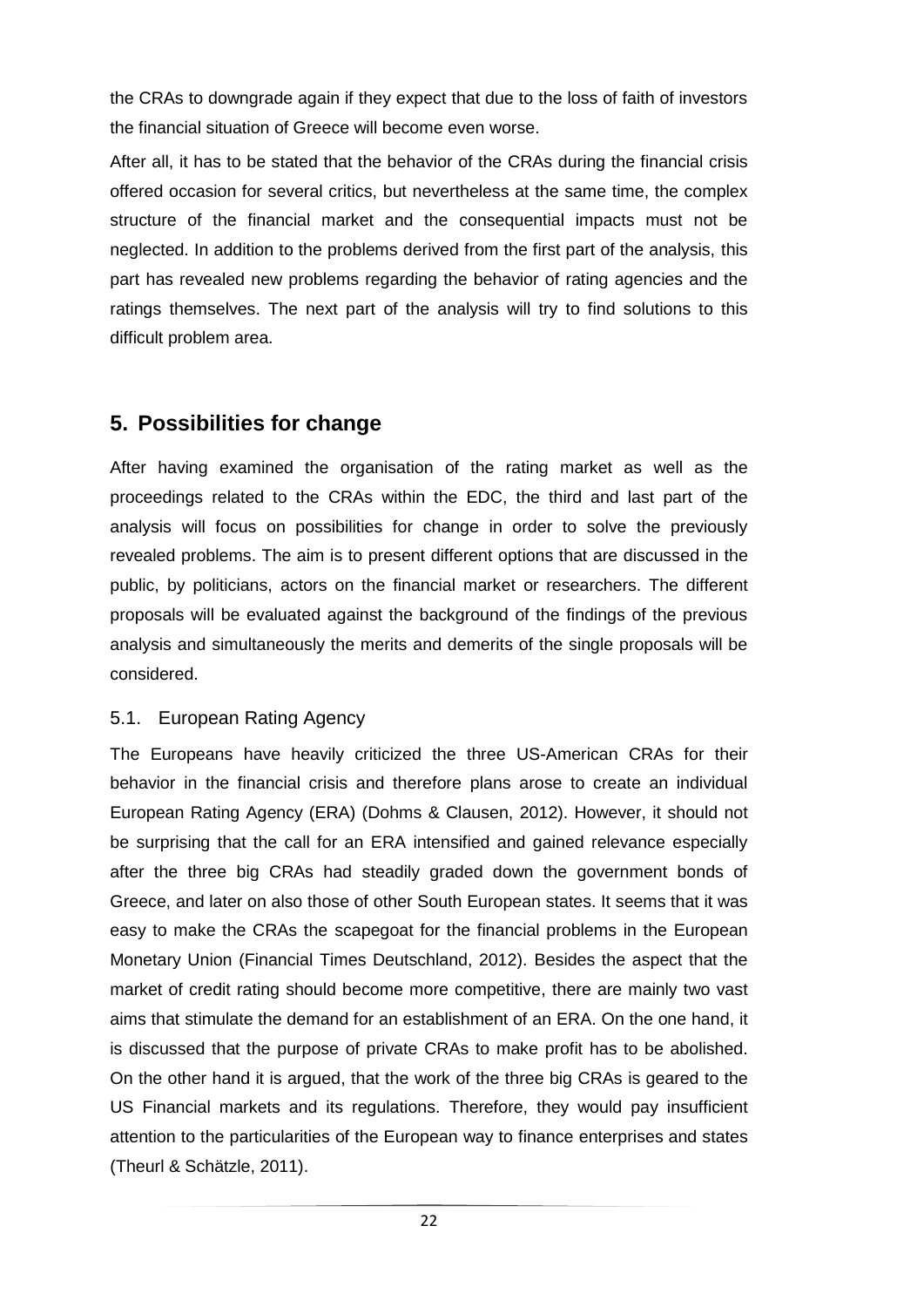As a consequence of the different perceptions concerning the problems an ERA should remedy, there are various proposals concerning the organisation of an ERA. Especially the financing of such a CRA is the focus of the discussions. Firstly, the possibility of an ERA that is financed or partly financed by the member states of the European Monetary Union will be discussed. Afterwards, the suggestions of an ERA, which does not receive governmental money, will be presented.

The postulation of an ERA that is state-funded originates from the purpose to solve the problem of conflicts of interests. It is an established fact that private CRAs are bottom-line oriented and therefore they are dependent on their contractee. In contrast to this, a publicly funded CRA would not be dependent on its contractee due to financial matters. But how could such a CRA be put into practice? One idea is to associate the ERA with the European Central Bank (ECB) as it already has a department for the analysis of credit risks. In the eyes of the proponents of this suggestion the advantage of this solution is the supposed high reputation and independency of the ECB. These qualities could lead to lower entrance barriers to the rating market (Theurl & Schätzle, 2011). In this context, Beck and Wienert (2010, p.467) ascertain that an ERA "(…) should rate independent and without conflicts of interest, work non- profit-oriented and the ECB and the national central banks should be included in its work". However, it can be discussed controversial if the postulation of Beck and Wienert is realistically realizable. It is questionable, if this kind of ERA, in case that it could be successfully established on the market, would solve the problem of dependency and conflicts of interests. However, the question of the establishment on the market seems to be the first obstacle. A CRA, which is specialised on the European market and does not work on the significant American markets would probably not be accepted by international market participants and European market participants that are looking for international investors. Indeed, the creation of a law which places the investors under obligation to use the new ERA could be a necessary solution. The new law could, for example, determine that only investments rated by the new ERA are allowed to fulfill regulatory capital requirements. Furthermore, it is questionable if an ERA could provide qualitative better ratings owing to the missing cash incentive to offer good results (Beck & Wienert, 2010). However, from another point of view, it could be possible that this missing financial incentive even makes the quality of ratings worse. The incentive of a financial reward could be motivating for the employees and by this in turn increase the quality of ratings. Related to this, it is dubious how the new CRA can acquire highly qualified analysts which are indispensable in order to make profound ratings available. The ERA would compete with the private CRAs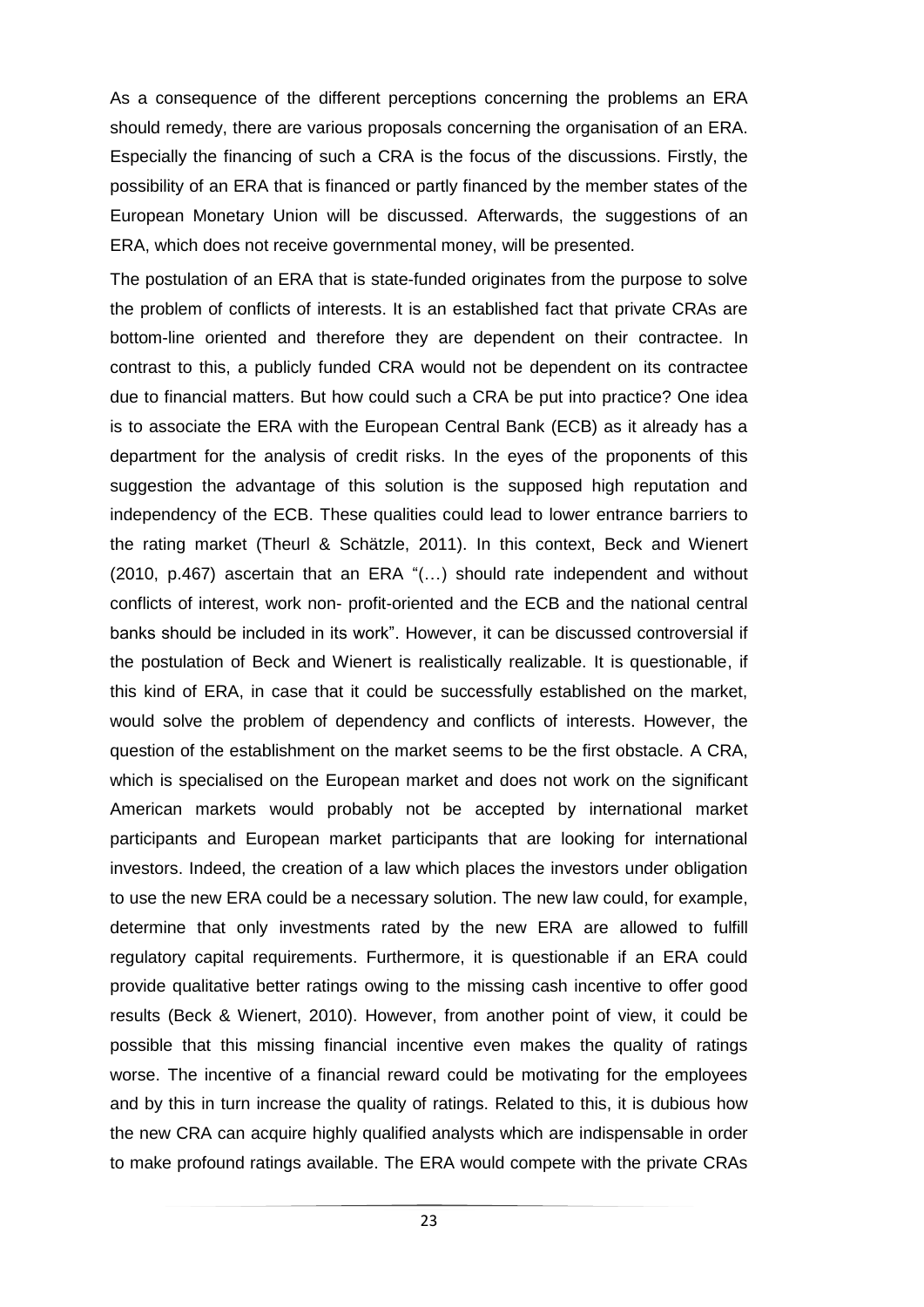for the best analysts and possible salary differentials could be indicative that the analysts would prefer to work for the private CRAs and not for a non-profit CRA. In turn, it would be hard to acquire a good reputation without good personnel (Theurl & Schätzle, 2011). Besides this, there is another potential problem of gaining good reputation. In the first instance, the connection of the ERA with the ECB was denoted as good for the reputation of the CRA. However, the reputation of the ECB has been lately reduced as a consequence of buying Greece's government bonds. In case that the ECB would participate in the ERA, a further loss of political independency was the consequence and therefore it was presumably that the markets again loose trust in the ECB (Beck & Wienert, 2010). In that case, a connection of the ERA and the ECB would neither help the ERA nor the ECB. Furthermore, the conflict of interest would devolve from the private CRA upon the states. Especially sovereign ratings towards the European member states would probably be seen with skepticism by the markets. Finally, a last point of criticism on the plans of an ERA financed by the public, the political dimension will be mentioned. In case that the ERA has been incorrect with a rating, the investors could argue that a state has attracted them to invest into a bad investment. In the worst case, the investor could claim for remuneration (Beck & Wienert, 2010).

Summing up, it can be identified, that the idea of an ERA that is financed by public money seems to be a good proposal at first glance. The possibility to overcome the high entry barriers on the oligopolistic rating market, due to the reputation of the ECB, seems attractive. Furthermore, the elimination of the conflict of interest of private CRAs seems to be an advantage. However, after having a closer look at this proposal, it must be recognized that at the same time that simultaneously problems will be solved and new ones will emerge. Due to this reason, a public-funded ERA does not seem to be a useful tool to overcome the problems on the financial markets related to the rating system.

In contrast to the first proposal, the second one refuses a financing by states as this would facilitate the aforementioned political influence and by this, new conflicts of interests. Therefore, the second idea of an ERA implies a governmental independent foundation, which should finance the ERA (Theurl & Schätzle, 2011). An example for this proposal is the effort of the German consultant company "Roland Berger" which expressed interest in June 2011 to develop and establish such a foundation as an answer to the call for an ERA by the European Parliament (Pascu & Stan, 2012). The aim was to find about 30 investors who would pay each 10 Million Euro for the establishment of the foundation. Roland Berger planned that after five to seven years, the new created ERA should be established on the market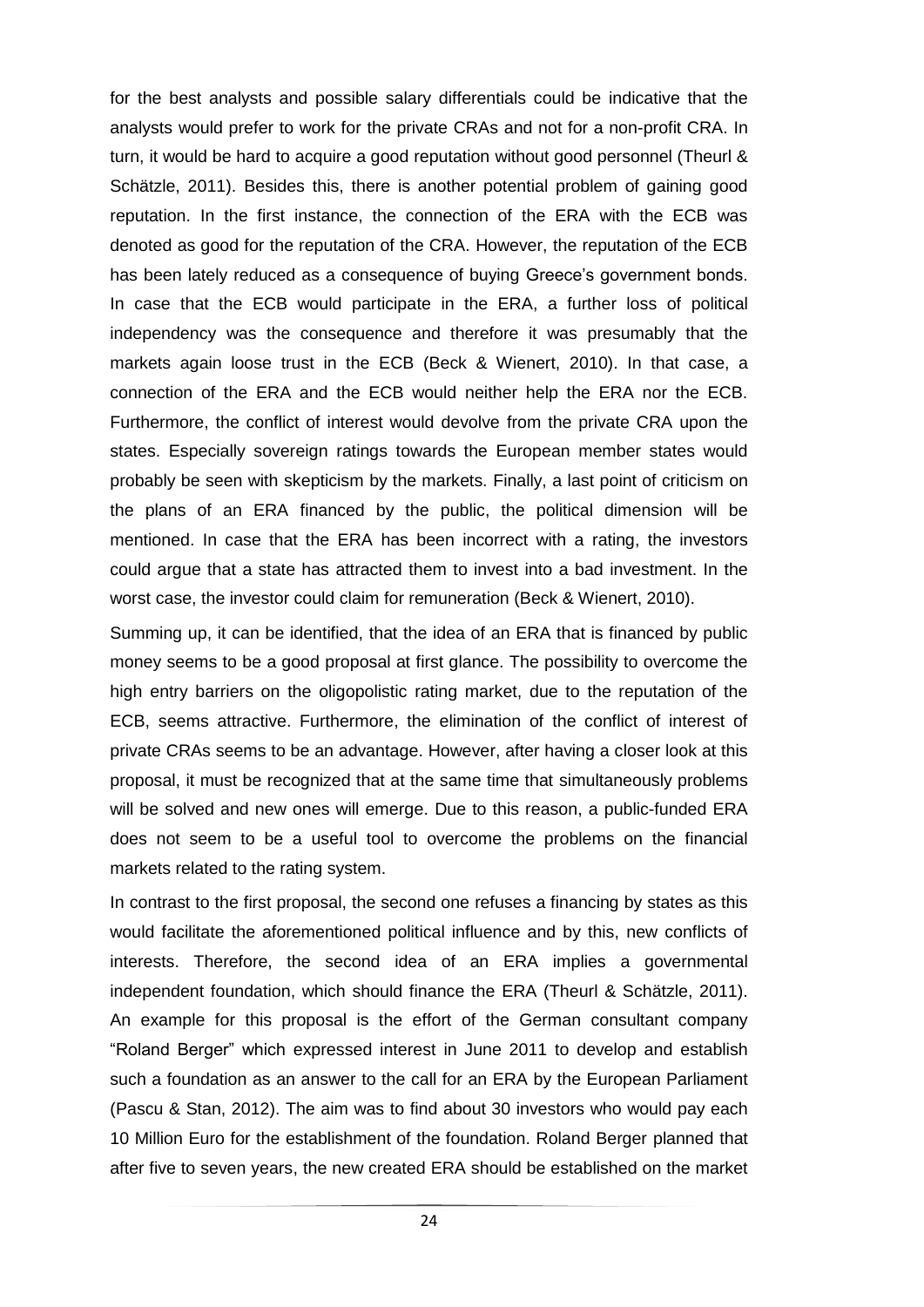and therefore the investors could be paid back from the cash-flow. The business model by Roland Berger would have changed the rating market as the model of payment should change from issuer payment to investor payment. By this the often mentioned conflict of interest should be circumvented (Süddeutsche Zeitung, 2012). Whereas the conflict of interests between the CRA and the emitter can be eradicated with this concept, again a new conflict of interest comes up. This time the conflict of interests refers to the relationship of the CRA and the investor. Due to the fact that investors are interested in conservative ratings, as they prefer long-dated and stabilized ratings with few downgrades, it develops the risk of ratings that are too low and less frequent downgrading of ratings. The investor's interest can be reasoned by the fact that downgrading of their investments goes along with depreciations. Hence, it is questionable to what extent an ERA based on a foundation but with ratings that are paid by investors can improve the rating quality regarding the problems with conflicts of interests (Theurl & Schätzle, 2011). Furthermore, again the question regarding the acquisition of good analysts arises and also remains unanswered. Especially the creation of reasonable sovereign ratings needs a lot of personnel (Süddeutsche Zeitung, 2012). However, at present the plan of Roland Berger has more or less failed due to few investors who are up to investing money to establish the foundation. Consequently, the possibility to create the ERA vanishes, due to insufficient funds. Nevertheless, Roland Berger does not want to completely distort the project to establish an ERA. Instead the company will further work on this idea with little money of a small group of investors (Zeit, 2012a). Besides strong and weak points, as well as possible improvements and new problems at the same time, the interpretive executions of this proposal shall close up with one big question that dominates the whole debate concerning Roland Berger's idea: Why should investors pay for something that was for free up to now (Schröder, 2011)?

Finally, after having examined two different proposals regarding the conceptualisation of an ERA, it becomes clear that both have several strong points which are likely to solve problems of the "old" rating system. However, at the same time both proposals implicate certain weak points which would in turn cause new problems for the rating system. Therefore, none of the two solutions seems to be the solution to the current problems.

#### 5.2. International Non-Profit Credit Rating Agency

"In light of the intense criticism leveled against credit rating agencies for their perceived failure to analyze adequately sovereign creditworthiness, the Bertelsmann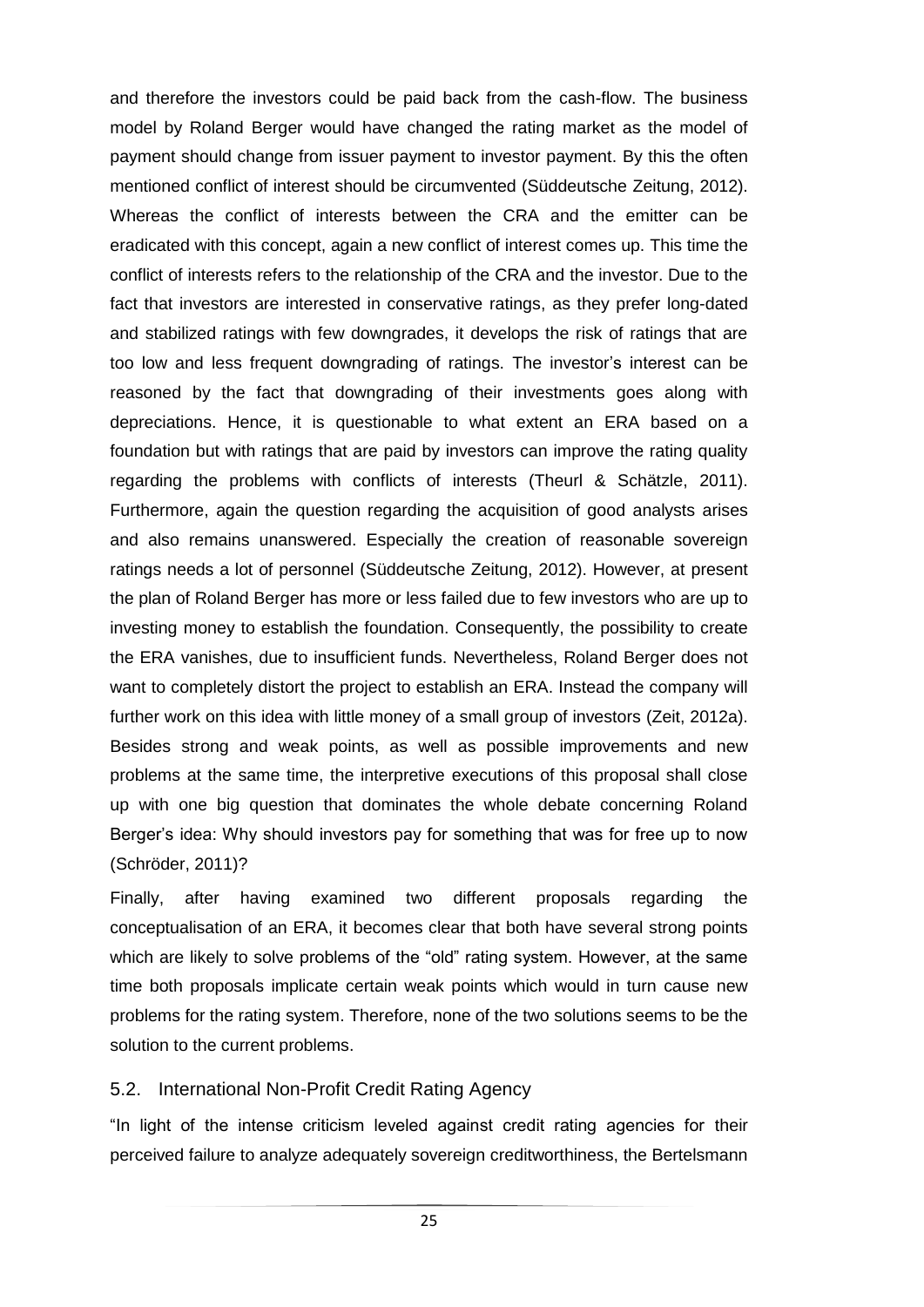Foundation has developed a blueprint for an international non-profit credit rating agency (INCRA), whose rating criteria are designed to increase credibility and international acceptance (Bertelsmann Stiftung, 2012a.)" In contrast to the idea of an ERA, this proposal provides an international solution. Moreover INCRA should work not-for-profit and only concentrate on sovereign ratings. The principal aim of this model is to combine the interests of the investors with those of the public (Bertelsmann Stiftung, 2012c). This signifies to the Bertelsmann Stiftung (2012c) to combine ratings of high-quality that are transparent due to the rating criteria at the same time. However, the Bertelsmann Stiftung (2012c) sees itself as a think tank to offer a serious and operative concept but not as the financer of this project. From their point of view it is now the task of states, enterprises and non-governmental organisations to discuss the proposal and to define a group of those, who want to put the plan into practice (Bertelsmann Stiftung, 2012c). The members of this group should pay money into a fund, which would than finance the INCRA. The funds would need approximately 306 Million Euro in order to have payouts that are high enough to defray the running costs (Zeit, 2012b). Nevertheless, in April 2012 the German government stressed that it refuses government funds for new rating agencies, as the markets would see this as political influence (Zeit, 2012b). As an answer to the critics, regarding possible conflicts of interest, the Bertelsmann Stiftung (2012a) stresses that the structure of governance, as well as the operating procedures, will provide transparency and legitimacy. The interdependency should be provided by a supranational "Stakeholder Council" that serves as "(…) a buffer between funders and the operational business" (Bertelsmann Stiftung, 2012a, p.1). Furthermore, a quality control body shall be established to ensure that the methodology by which the ratings are created are competent and comprehensive. The fact that INCRA would work non-profit-oriented should also benefit its accountability and at the same time reduce potential risks of interests (Bertelsmann Stiftung, 2012a).

Finally, it can be seen that also this proposal has some strong as well as weak points. The international operation as well as the focus on sovereign ratings could facilitate the establishment of the INCRA on the rating market. Especially the concentration on a niche, as in this case sovereign ratings, could offer the chance to establish a new CRA on the rating market (Paudyn, 2011). However, there are also some weak points regarding this proposal. Again, it is questionable how this new CRA could acquire good analysts and if the non-profit-model lacks on incentives for delivering qualitative good work.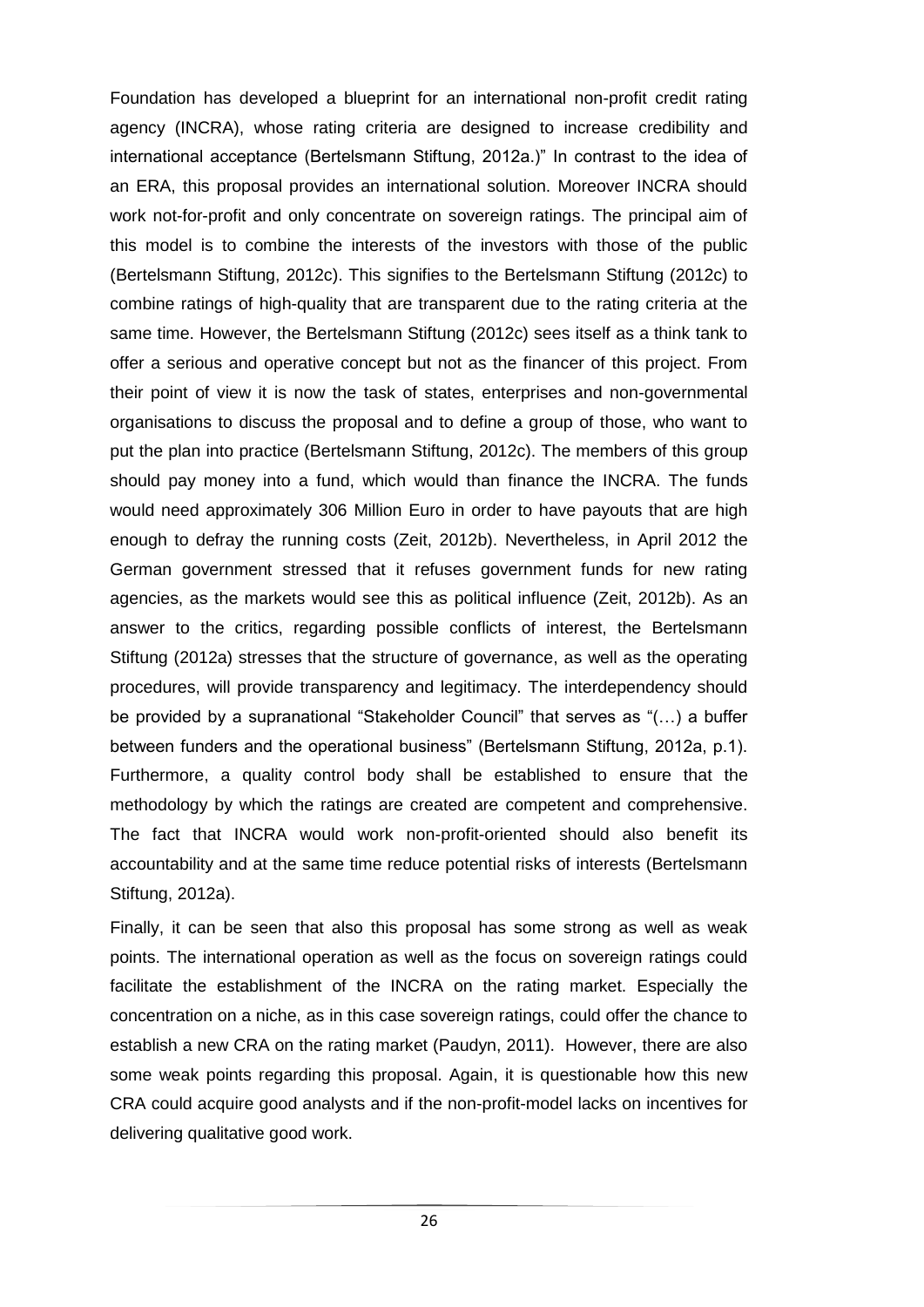### 5.3. European Rating Fund

The third proposal, which combines aspects regarding the idea of an ERA and the foundation of an INCRA, will be examined in the following. It is attributed to Hanno Beck and Helmut Wienert who are two professors of the University of Pforzheim. Their idea is to create a European Rating Funds (ERF) in order solve the problem regarding conflicts of interests. This should work out by using the ERF as a blind pool. This means that the rating orders are given to the fund and the CRA with the cheapest offer receives the award of contract but the contractual partners do not get in contact and therefore do not know each other. Due to this reason, the risk of ratings by courtesy should be reduced to a minimum (Beck & Wienert, 2010).

The payment of the rating is made by the money of the fund which was previously deposited by those who commission a rating. However, it would be also reasonable, as Beck and Wienert (2010) notice, that also the investors will be included in the financing of the ratings as they also benefit from ratings with high quality. They suggest different possibilities which range from a legal obligation of payments for investors to a duty for special purposes that all participants involved in this business would have to pay. However, eventually it would be of interest for the investors to participate in the financing of the fund even without any obligation of payments, in order to gain influence on the quality requirements of CRAs as the criteria are determined by representatives of those, who finance the fund. All CRAs who fulfill these criteria can be accredited by the fund and afterwards they are allowed to apply for contracts. This would reduce the entry barriers of the market and at the same time open the market for smaller and yet unknown CRAs as the fund assumes the reputation. Furthermore, the rating quality could be improved due to the quality criteria of the fund and regularly reviews of the CRAs. In case of insufficient performances the fund could temporarily exclude CRA from the bidding process (Beck & Wienert, 2010).

It seems as if this proposal is one that can manage to eliminate the conflict of interest and avoid the problem of rating shopping as the emitter does not know who created its rating. For a moment the concept of a blind pool seems to be a great idea due to the fact that it seems to solve those problems that the concepts of an ERA and an INCRA could not solve. However, the blind pool leads to new questions concerning feasibility. If the emitter does not know and shall not now the CRA, how should the CRA attain information that go beyond those that are publicly available? Personal communication and a presentation of confidential information seem to be not realizable. Furthermore, it is questionable if the emitter would commit paperbased confidential information to employees of the fund as intermediary. Beside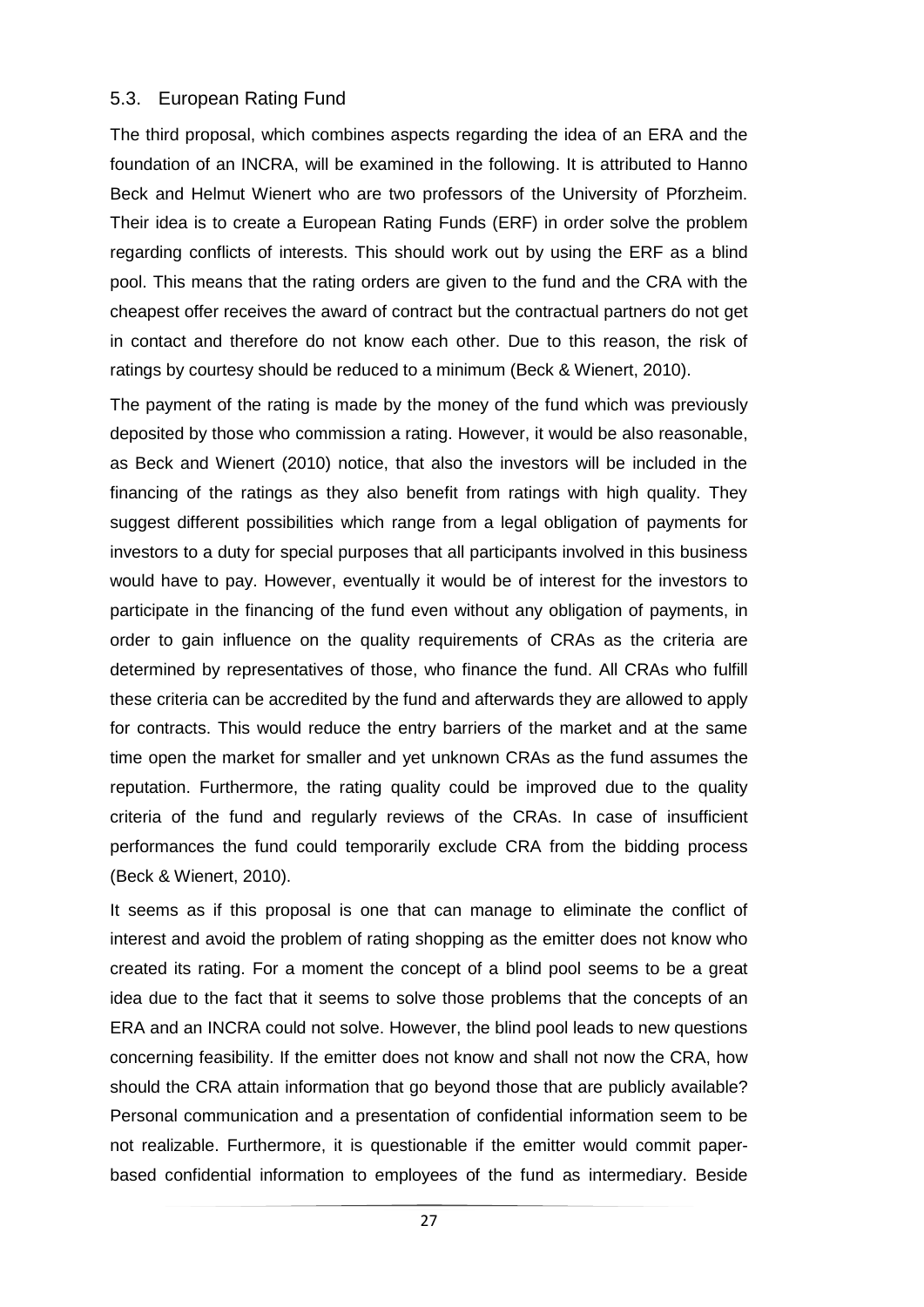these problems of practicability, there are some other problems regarding the acceptance of the market participants.

The implementation of an ERF would probably not be easy due to an elementary change of the rating market's structure (Beck & Wienert, 2010). Why should the emitters, investors as well as CRAs participate in the concept? This would probably require extensive legal regulations.

Summing up, it can be stated that this proposal found a solution to one of the main problems but at the same time the practicability of the ideas has to be challenged. However, in case that all those who are affected are willing to collaborate, the proposition of an ERF could be a good basis for further discussions.

### 5.4. Regulatory aspect

After having examined some proposals regarding the creation of new institutions in order to solve the problems on the rating market, this part will consider some ideas to improve the rating market which are based on new regulations. Therefore these proposals do not offer a new concept as a whole but focus on specific problems that arised during the crisis.

### 5.4.1. Method of payment

One of the main points of criticism is the payment of ratings by the credit users as it would enhance conflicts of interests and as a consequence lower the quality of ratings. This problematic was already examined in different contexts before and shall therefore not be explained in detail again but the general problems of returning to the old model of investor payment will be revealed. In reference to Theurl and Schätzle (2011) a rating is after its publication a public good. Therefore the new remuneration model would evoke the free-rider problematic which was already the reason to change to an issuer payment model in earlier times. However, even if it would be possible to limit the access to specific users, this would diminish the information function of the rating (Theurl & Schätzle, 2011). Nevertheless, this should not be in the interest of a credit user, as a widely spread rating increases the number of possibly investors. To express it differently, if the rating accessibility is reduced, it will be more difficult for issuers to find investors.

Furthermore the investor pay model would lead to a new conflict of interest. As this new conflict was already described before, it will not be elaborated on it at this point again. However, a third conflict of interest could arise: Rating agents would be brought closer to the profession of investment advisors if they are paid by the investors. This has to be seen critically, as the original task of the analysts is to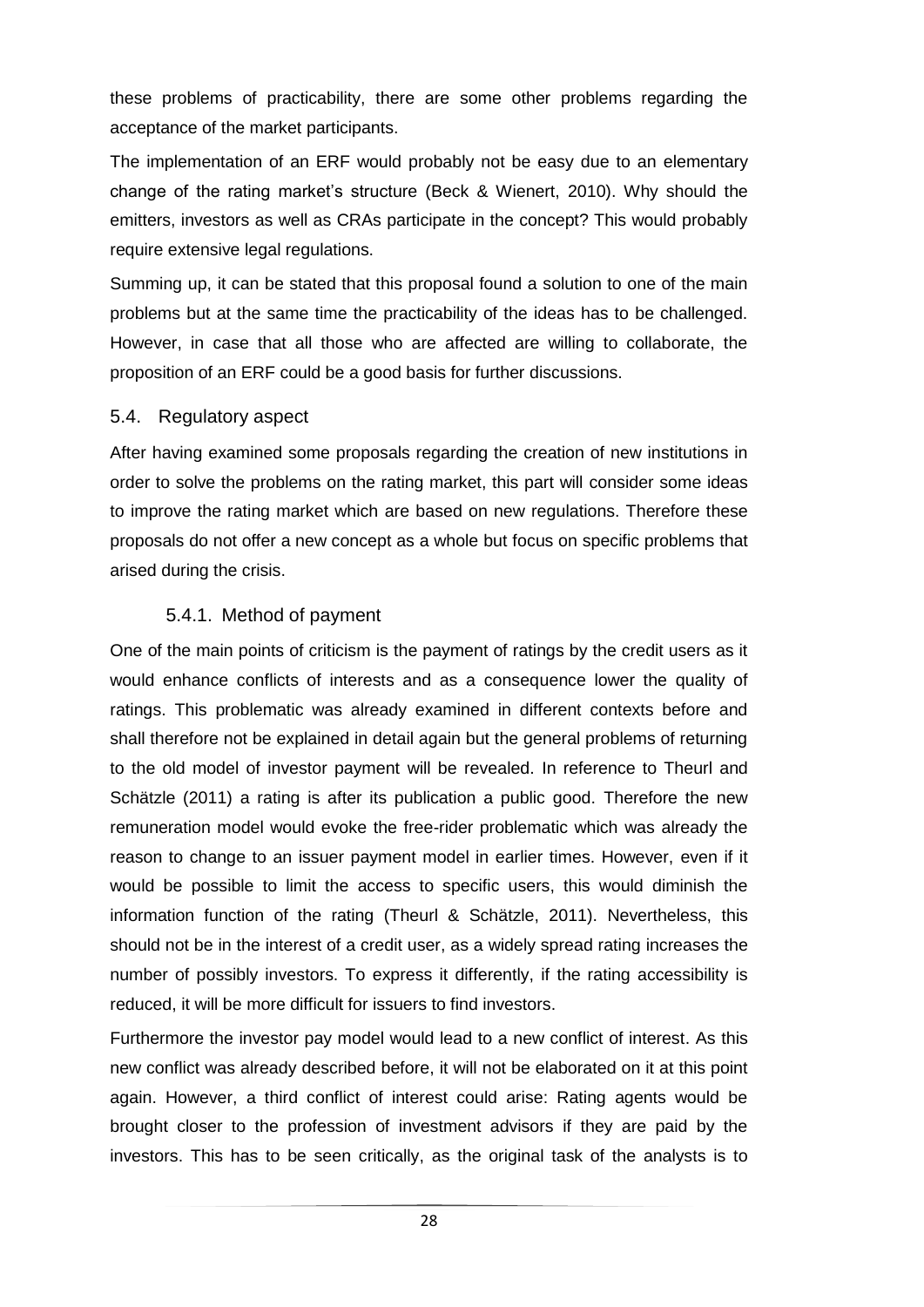create good ratings but not to give advice on investments. The problematic is figuratively underlined by the EU's Market Financial Instruments Directive (2004/39). According to MiFID firewalls have to be constructed between analysts and sales departments of banks (Lannoo, 2010).

### 5.4.2. Intensification of competition

A further proposal is to increase the competition on the rating market as some blame the oligopolistic structure for the poor quality of ratings within the EDC. According to Theurl and Schätzle (2011) this is one of the reasons why an increase of competition is postulated. However, there was a wide range of CRAs who tried to enter the rating market but have not been able to capture a market share. This can be lead back to the special characteristic of the rating market which differentiates it from other markets. As the quality of a rating is only ex-post evaluable, it is a good that will only be used if it seems reliable to the user. That is one of the reasons that makes it difficult for new CRA to enter the market as they do not have the reputation which the other CRAs obtained over decades. Furthermore, assessments are based on long-term experiences and are continuously improved by those. However, new CRAs do not have these experiences and a successful market entrance therefore depends on the acquisition of good analysts. Certainly, this could be a challenging task. Additionally, the acceptance obligation of CRAs for regulatory purposes is another obstacle for new CRAs (Theurl & Schätzle, 2011).

Against the background of these characteristics it is questionable if any measures to intensify the competition can indeed accomplish their purpose (Theurl & Schätzle, 2011).

But would a more competitive market really improve the rating quality? In case of more CRAs on the market, the danger of 'rating shopping' could rise and by this the quality of ratings would even be lowered. As a consequence this could even lead to a race to the bottom due to the fact that the CRAs give better ratings to get the contract (Theurl & Schätzle, 2011).

Against the background of this problematic and the aforementioned specifics of the rating market, it does not appear to be a promising solution to solve the problems of the rating market.

### 5.4.3. Liability of rating agencies

Another regulatory proposal is to introduce a liability for CRAs. The European parliament suggests a severe liability according to civil law (FAZ, 20.6.2012). The aim of this demand is to impose sanctions on CRAs for failing behavior which is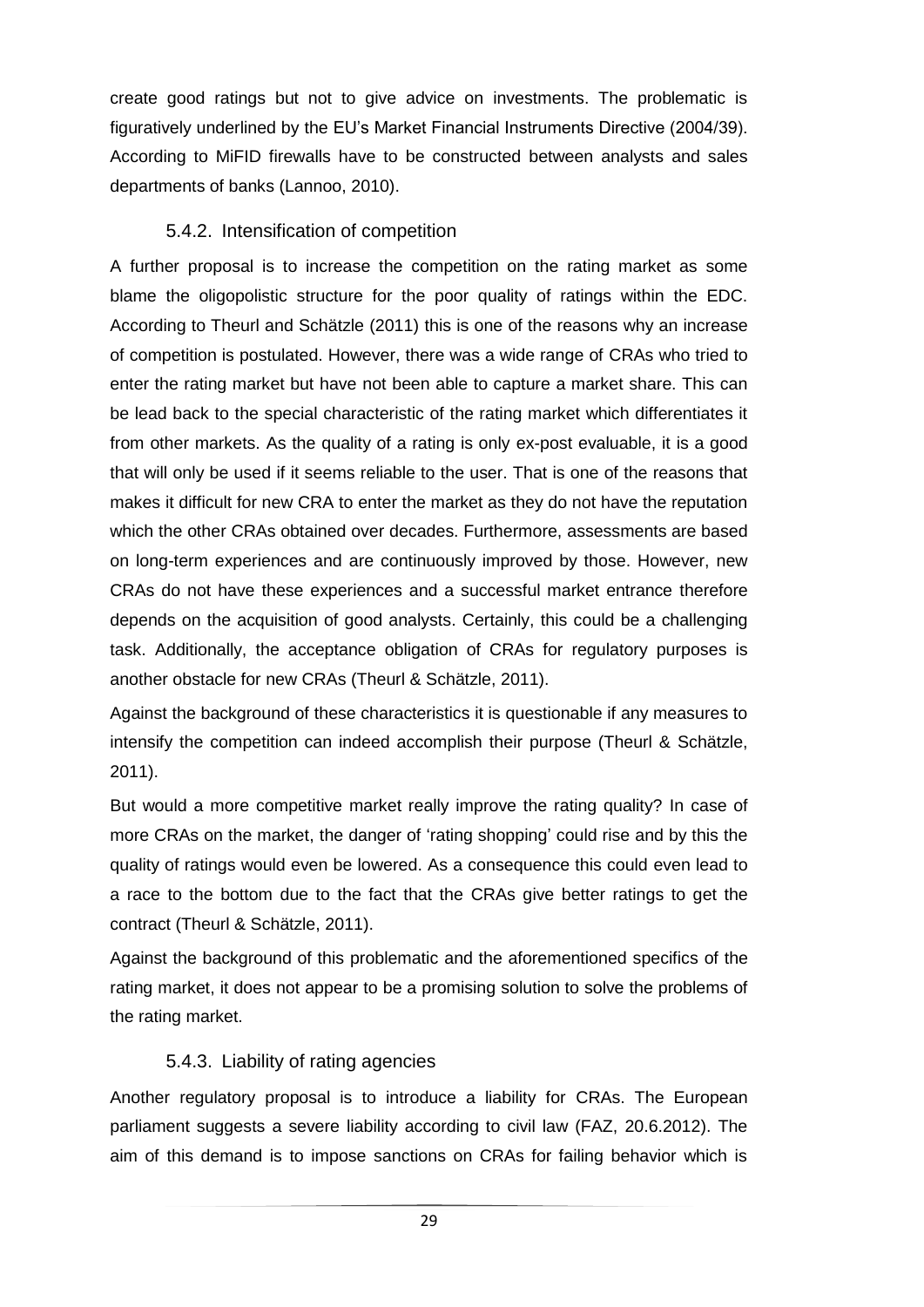mostly revealed in ratings of poor quality. Against the background that "any error in the credit rating process has an immediate and significant impact on buyers and sellers of credit" and that this "(…) also impacts the overall performance of the financial markets", a liability should help to improve the rating quality (Ryan, 2012, p. 5).

However, the CRAs stress that their ratings are merely an estimation of the prospective ability to pay of the credit user. Out of this reason, the liability of ratings is up to the present limited to an obvious misuse regarding the creation of the rating. In addition it is questionable in how far at all European law is applicable to the US-American CRAs (Theurl & Schätzle, 2011).

Besides these juristic problems, there would be the risk of recourse to CRAs even without any misconduct. This could in turn lead to a limitation of rating but without raising the quality of those due to the fact that they are still estimations. A limitation of ratings, especially those of smaller emissions, which are more risky, would foster the asymmetry of information and by this lead to higher borrowing costs (Theurl & Schätzle, 2011).

Summing up, it can be stated that a liability for CRAs is a good idea at first glance. To make the CRAs accountable for their actions does not seem to be more than fair. Though, having a closer look at the consequences of this proposal the negative effects seem to prevail and therefore also this idea does not seem a reasonable solution to solve the problems of the rating market.

### 5.4.4. Regulation of financial markets

The last regulatory revision that shall be examined refers to the regulation of financial markets on the basis of ratings. In case that the investment grade of an investment is lost, this can cause a heavy selling. However, this phenomenon does not have to be based on the fact of a downgrading itself but on the change of investment grade to non-investment grade. This can be reasoned by the fact that the investment grade is in many cases an investment requirement to fulfill legal obligations. Therefore, as a logical consequence, the investor has to sell those investments that have no investment grade any more. Furthermore, these legal obligations can lead to a neglection of an individual analysis and thus to an excessive consideration of external ratings. However, as already depicted before, external ratings shall only help to make an investment decision but not replace the individual responsibility of investors (Theurl & Schätzle, 2011). Due to this reason, the European Parliament calls for an easing of the importance of ratings. This shall be reached by a change of legislation. Investors should not be obligated anymore to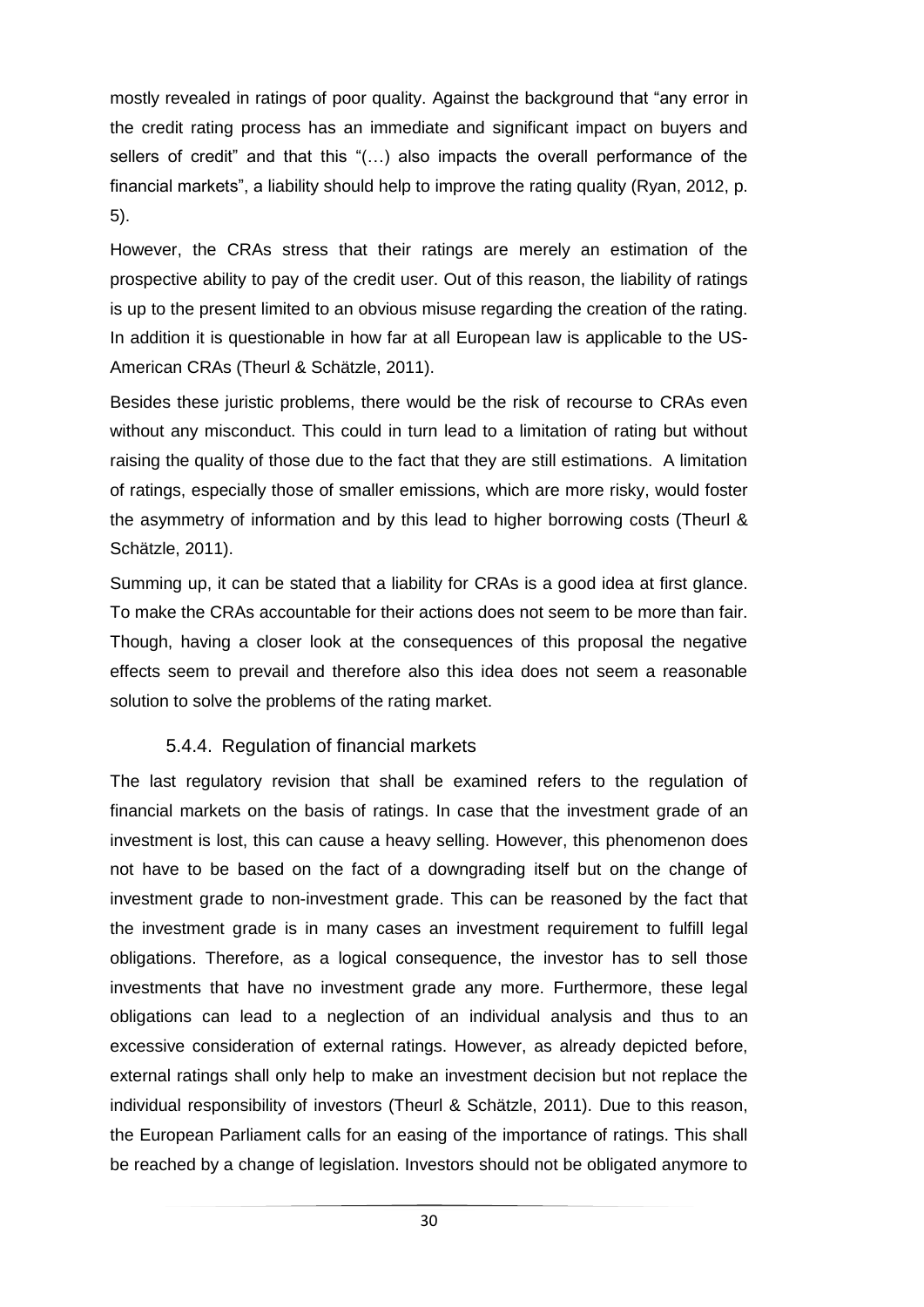automatically use these ratings in order to be able to fulfill legal requirements (FAZ, 2012).

Summing up, this proposal can be assessed as a step in the right direction. The change of legal obligations which separates the dependency of the regulation of financial markets from ratings could lead to several positive effects at the same time. On the one hand, the self-accountability of the investors would be promoted which could lead to a better consideration of investments. On the other hand, the automatically market mechanisms can be avoided which leads to a worsening on the markets.

# **6. Conclusion**

Although the European media coverage seems to be in agreement to blame the CRAs for misbehavior, this thesis demonstrated that it is necessary and important to consider these reproaches more sophisticated.

On the one hand, it is not deniable that CRAs have influence on the interest rates of emissions and by this on the financing possibilities of states or other emitters, as could be illustrated by examining the situation of Greece in the EDB. On the other hand it could be identified, that the organisation of the rating market itself reveals weaknesses which can lead to undesired results on the financial markets. Aside from that, it was demonstrated that legal obligations can cause a self-fulfilling prophecy, which finally leads to an endless spiral of decreasing ratings and rising interest rates. Finally, the examination of different proposals regarding the improvement of the rating market has identified how difficult it is to implement improvements, which finally lead to ratings of a better quality. This is attributed to



**Figure 6: Complexity of the rating market (own version)**

the very complex structure of the rating market (see fig.5).

All actors on the rating market are interrelated, except of the emitter and investor. In this relationship only the investor has influence on the emitter but not the other way around.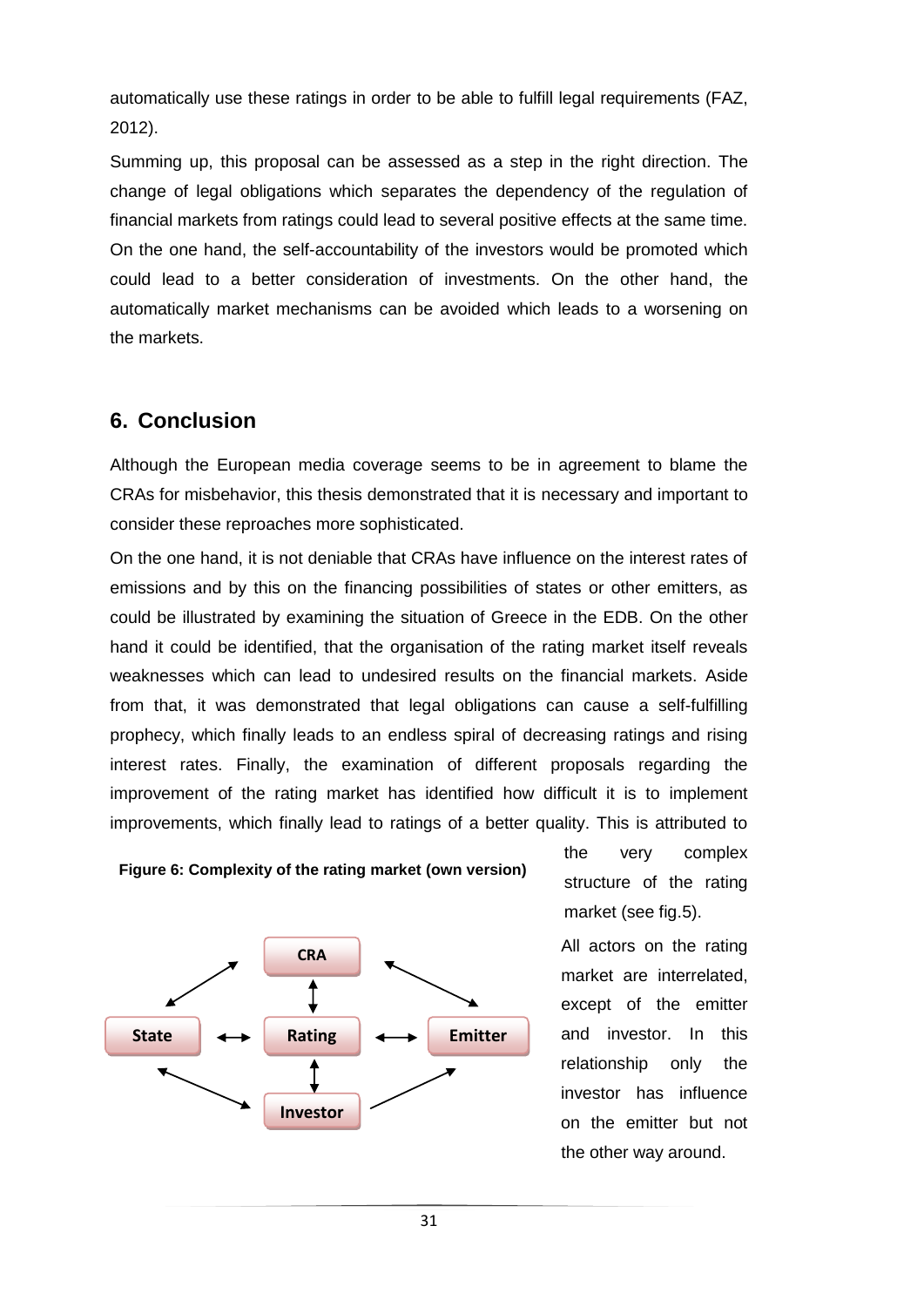The emitter needs the rating to exert influence on the investor. This underlines the importance of ratings. At the same time it becomes obvious how difficult it is to find solutions in order to improve the rating market. A change, which seems to be good at first, can cause new problems at another point. This complexity is also the main point to mention when assessing this study critically. The possibilities regarding this bachelor thesis have been limited to time and resources. Against the background of this complex of themes, it would be interesting to focus more intensively on the individual actors. Furthermore, a more detailed analysis of the cause – effectrelationship of ratings and yields would be interesting and necessary to draw one's conclusion from it. However, whilst the latest ratings are published in the news, only professional investors have comprehensive access to the history of ratings and compilation of those developments interesting to analyse. Finally, the consultation of specialists could have provided a valuable insight into the perception of those.

In conclusion, with respect to the initial research question, one can say that the special characteristics of the rating market have a big say in the method of operation of CRAs and by this on the behaviour of CRAs in the financial crisis. At the same time it is difficult to find possibilities to improve this organisation of the rating market. Therefore the focus of the current discussion should rather be on the function that ratings can fulfill in reality. It has to be stressed that ratings can only be one element of an investment decision but cannot replace an own analysis, as ratings are only a projection without any warranty that issues occur as predicted.

After all, this bachelor thesis has revealed that CRAs play an important role in the EDC, which can be partly traced back for one part to the development of CRAs, for another part to legal obligations of investors. The possibilities for change have all strong and weak points but an acceptable solution for all those affected could not be found yet.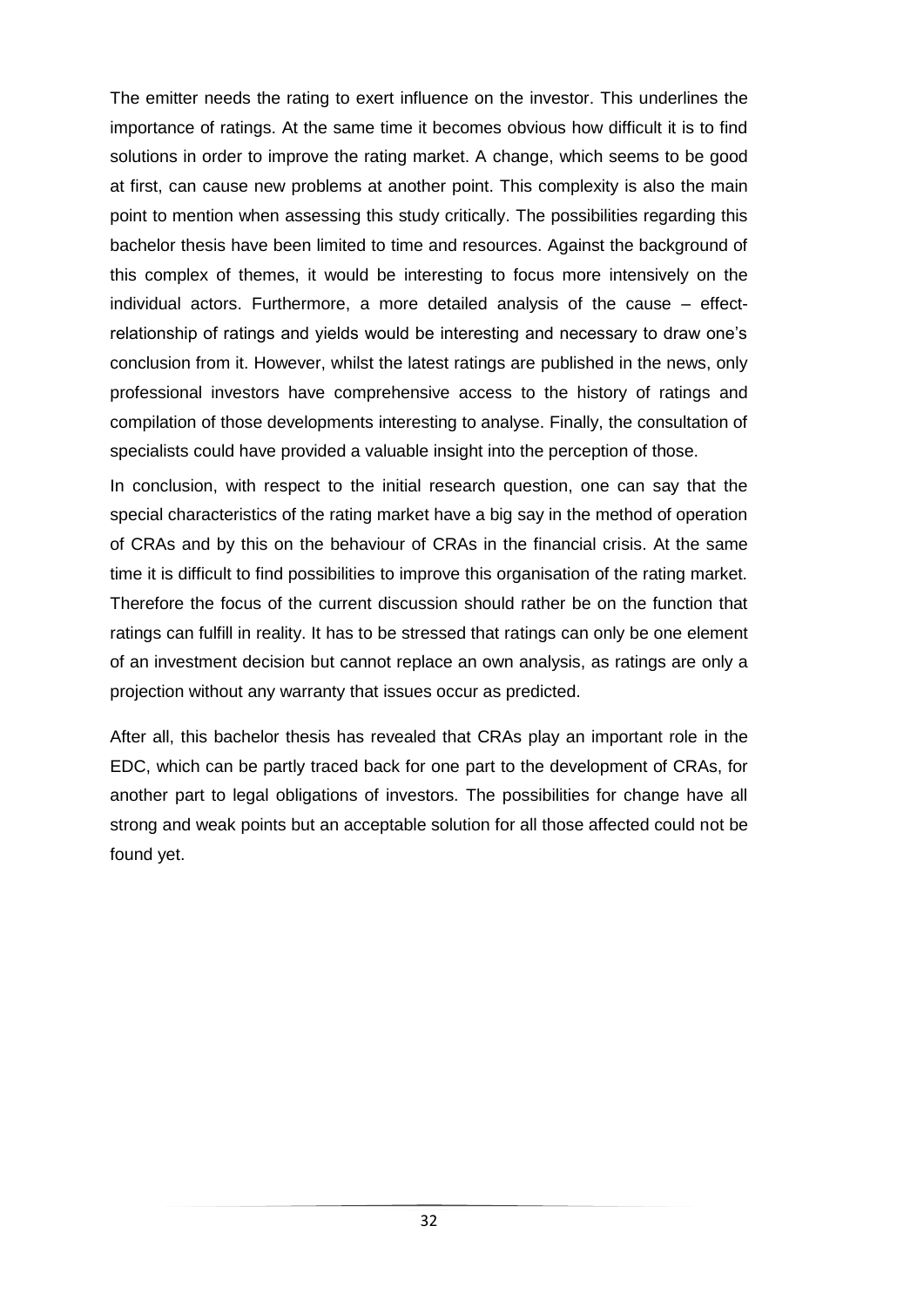# **7. References**

- Atteslander, P. (2010). *Methoden der empirischen Sozialforschung*. Berlin: Erich Schmidt Verlag.
- Bankenverband.de (2012). Defacto: Was nützt eine europäische Ratingagentur? Retrieved July 24, 2012 from https://www.bankenverband.de/themen/politikgesellschaft/defacto/defacto-14/was-nuetzt-eine-europaeische-rating-agentur
- Bastürk, B. (2009). Rating Agenturen, ihre Methoden und Risikobewertungen. In Elschen, R. & Lieven, T. (Ed.), *Der Werdegang der Krise. Von der Subprimezur Systemkrise* (pp. 97-114). Wiesbaden: Gabler.
- Bauer, D. (2009). *Ein Organisationsmodell zur Regulierung der Rating-Agenturen. Ein Beitrag zur Selbstregulierung am Kapitalmarkt.* Baden-Baden: Nomos.
- Beck & Wienert (2010). Brauchen wir eine europäische Rating-Agentur? Funktionsprobleme des Rating-Marktes und ein alternativer Lösungsvorschlag. *Wirtschaftsdienst, 90 (7),* p.464 – 469.
- Bertelsmann Stiftung (2012a). A Blueprint for "INCRA"– An International Non-Profit Credit Rating Agency. *Bertelsmann Stiftung.* Retrieved July 24, 2012 from http://www.bertelsmann-stiftung.de/cps/rde/xchg/SID-4B4E1FB9- 17CAD805/bst\_engl/hs.xsl/nachrichten\_112089.htm?drucken=true&.
- Bertelsmann Stiftung (2012b). Blueprint for INCRA an International Non-Profit Credit Rating Agency. *Bertelsmann Stiftung.* Retrieved July 24, 2012 from http://www.bertelsmannstiftung.de/bst/en/media/xcms\_bst\_dms\_35880\_35881\_2.pdf.
- Bertelsmann Stiftung (2012c). Was ist INCRA? *Bertelsmann Stiftung.* Retrieved July 24, 2012 from http://www.bertelsmann-stiftung.de/cps/rde/xchg/SID-4B4E1FB9- 17CAD805/bst/hs.xsl/nachrichten\_112226.htm?drucken=true&.
- Bhatia, A.V. (2002). Sovereign Credit Ratings Methodology: An Evaluation*. IMF Working Paper, WP/02/170.* Retrieved July 18, 2012 from http://www.imf.org/external/pubs/ft/wp/2002/wp02170.pdf.
- Bloomberg (2011). *Sovereign credit default swaps.* Retrieved July 24, 2012 from http://www.myfinancetimes.com/2011\_12\_01\_archive.html.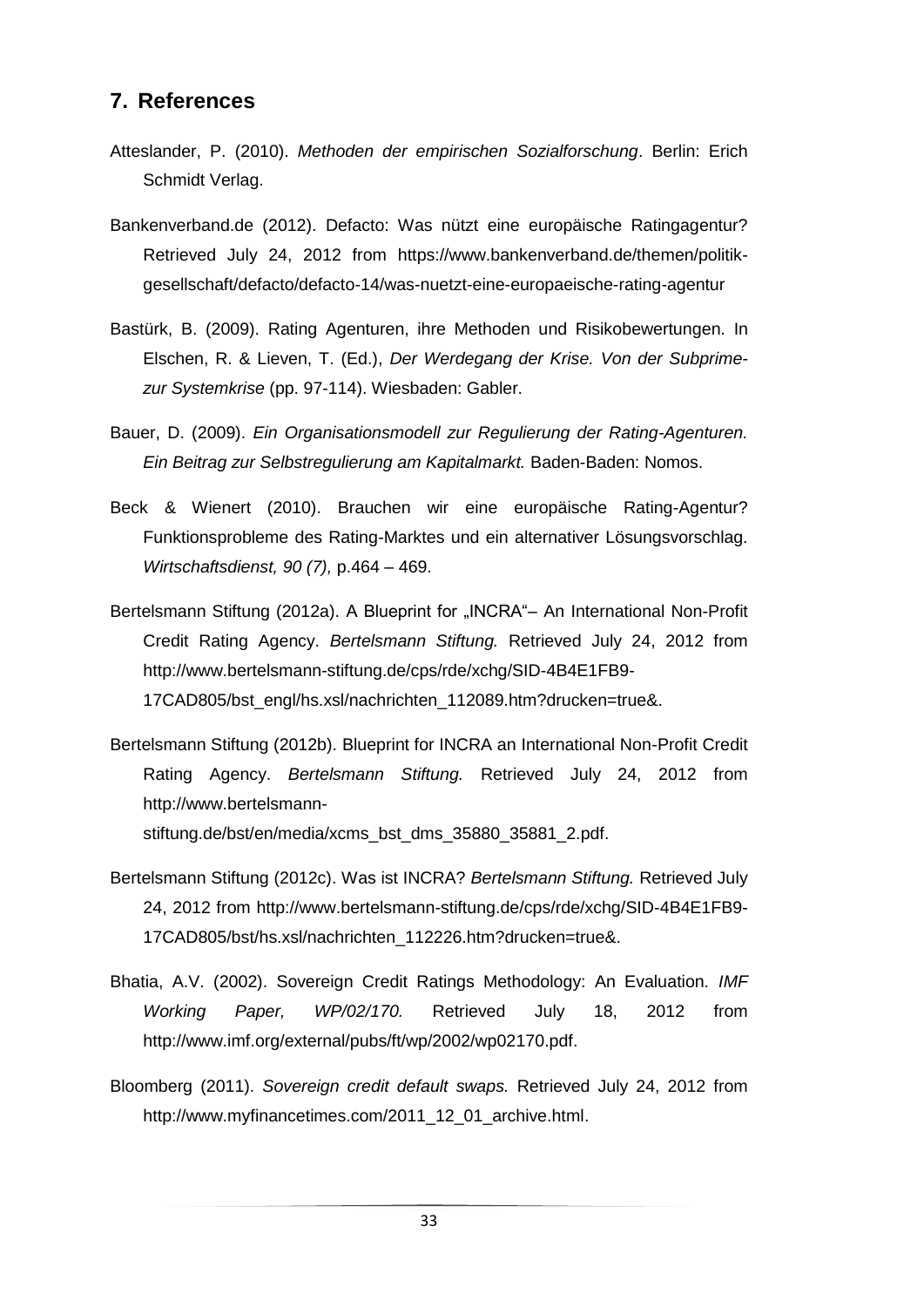- Buschmeier, A. (2011). *Ratingagenturen. Wettbewerb und Transparenz auf dem Ratingmarkt.* Wiesbaden: Gabler Verlag.
- Dohms, H. (2012). Europäische Ratingagentur: Den Ratingmarkt brutalstmöglich aufbrechen. *Financial Times Deutschland*. Retrieved July 24, 2012 from http://www.ftd.de/politik/europa/:europaeische-ratingagentur-den-ratingmarktbrutalstmoeglich-aufbrechen/70024318.html
- Dohms, H. & Clausen, S. (2012). Prestigeprojekt. EU-Ratingagentur vor dem Aus. *Financial Times Deutschland.* Retrieved July 14, 2012 from [http://www.ftd.de/politik/europa/:prestigeprojekt-eu-ratingagentur-vor-dem](http://www.ftd.de/politik/europa/:prestigeprojekt-eu-ratingagentur-vor-dem-aus/70022937.html)[aus/70022937.html.](http://www.ftd.de/politik/europa/:prestigeprojekt-eu-ratingagentur-vor-dem-aus/70022937.html)
- Elschen, R. & Lieven, T. (2009). *Der Werdegang der Krise. Von der Subprime- zur Systemkrise*. Wiesbaden: Gabler.
- Enzyklo, Online Enzyklopädie (n.d.). Normative Analyse. *Enzyklo, Online Enzyklopädie.* Retrieved July 24, 2012, from http://www.enzyklo.de/Begriff/Normative%20Analyse.
- EU (2004). Directive 2004/39/EC of the European parliament and of the council of 21 April 2004 on markets in financial instruments amending Council Directives 85/611/EEC and 93/6/EEC and Directive 2000/12/EC of the European Parliament and of the Council and repealing Council Directive 93/22/EEC. *Official Journal of the European Union, L 14/1.* Retrieved on July 24, 2012 from http://eur-l[ex.europa.eu/LexUriServ/LexUriServ.do?](http://eur-lex.europa.eu/LexUriServ/LexUriServ.do)uri=OJ:L:2004:145:0001: 0001:EN:PDF.
- EU (2009). Regulation EC No 1060/2009 of the European Parliament and if the Council of September 2009 on credit rating agencies. *Official Journal of the European Union, L 302/2.* Retrieved July 24, 2012 from http://www.esma.europa.eu/system/files/L\_302\_1.pdf.
- Everling, O. (1991). *Credit Rating durch internationale Agenturen*. Wiesbaden: Gabler.
- FAZ (2012). *Harte Auflagen für Ratingagenturen.* Frankfurter Allgemeine Zeitung, 20.6.2012.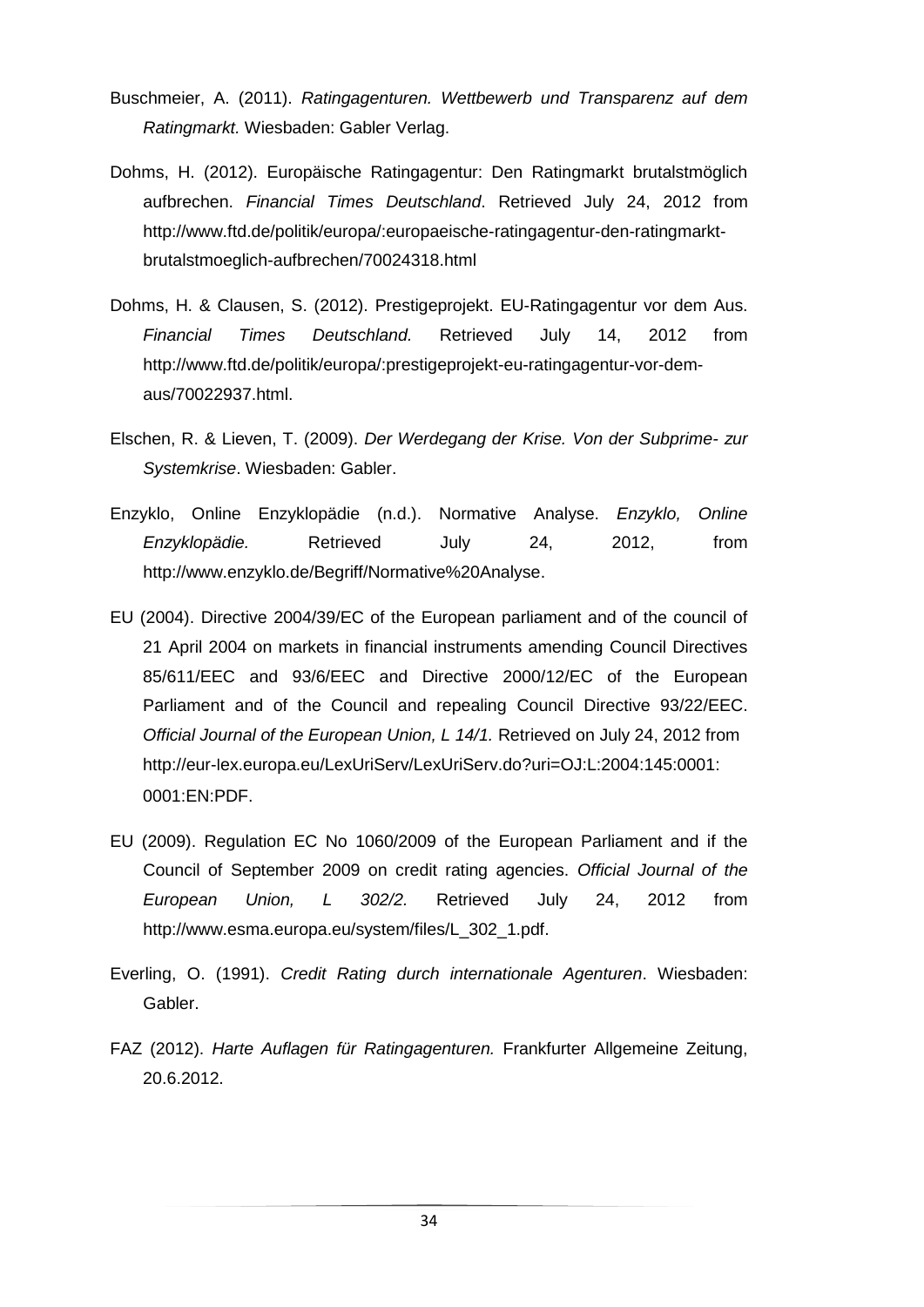- Financial Times Deutschland (2012). EU-Ratingagentur: Die ungewollte Europäerin. *Financial Times Deutschland.* Retrieved July 24, 2012 from http://www.ftd.de/finanzen/maerkte/:eu-ratingagentur-die-ungewollteeuropaeerin/70022898.html.
- FAZ (2010). Rendite griechischer Staatsanleihen. *FAZ.net.* Retrieved July 24, 2012 from http://www.faz.net/aktuell/wirtschaft/europas-schuldenkrise/griechenlandund-portugal-herabgestuft-die-schuldenkrise-verschaerft-sich-1970807.html.
- Héritier, A. (2002). *Common goods. Reinventing european and international governance.* Maryland: Rowman & Littlefield Publishers, Inc.
- Hillebrand, E. (2001). Schlüsselstellung im globalisierten Kapitalismus. Der Einfluss privater Rating-Agenturen auf Finanzmärkte und Politik. In Brühl, T. & Debiel, T. & Hamm, B. & Hummel, H. & Martens, J. (Ed.), *Die Privatisierung der Weltpolitik. Entstaatlichung und Kommerzialisierung im Gloabilisierungsprozess*. (pp. 150-171). Bonn: Dietz.
- Hiß, S. & Nagel, S. (2012). *Ratingagenturen zwischen Krise und Regulierung.* Baden-Baden: Nomos Verlagsgesellschaft.
- IMF (2010). *Global Financial Stability Report. Sovereigns, Funding, and Systemic Liquidity (October 2010).* Washington DC: International Monetary Fund.
- IOSCO (2003). *Statement of principles regarding the activities of credit rating agencies.* Retrieved July 24, 2012 from [http://www.iosco.org/library/pubdocs/pdf/IOSCOPD151.pdf.](http://www.iosco.org/library/pubdocs/pdf/IOSCOPD151.pdf)
- IOSCO (2004). *Code of conduct fundamentals for credit rating agencies.* Retrieved July 24, 2012 from <http://www.iosco.org/library/pubdocs/pdf/IOSCOPD180.pdf>.
- Korth, Peter (2010). *Dritthaftung von Ratingagenturen.* Baden-Baden: NOMOS Verlagsgesellschaft.
- Lannoo, K. (2010). What reforms for the credit rating industry? A European perspective. *ECMI Policy Brief, No.17, October 2010.*
- Moody's (2012). Ratings Definitions. Retrieved July 24, 2012 from [http://www.moodys.com/ratings-process/Ratings-Definitions/002002.](http://www.moodys.com/ratings-process/Ratings-Definitions/002002)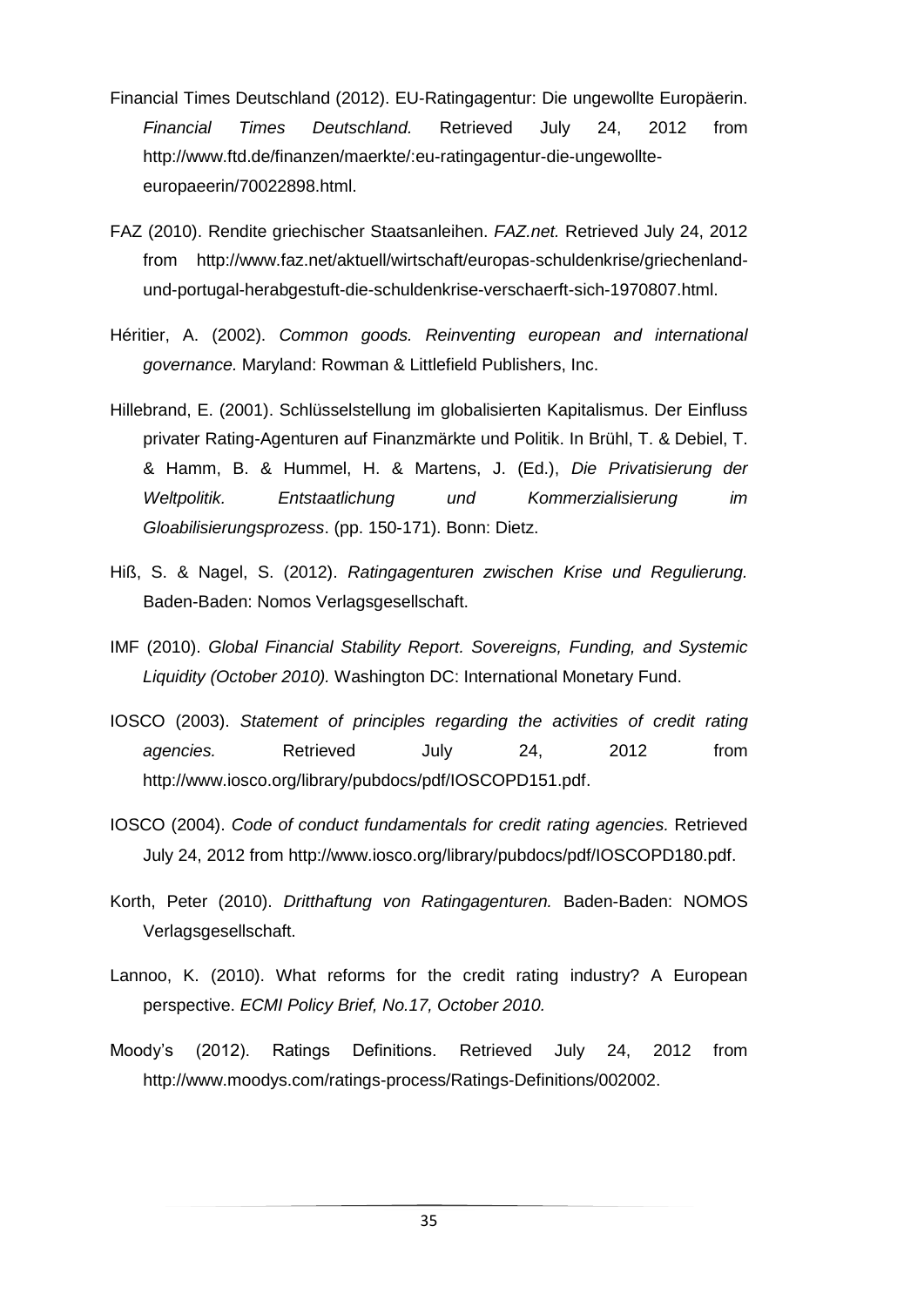- OICV-IOSCO (2012a). Membership Categories and Criteria. *OICV-IOSCO.* Retrieved July 24, 2012 from [http://www.iosco.org/about/index.cfm?section=membership.](http://www.iosco.org/about/index.cfm?section=membership)
- OICV-IOSCO (2012a). Ordinary members of IOSCO. *OICV- IOSCO*. Retrieved July 24, 2012 from [http://www.iosco.org/lists/display\\_members.cfm?memID=1&orderBy=none](http://www.iosco.org/lists/display_members.cfm?memID=1&orderBy=none).
- Partnoy, F. (1999). The siskel and ebert of financial markets?: Two thumbs down for the credit rating agencies. *Washington University Law Quarterly,* 77, 619 – 715.
- Pascu, C. & Stan, A. (2012). *Roland Berger Strategy Consultants: On the verge of a European Rating Agency* [Press release]. Retrieved July 24, 2012 from [http://www.rolandberger.ro/media/pdf/Roland\\_Berger\\_European\\_Rating\\_Agenc](http://www.rolandberger.ro/media/pdf/Roland_Berger_European_Rating_Agency_20110502.pdf) [y\\_20110502.pdf](http://www.rolandberger.ro/media/pdf/Roland_Berger_European_Rating_Agency_20110502.pdf).
- Paudyn (2011). Misguided Ventures: A Quasi-Public European Union Credit Rating Agency. *Intereconomics: review of European economic policy, Vol. 46.2011, 5,*  259-262.
- Rosenbaum, J. (2009). *Der politische Einfluss von Rating-Agenturen*. Wiesbaden: VS Verlag für Sozialwissenschaften.
- Ryan, J. (2012). The Negative Impact of Credit Rating Agencies and proposals for better regulation. *Working Paper FG 1, 2012/Nr. 01, January, 2012.* Berlin: SWP. Retrieved July 24, 2012 from [http://www.swp](http://www.swp-berlin.org/fileadmin/contents/products/arbeitspapiere/The_Negative_Impact_of_Credit_Rating_Agencies_KS.pdf)berlin.org/fileadmin/contents/products/arbeitspapiere/The\_Negative\_Impact\_of [Credit\\_Rating\\_Agencies\\_KS.pdf.](http://www.swp-berlin.org/fileadmin/contents/products/arbeitspapiere/The_Negative_Impact_of_Credit_Rating_Agencies_KS.pdf)
- Schäder, B. & Bremser, F. & Hammerschmidt, N. (2011). Moody's, S&P und Fitch: Wie die Politik die Ratingagenturen bändigen will. *Financial Times Deutschland.* Retrieved July 24, 2012 from http://www.ftd.de/finanzen/maerkte/anleihendevisen/:moody-s-s-p-und-fitch-wie-die-politik-die-ratingagenturen-baendigenwill/60129713.html
- Schmidtke, A. (2010). *Die kapitalmarktrechtliche Regulierung von Finanzanalyse und Rating-Urteil durch das Wertpapierhandelsgesetz. Eine Untersuchung unter Berücksichtigung nationaler, europäischer und internationaler Regulierungsbemühungen.* Hamburg: Verlag Dr. Kovac.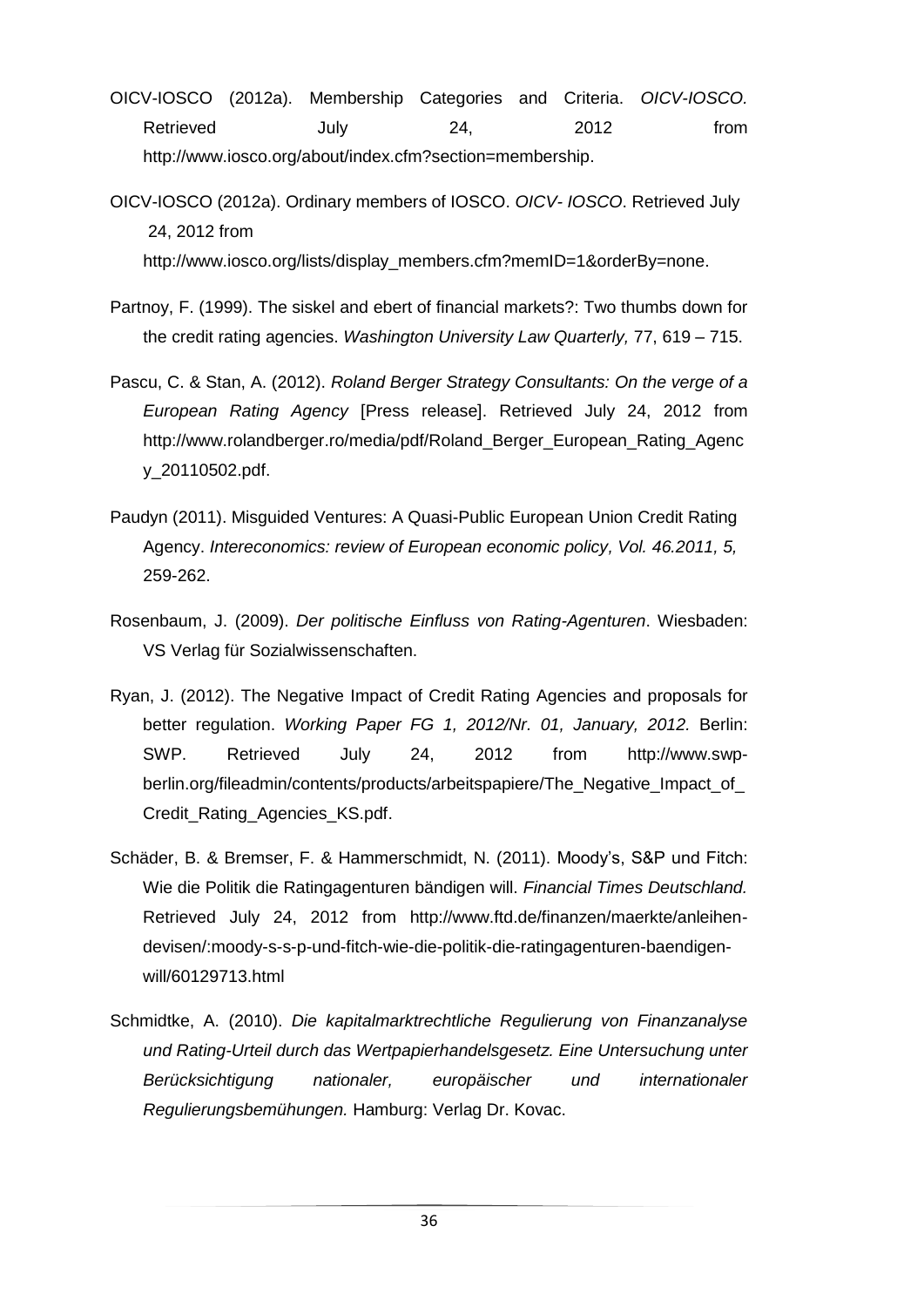- Schröder, M. (2011). Bonität der USA. Ein Schock für Amerika und die Welt. *Zeit Online.* Retrieved July 24, 2012 from [http://www.zeit.de/wirtschaft/2011-](http://www.zeit.de/wirtschaft/2011-08/schuldenkrise-usa-europa) [08/schuldenkrise-usa-europa.](http://www.zeit.de/wirtschaft/2011-08/schuldenkrise-usa-europa)
- Sinclair, T. (2000). Reinventing authority: embedded knowledge networks and the new global finance. *Environment and Planning C: Government and Policy, 18,*  487-502.
- Süddeutsche Zeitung (2012). Roland-Berger-Pläne vor dem Aus. Europäischer Ratingagentur fehlen die Geldgeber. *Süddeutsche.de*. Retrieved July 24, 2012 from http://www.sueddeutsche.de/wirtschaft/roland-berger-plaene-vor-dem-auseuropaeischer-ratingagentur-fehlen-die-geldgeber-1.1333440.
- Theurl, T. & Schätzle, D. (2011). Ratingagenturen in der Kritik. Eine Analyse der Reformforderungen und –vorschläge. *Arbeitspapiere des Instituts für Genossenschaftswesen der Westfälischen Wilhelms-Universität Münster, Nr. 116.*
- Veil, R. (2011). *Europäisches Kapitalmarktrecht.* Tübingen: Mohr Siebeck.
- Zeit (2012a). Roland Berger. Pläne für eine europäische Rating-Agentur vor dem Aus. *Zeit Online*. Retrieved July 24, 2012 from http://www.zeit.de/wirtschaft/2012-04/ratingagentur-europa-berger.
- Zeit (2012b). Schäuble: Kaum Chancen für europäische Ratingagentur. *Zeit Online*. Retrieved July 24, 2012 from [http://www.zeit.de/news/2012-04/22/finanzen](http://www.zeit.de/news/2012-04/22/finanzen-schaeuble-kaum-chancen-fuer-europaeische-ratingagentur-22154202)[schaeuble-kaum-chancen-fuer-europaeische-ratingagentur-22154202](http://www.zeit.de/news/2012-04/22/finanzen-schaeuble-kaum-chancen-fuer-europaeische-ratingagentur-22154202).